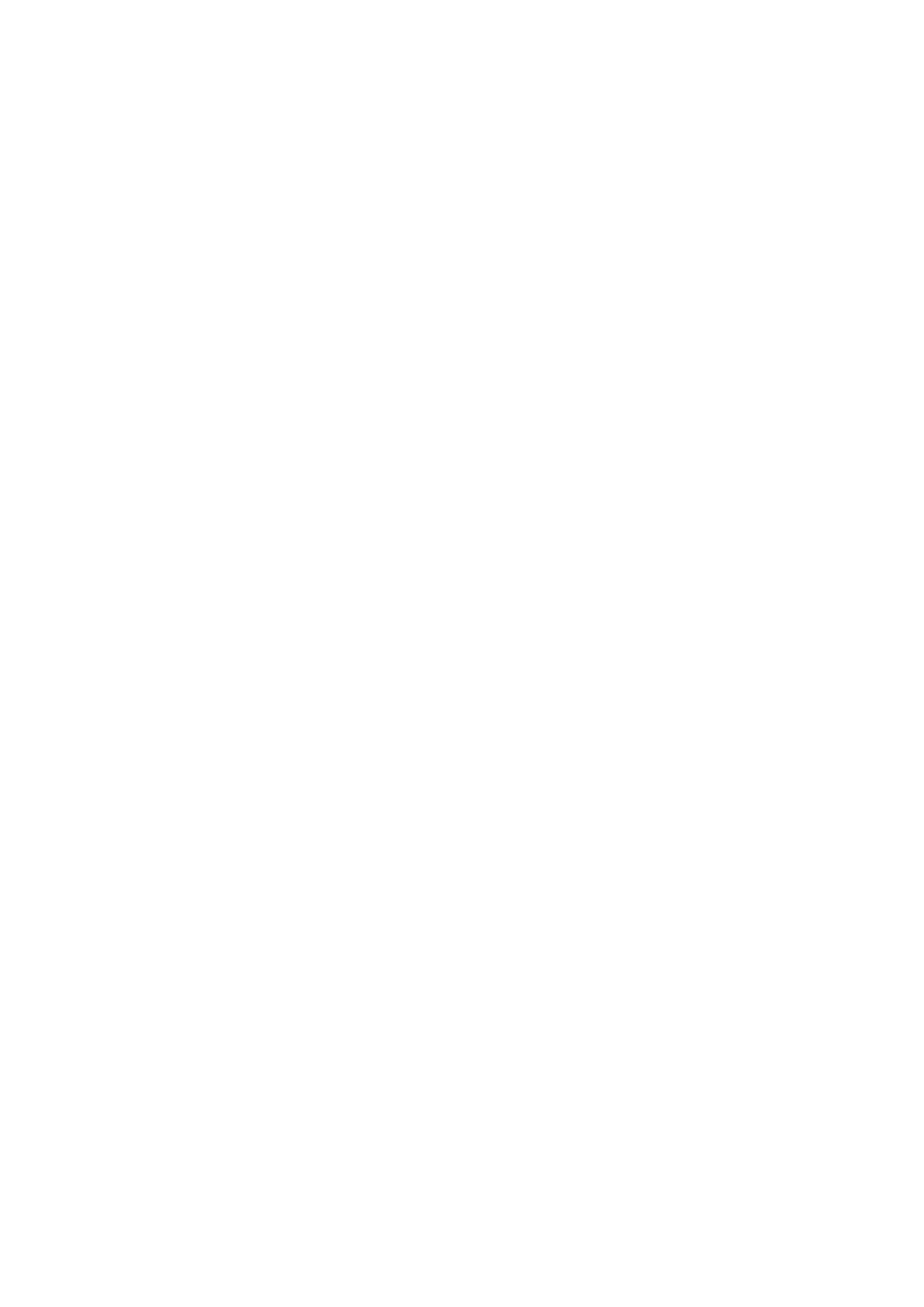| <b>Semester</b> | <b>Paper Code</b> | <b>Title</b>                                      | <b>Instructional</b><br>hours per week |
|-----------------|-------------------|---------------------------------------------------|----------------------------------------|
| I               | 19PEC11           | Microeconomics I                                  |                                        |
|                 | 19PEC12           | Economics of Growth and Development               | 6                                      |
|                 | 19PEC13           | Indian Economic Policy I                          | 6                                      |
|                 | 19PEC14           | Quantitative Methods for Economics                | 6                                      |
| $\mathbf{I}$    | 19PEC21           | Microeconomics II                                 | $\overline{7}$                         |
|                 | 19PEC22           | <b>Economics of Social Sector and Environment</b> | 6                                      |
|                 | 19PEC23           | Indian Economic Policy II                         | 6                                      |
|                 | 19PEC24           | <b>Econometrics and Research Methodology</b>      | 6                                      |
| III             | 19PEC31           | Macroeconomics I                                  | 7                                      |
|                 | 19PEC32           | International Economics I                         | 6                                      |
|                 | 19PEC33           | Public Economics                                  | 6                                      |
|                 | 19PEC34           | Agricultural Economics                            | 6                                      |
| IV              | 19PEC41           | Macroeconomics II                                 | $\overline{7}$                         |
|                 | 19PEC42           | International Economics II                        | 6                                      |
|                 | 19PEC43           | <b>Financial Securities Market Analysis</b>       | 6                                      |
|                 | 19PEC44           | Industrial Economics                              | 6                                      |
|                 |                   | Project/Dissertation                              |                                        |
|                 |                   | Internship (Two weeks)                            |                                        |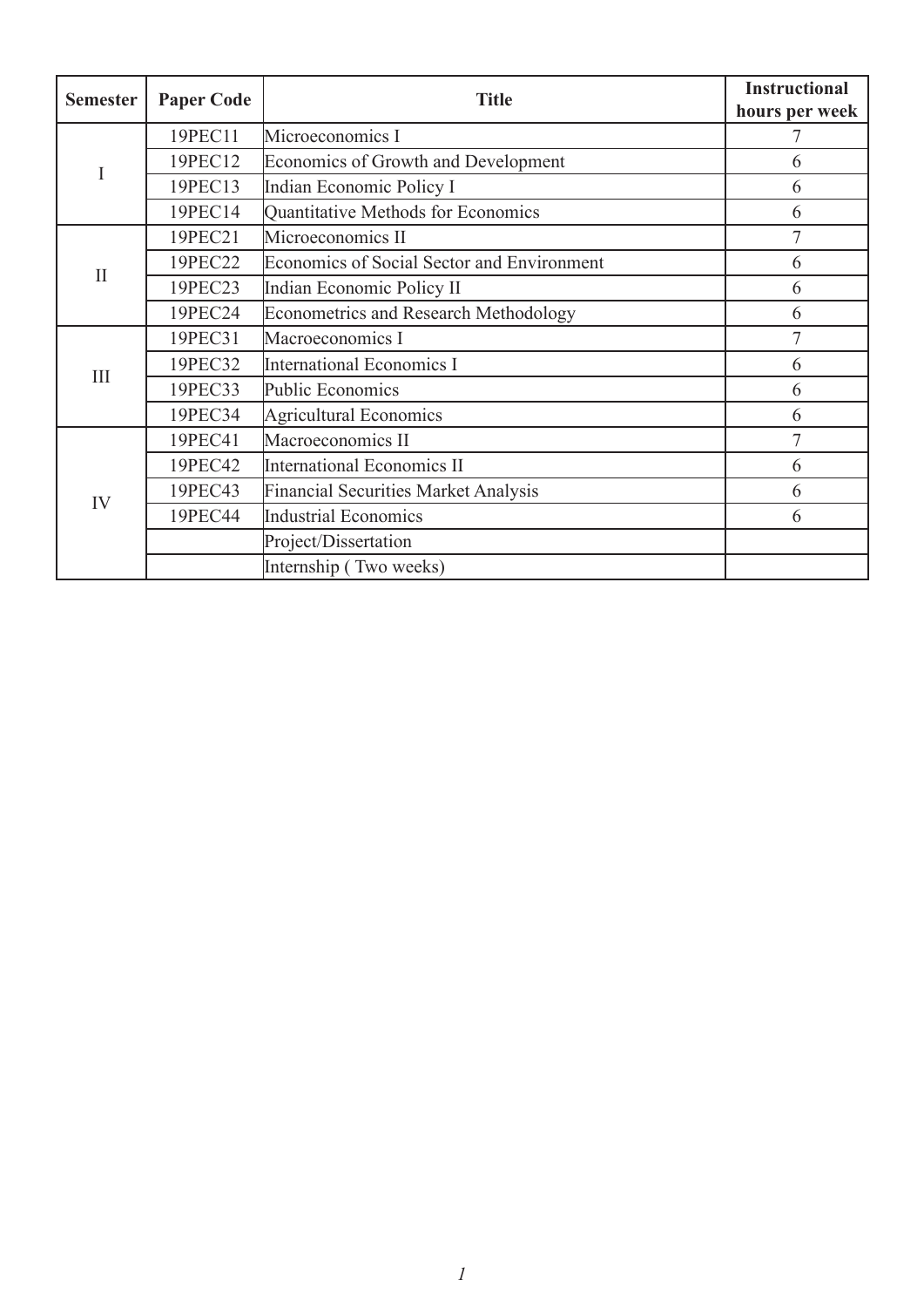#### **MA ECONOMICS PROGRAMME SPECIFIC OUTCOMES** (**PSOs**)

The Department of Economics, Fatima Mata National College (Autonomous), Kollam, offers Two Year (comprising 4 semesters) Postgraduate Programme in Economics with the primary objective of enabling the student to acquire wide-ranging knowledge of modern economics as an academic discipline. The student is also expected to be able to use theoretical and empirical methods to analyse economic problems and to plan and carry out a research project. After having completed MA Economics Degree Programme, the student acquires the following knowledge and skills/competences.

#### **Knowledge**

The student acquires profound knowledge and deep understanding in:

- $\triangleright$  Economic theory concerning the utilisation and allocation of resources
- ¾ How markets for goods and services function and how income is generated and distributed.
- $\triangleright$  The multifaceted and distinct landscapes of Indian Economy
- ¾ The way in which an economy is influenced by economic policy, technological advances and demographic conditions
- $\triangleright$  The special fields such as Agriculture Economics, Industrial Economics, Banking and Non-Banking Financial Sector and Securities Markets, Public Economics, Development Economics and Social Sector, International Trade and Globalisation

#### **Skills/ Competences**

The student will be able/competent to:

- $\triangleright$  Analyse Economic Models and evaluate their relevance for problem solving
- $\triangleright$  Expound how the theoretical framework and empirical conditions are connected
- ¾ Formulate Economic Models and quantify Model Parameters from data
- $\triangleright$  Conduct significant and meaningful Research work in Economics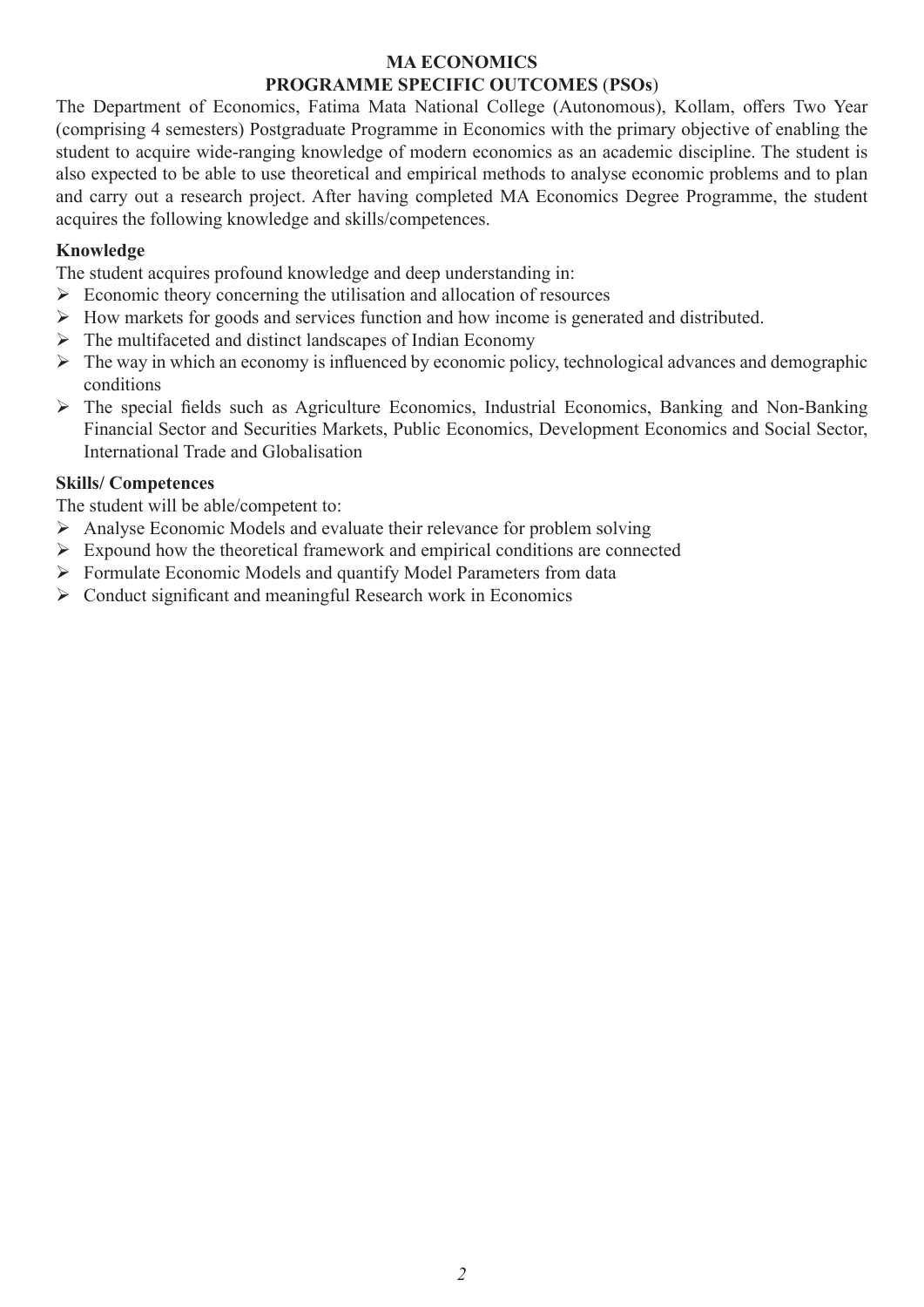### **Semester I**

#### **19PEC11: MICROECONOMICS – I**

#### **(Hours per semester: 120 Hours per week: 7)**

#### **Course Specific Objectives**

- To explain how consumers and producers are behaving in the market
- To discuss the various aspects of the conventional as well as the recent developments of demand analysis.
- To identify the principles of economics in application to individual decision makers, both consumers and firms
- To explain the long run and short run behaviour of the producer
- To analyse technological progress and production process
- To analyse traditional as well as the modern theories of cost.
- Distinguish between different market structure and explain price and output determination
- To explain game theory and Prisoners dilemma.
- To assess managerial and behavioural goals of the firm.

### **Module I: Demand Analysis (20hrs)**

Revealed Preference Hypothesis, Hicks Revision of demand theory, Choice under uncertainty- Bernoulli Hypothesis, Friedman – Savage Hypothesis, Neumann- Morgenstern approach. Recent developments in demand theory- Pragmatic approach to demand analysis - constant elasticity demand function - distributed lag models (Nerlov's stock adjustment principle, Houthakker's and Tylors dynamic model) - linear expenditure system.

#### **Reference:-**

- 1. Koutsyiannis, A (2013), Modern Microeconomics, Macmillan Press
- 2. Baumol, W.J (2009), Economic Theory and Operations Analysis, Prentice-Hall (P) Ltd, New Delhi.
- 3. Varian H.R (2003), Intermediate Micro Economics
- 4. Stigler G (1996) Theory of Price (4 th edition)

### **Module II: Production & Cost Analysis (22 hours)**

Production function - homogenous and non-homogenous production functions , Technical progress and production function - capital deepening, labour deepening and neutral technical progress - exogenous and endogenous technical progress , Empirical production functions - Cobb-Douglas and Constant Elasticity Substitution production function , Production function of a multi-product firm.

Modern theories of cost - short run and long run - engineering cost curves - short run and long run - analysis of economies of scale - real and pecuniary economies of scale.

#### **Reference:-**

- 1. Varian H.R (2003), Intermediate Micro Economics, East West Press Edition (P-364- 393),
- 2. Costa Da G.C (2001), Value and Distribution (P.79-81, 89-95),
- 3. Koutsyiannis, A (2013), Modern Microeconomics, Macmillan Press, London

### **Module III: Imperfect Market Structures (38 hours)**

 Monopoly - monopoly power - social cost of monopoly - price discrimination - international price discrimination and dumping – inter-temporal price discrimination and peak load pricing - two-part tariff - tying and bundling - public policies towards monopolies - antitrust laws, regulations, public ownership - monopoly welfare loss. Monopolistic competition- Chamberlin's (large group) model - equilibrium with new firm entering the industry; with price competition; with price competition and free entry- excess capacity – mark up over marginal cost - debate over advertising.

Oligopoly- Non-collusive oligopoly - Cournot's duopoly, Bertrand duopoly, Chamberlin's small group model, Sweezy's kinked demand curve model. Collusive oligopoly - cartels aiming at joint profit maximization and market sharing cartels – price leadership models; by low cost firm, by a dominant firm -barometric price leadership. Public policy towards oligopoly: Antitrust laws,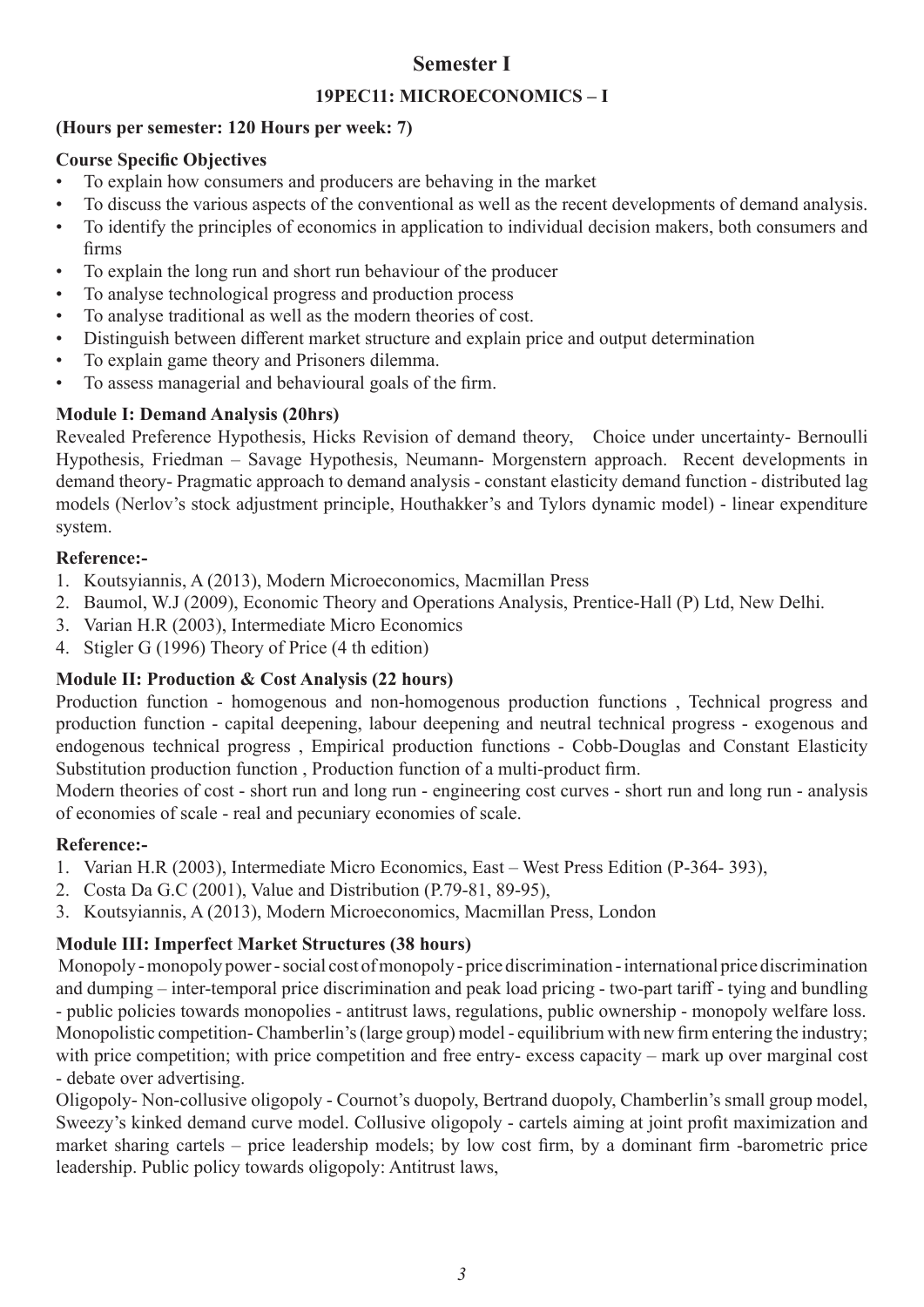#### **Reference:-**

- 1. Salvatore, Dominick (2009), Principles of Microeconomics (P-301-303,309-314),
- 2. Mankiw, Gregory.N (2012), Principles of Microeconomics, 6th Edn, Cengage Learning (P-313,318- 323,335-344,355-365).
- 3. Koutsyiannis, A (2013), Modern Microeconomics, Macmillan Press, London (P-202- 212,216-232,237- 252,412
- 4. Costa Da G.C (2001), Value and Distribution

#### **Module IV: Theory of Games (20 hours)**

 Pay of matrix-Pure vs. mixed strategy – dominant strategy and Nash equilibrium - Prisoner's dilemma - Zerosum game & non zero-sum game - Repeated games - enforcing a cartel – sequential games – game of entry deterrence. Game Applications - important issues in game theory - cooperation, competition, coexistence and commitment.

#### **Reference: -**

- 1. Varian H.R (2013), Intermediate Micro Economics, East West Press Edition (P-525- 565).
- 2. Pindyck, Robert.S, Rubinfield, Daniel, L, Mehta, Premlal, L (6th edition), Micro Economics (P. 355- 365,369-391),
- 3. Salvatore, Dominick (2009) Principles of Microeconomics (P-365-371)
- 4. Koutsyiannis, A, Modern Microeconomics, Macmillan Press, London (P-406-412)

#### **Module V: Marginalist Controversy& Managerial and Behavioural Theories of Firm (20 hours)**

 Hal and Hitch Report and Full cost pricing principle- Gordon's attack on marginalism, Bains limit pricingcollusion with and without new entrant- Sylos Labini limit pricing model, Baomols theory of sales revenue maximization-single product model with and without advertisement, Marris model of managerial enterprise, Williamsons model of managerial discretion, Cyert and March Behavioural model.

#### **Reference:**

- 1. Costa Da G.C (2001), Value and Distribution (P 184-186, 196-202)
- 2. Koutsyiannis, A (2013), Modern Microeconomics, Macmillan Press, London (P 256-267,305-313,325- 333,368-370)
- 3. Bain j (1958) Barriers to New Competition, Harward University USA

#### **MODEL QUESTION PAPER 19PEC11: Microeconomics-I**

**Times: 3 Hrs Max Mark: 75 Max Mark: 75 Max Mark: 75** 

#### **SECTION -A**

#### **Define the following in one or two sentences.**

- 1. Linear expenditure system
- 2. Production function
- 3. Technical progress
- 4. Economies of scale
- 5. CES production function
- 6. Monopoly power
- 7. Price discrimination
- 8. Nah equilibrium
- 9. Cartel
- 10. Limit price

**(10X1=10Marks)**

#### **SECTION-B**

#### **Answer** *any 7* **of the following. Each not exceeding 500 words**

11. Explain Friedman Savage Hypothesis.

12. Discuss Nerlovs Stock adjustment principle.

- 13. Briefly explain different types of technical progress
- 14. Discuss the production function of a multi-product firm.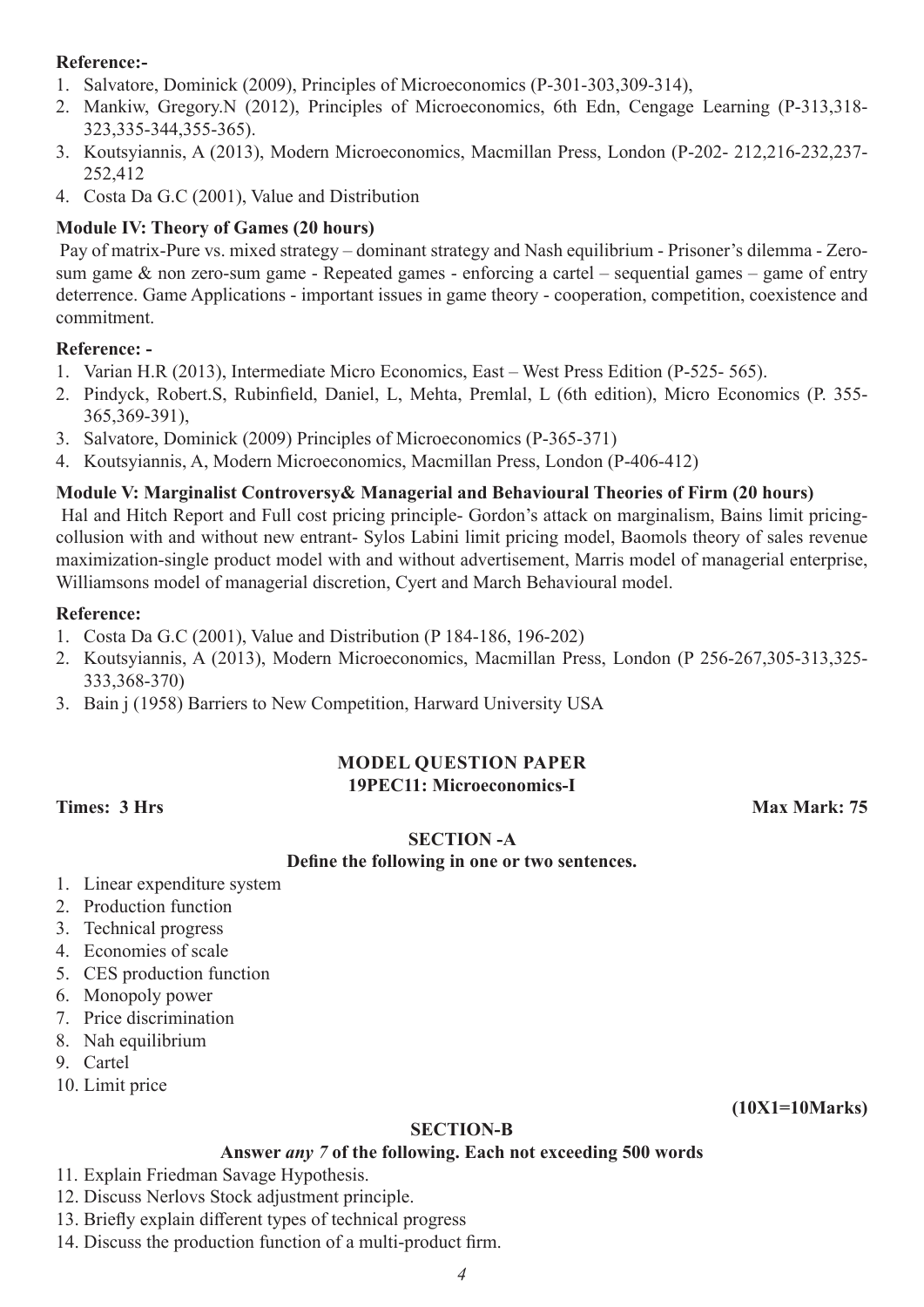- 15. Explain Engineering cost curves.
- 16. Briefly explain public policies towards monopolies.
- 17. Discuss Betrands oligopoly model.
- 18. Explain Sylos Lbinis limit pricing model.
- 19. Discuss Marris model of managerial enterprises.
- 20. Explain Prisonners dilema.

#### **SECTION-C**

**(7X5=35 Marks)**

#### **Answer** *any 3* **of the flowing. Each not exceeding 1200 words.**

- 21. Explain the Hicks Revision of demand theory.
- 22. Discuss modern theories of cost.
- 23. Write an essay on Cartel.
- 24. Explain price leadership models by low cost firm and dominant firm.
- 25. Discuss important issues in game theory.

**(3x10=30 Marks)**

#### **19PEC12 ECONOMICS OF GROWTH AND DEVELOPMENT**

#### **(Hours per semester: 110 Hours per week: 6)**

#### **Course specific outcome**

- To understand important theories on economic growth and selected issues in economic development.
- To familiarize students with contemporary issues in economic growth and development, economic inequality, rural-urban interaction and other development issues.

#### **Module I: Approaches to Development (30hrs)**

Measuring Development and development gap,Tinbergen and Leontief studies. The challenge of development economics. Perpetuation of under development. Inequality of Income - Kuznets Inverted U Hypothesis-Poverty Famine Entitlements Absolute, Relative poverty, Poverty Trap .Poverty Measures: Head count Ratio, Poverty gap. Human Poverty Index. Multidimensional Poverty Index. Food Security. Human capital and Human resource development - Migration andDevelopment- Todaro Model. Economic development and institutions. - Markets and Market Failure- State and State Failure. Issues of Good Governance. Sustainable development. - Human rights Approach to development.

#### **Module 2. Theories of economic growth (30hrs)**

Classical - Smith, Ricardo, Marx and Schumpeter, HarrodDomar model, instability of equilibrium. Neoclassical Growth Models-Joan Robinson, Solow's Model steady state growth, Meade, Kaldor,Mirlees, Pasinetti.

#### **Module 3 Production Function Approach To Development. (20hrs)**

Production Function Approach to economic growth.Total Factor Productivity and growth accounting. Solow's sources of growth, Denison's sources of growth .Convergence hypothesis, conditional and unconditional. Optimal savings and Ramsay's rule. Golden rule of Accumulation Edmund Phelps. Technical Progress - Hicks, Harrod. Embodied and disembodied technical change. Learning by doing Endogenous growth models - Romer.

#### **Module 4: Strategies and Sectoral aspect of development(20hrs)**

Dualism, Two sector model of Uzawa, Fei Ranis Model, Dixit Marglin Model, Jorgenson Model, Dependency theory of development-Samir Amin, Gundar Frank, EmmanualWallerstein. Structural change models. Cost benefit analysis - choice of techniques - alternative technology and appropriate technology- infrastructure and development terms of trade between sectors.

#### **Reference**

- 1. Adelman I (1961) Theories of Economic Growth and Development. Stanford University Press Stanford
- 2. Behrman and T N Srinivasan (1955) Hand Book of Development Economics. Vol 3 Elsevier Amsterdam
- 3. Brown M (1966) On the Theory and Measurement of Technical Change, Cambridge University press Cambridge.
- 4. J Behrman and T N Srinivasan (1955), Handbook of Development Economics, vol.3. Elsevier, Amsterdam.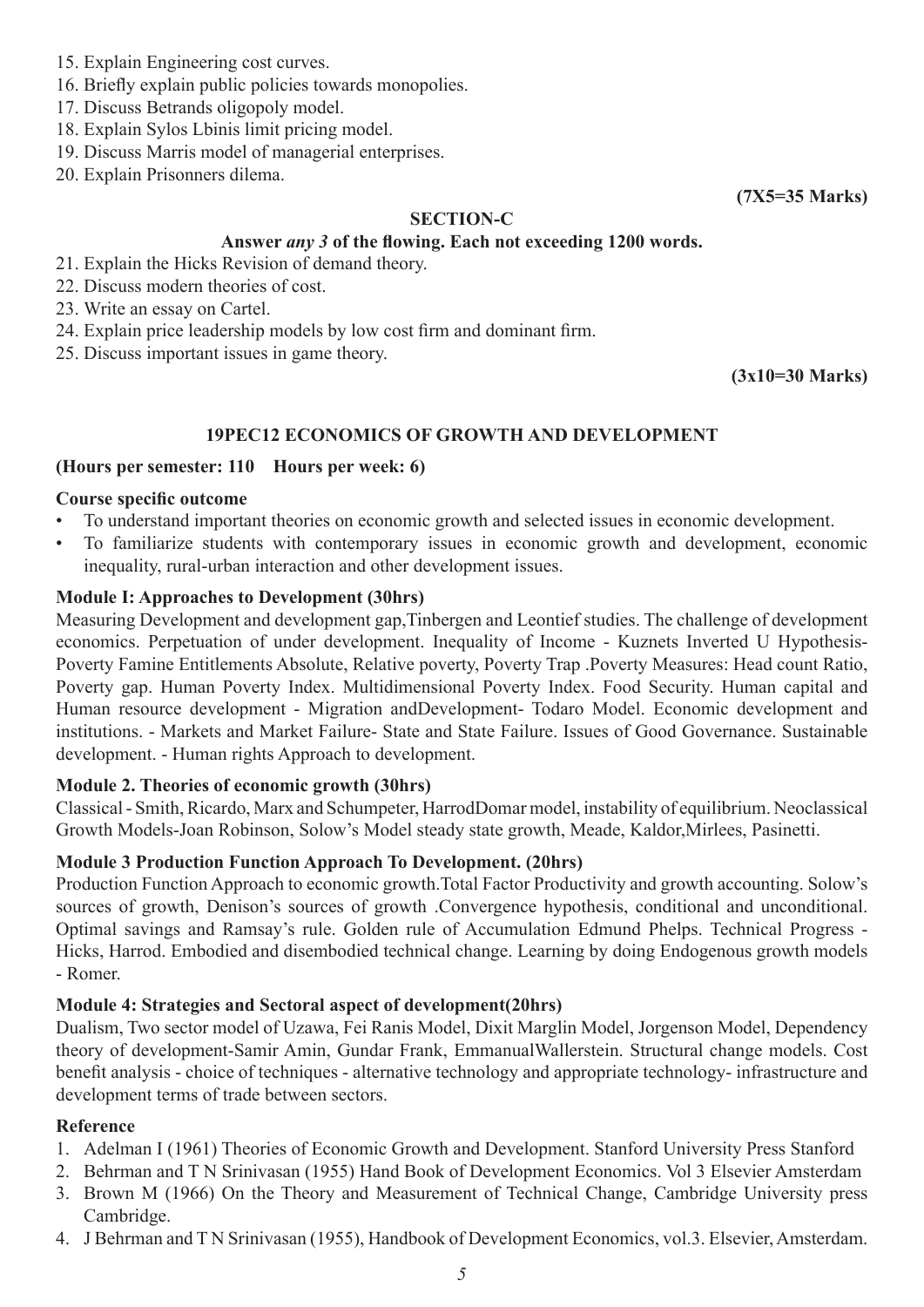- 5. A.P Thirlwall-Growth and Development
- 6. Gerald M Mair- Leading issues in Economic Development
- 7. Michael P Todaro- Economics for a developing world
- 8. Simon Kuznets Modern Economic Growth
- 9. Chenery, H.B. et.al (Eds) (1974), Redistribution with Growth. Oxford University Press, Oxford.
- 10. Chenery, H and T.N Srinivasan (ECs) (1989), Handbook of Development Economics, Vol. 1& 2, Elsevier, Amsterdam.
- 11. Dasgupta. 1. (1993), An Enquiry in a well-being and Destitution. Clarendon Press, Oxford.
- 12. Ghatak,s (1986), An introduction o Development Economics, Alien and Unwin, London.
- 13. Gillis.M, D.H.Perkins, M.Romen and D.R,Snodgrass (1992), Economics of Development (3rdEdition). W.W Norton, New York.
- 14. Gimmell N., (1987) Surveys in Development Economics. Blackwell, Oxford.
- 15. Higgins, B. (1959), Economic Development, W.W.Norton. New York.
- 16. Hogendorr, J. (1996) Economic Development Addison. Wesley, New York.
- 17. FCahkonon. S. and M. Olson (2000), A New-Institutional Approach to Economic Development Vistaar.
- 18. Kindleberger C.P. (1977), Economic Development (3rd Edition), McGraw Hill, New York
- 19. Debaraj Ray, Economic Development Oxford University Press, New Delhi.
- 20. Meier.G.M (1995), Leading Issues an Economic Development. (6th Edition). Oxford University Press, New Delhi.
- 21. Myint.HIa (1965), the Economics of Underdeveloped Countries, Preager, New York.
- 22. Myint, H. (1971), Economic Theory and Underdeveloped Countries. Oxford University Press, New York.
- 23. Todaro M P and Stephen C. Smith (2003) Economic Development (8th Edition) Pearson Education, Delhi.
- 24. Thirwal, A P (1999), (6th Edition), Growth and Development. Macmillan, U.K.

#### **ADDITIONAL READING LIST**

#### **Module 1**

- 1. Dasgupta. P. (1993). An Enquiry into well-being and Destitution. Clarendon Press, Oxford.
- 2. Hirschman. A.O. (1958). The strategy of Economic Development. Yale University Press, New York.
- 3. Lewis. W.A... (1955). the Theory of Economic Growth. George Allen &Unwin London.
- 4. Malhotra and J. Richard (1995) Development with a Human Face. OUP New Delhi.
- 5. Meir G.M. & Seers (Ed) (2000) Pioneers in Development OUP, New York.
- 6. Meir A M & Rauch. J.E. Leading Issues in Economic Development.
- 7. Mydral (1952): Economic Theory and Underdeveloped Regions. Ducky
- 8. Todaro M. P. (1996): Economic Development. Longman, London, (6th Edition
- 9. Thirlwal A P (2003) Growth & Development Macmillan
- 10. UNDP (1994). Human Development Report United Nations New York.
- 11. UNDP (1997). Human Development Report. United Nations New York
- 12. UNDP (2001) Human Development Report. United Nations New York
- 13. World Bank (2000) World Development Report 2000/2001 Attacking Poverty OUP New York.

#### **Module 2**

- 1. Jones H.G. (1976): An Introduction to Modern Theories of growth and Development McGraw Hill 1976
- 2. Meir and Baldwin: Development Theory History and Policy Chapter 3 to 5.
- 3. Debaraj Ray 1998): Development Economics Chapter 3, Oxford University Delhi.
- 4. Sen A.K. (Ed) (1990) Growth Economics Penguin.
- 5. Thirlwal A.P. (2003). Growth and Development (7th ed) Macmillan U.K.
- 6. Solow R.M. (2000); Growth Theory. An Exposition, OUP.

#### **Module 3**

- 1. Barrel R.G. Mason & M.C Mahoaey (2000): Productivity, Innovation Economic Performance. Cambridge University Press. Cambridge.
- 2. Barrow. R & X .Sela-1 Martin. Economic Growth. McGraw Hill, New York.
- 3. Chakravariar S. (1982) Alternative Approaches to the Theory of Economical OUP, New Delhi.
- 4. Hayamin. (1997). Development Economics OUP. New York.
- 5. Meadows D.H. et.al. (1972): Limits to Growth Universe Books. New York.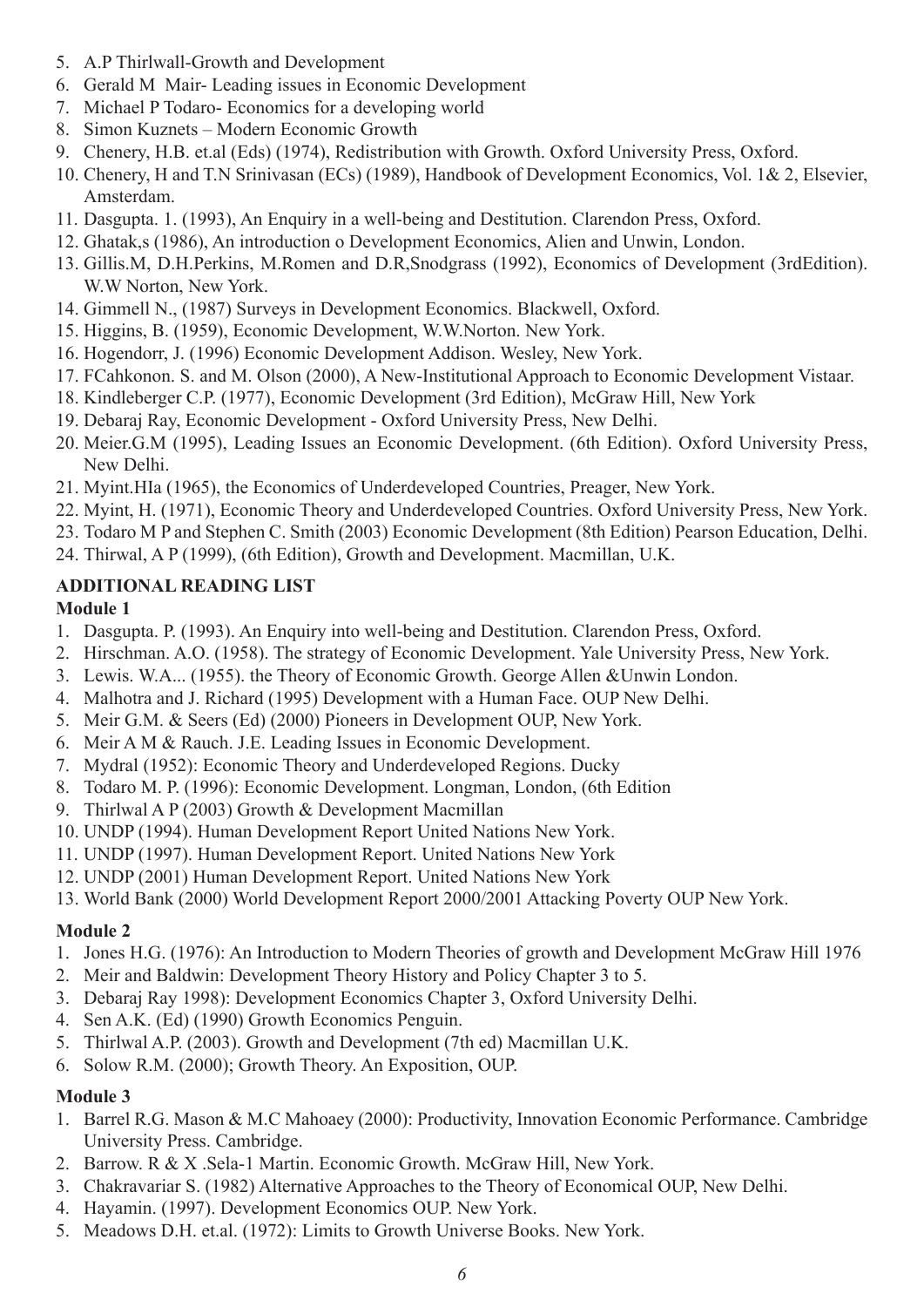- 6. Sen A.K. (Ed) (1990) Growth Economics Penguin.
- 7. Taylor.G. L.C (1979) Macro Models for Developing Countries. McGraw Hill, York.
- 8. Solow R.M (2000) Growth Theory : An Exposition pUP,
- 9. Therberge J.D. et. al. (1968). Economics of Trade and Development, JohnWiley New York
- 10. Thirlwal A.P. (2003), Growth & Development 7th ed. Macniillan
- 11. Debaraj Ray (1998). Development Economics. Oxford University Press, Delhi.

### **Module 4**

- 1. Campbell, N and F Burton (Eds) (1995), Japanese Multinationals, Routledge York.
- 2. Dasgupta A.K. Sen Marglin (1972) Guidelines for Project Evaluation UNIDO Vien

#### **MODEL QUESTION PAPER 19PEC12: Economics of Growth and Development**

**Time: 3 Hours Max. Marks: 75**

 $(10\times1=10$  Marks)

#### **SECTION – A**

Define the following in **one** or **two** sentences

- 1. Poverty Trap
- 2. Food Security
- 3. State Failure
- 4. Factor Productivity
- 5. critical growth rate
- 6. unconditional convergence
- 7. Golden age
- 8. Disembodied technical change
- 9. Structural change
- 10. Appropriate technology

#### **SECTION – B**

Answer any **7** questions. **Each** should **not** exceed **500** words.

- 11. Explain Development and development gap
- 12. Illustrate Tinbergen and Leontief studies on development gap
- 13. Explain Absolute, Relative poverty
- 14. Examine Issues of Good Governance
- 15. Discuss Solow residual
- 16. Write steady state growth
- 17. Discuss Production Function Approach to economic growth.
- 18. Explain Convergence hypothesis
- 19. Describe Structural change models
- 20. Terms of trade between sectors

(7×5=35 Marks)

#### **SECTION – C**

Answer **any three** questions. Each answer should **not** exceed **1200** words.

- 21. Critically examine endogenous and exogenous theories of growth
- 22. Examine Dependency theory of development
- 23. Elucidate the measurements of inequality of income
- 24. Explain Migration and Development Todaro Model
- 25. Critically evaluate Meade model of growth

 $(3\times10=30 \text{ Marks})$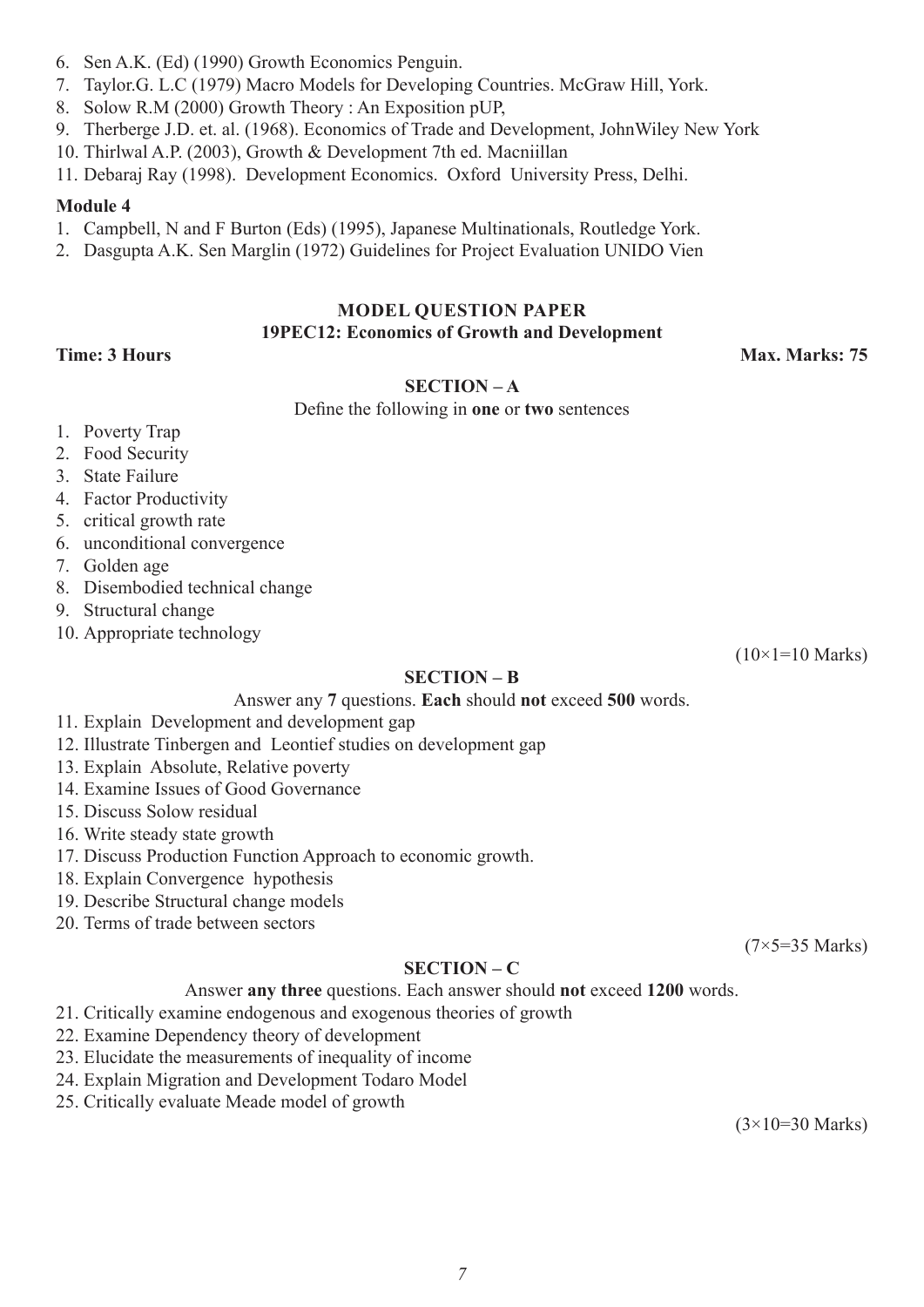#### **19PEC13 INDIAN ECONOMIC POLICY PAPER I**

#### **(Hours per semester: 110 Hours per week: 6)**

#### **Course Description**

The Purpose of this course on Indian Economy is to enable the students to have an understanding of the various issues of the Economy with a policy perspective. The entire syllabus is divided into four segments and their policy implications.

#### **Course specific outcome**

- 1. To enable the student to have a clear picture about the closed economic policy framework and the rationality behind the introduction of neo liberal policy framework in India.
- 2. To assist the student to make an evaluation of structural and stabilization policies and reforms of 1991 and recent economic policies.
- 3. To enable the student to understand a good picture about the sectoral composition and its contribution to GDP
- 4. To equip the student to focus on of the current challenges of Indian economy
- 5. A way forward: enable the student to think about environment and economic concerns together

### **Contents**

#### **Module 1**

#### **Economic Policy Prior to 1991[15 hours]**

Mixed economic framework- Rationality- Development strategy- Five Year Plans- Goals and objectivesfailures and achievements of Plans- Role of Public Sector- Govt. policies towards public sector- closed economy- problems of closed economy- starting point of neo liberal policy ideas in 1980s- financial crisis of 1991

#### **References**

- 1. Uma Kapila "Indian-Economy Since Independence-A Comprehensive and Critical Analysis of India's Economy" 1947-2018
- 2. M M Suri, Vibha Mathur "Five Year Plans of India" 2013
- 3. P K Jain, Seema Gupta, Surendra S Yadav "Public Sector Enterprises in India" 2014

#### **Module 2**

#### **Economic Policies since 1991 [25 hours]**

Stabilization and structural adjustments programme- rationale of reforms- Liberalization- Deregulation of Industrial sector- tax reforms- Financial Sector reforms- Foreign Exchange reforms- trade and investment policy reforms- privatization- disinvestment- problems associated with privatization- role of MNCs- FDI and FII- Globalization- WTO and India's Globalisation- reforms in fiscal and monetary policies- Evaluation of economic reforms- trend in recent economic policy- dissolution of Planning commission- NitiAyog- impact of Global financial crisis on Indian economy- trends in national and percapita income- Demonetization and its effects on the economy- effects of demonetization on the macroeconomic variables.

#### **References**

1. B A Prakash "The Indian Economy Since 1991:Economic Reforms and Performances" 2012

2. Uma Kapila "Indian Economy Performances and Policies" 2011

#### **Module 3**

#### **Sectoral composition and policy perspective [35 hours]**

Role of agriculture in Indian economy - technological change in agriculture - size - productivity- pricing and marketing- agricultural policy prior and after economic reforms in 1991-contribution to GDP- current issues in Indian agriculture- possible way out.

Reforms in industry- growth and pattern of industrialization- recent trends- terms of trade between agriculture and industry- Small scale industries- current status- impact of reforms on SSI- role of manufacturing and ICT based industries- Contribution to GDP- limitation of policies

An overview of service sector- performance and potentialities of energy sector, transport and communication and tourism. FDI inflow in Service Sector - Contribution of Service Sector to India's GDP.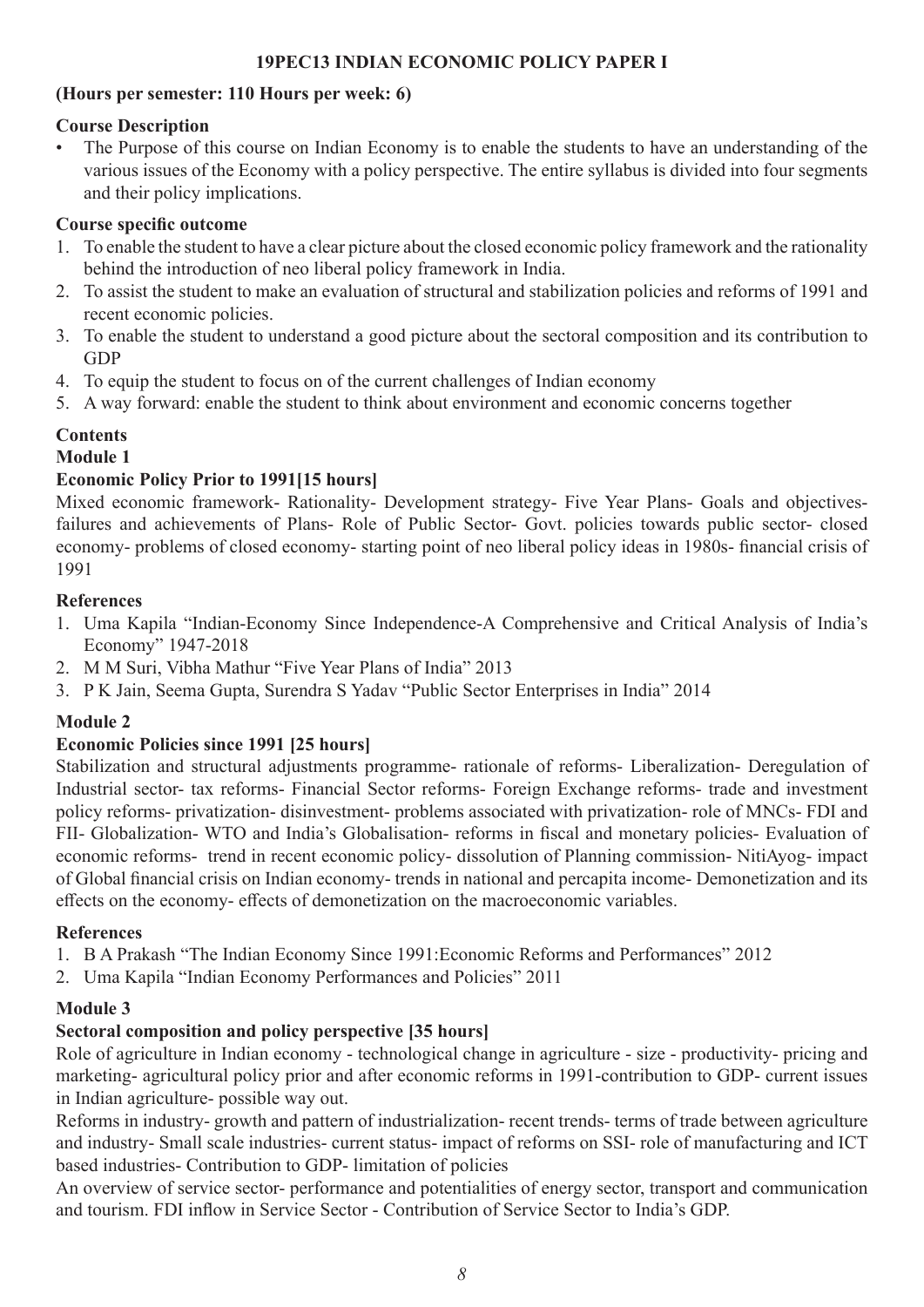#### **References**

1. Uma Kapila "Indian Economy: Issues in Development & Planning and Sectoral Aspects 2011

2. J K Misra and V K Puri "Indian Economy- 2014

#### **Module 4**

#### **Current challenges of Indian Economy**

Demographic Changes- Trends and Patterns, Population Policy and drawbacks. Poverty in India- Estimation of Poverty and their limitations, recent committee Reports - Tendulkar, Saxena, Hashim and Rangarajanpolicies and programmes towards poverty alleviation. Inequality- trends and causes. Unemployment in India - Trends and pattern of rural and urban unemployment- underemployment- Recent Employment Guarantee Programmes. Rural Development- financial inclusion. Urbanization and its trend- challenges of urbanization-Social and economic infrastructure- Health and Education- current scenario- financing infrastructure development- environment and sustainable development- strategies for sustainable development.

#### **References**

- 1. S K Misra " Indian Economy" 2015
- 2. M M Suri : Indian Economy in the 21<sup>st</sup> Century" 2004
- 3. J K Misra and V K Puri "Indian Economy- 2014

#### **MODEL QUESTION PAPER 15PEC13: Indian Economy Policy Paper I**

**Time: 3 Hrs. Max. Marks: 75**

#### **Section A**

#### **Answer the following. Each in one or two sentences. Each questions carries 1 mark.**

- 1. Economic policy
- 2. Goals of Five year plans
- 3. Mixed economy
- 4. Stabilization and structural adjustment programmes
- 5. ICT industries
- 6. Tendulkar formula
- 7. Sustainable development
- 8. Financial inclusion
- 9. Deregulation policy
- 10. Agricultural marketing

 $[10*1=10 \text{ marks}]$ 

#### **Section B**

#### **Answer seven of the following. Each question carries 5 marks.**

- 11. Make a note on the efficiency of public sector in India
- 12. Briefly analyze the framework of mixed economy in India
- 13. Evaluate the problems associated with privatization
- 14. Comment on the role of technological change in Indian agriculture
- 15. Make an assessment of industrial policies of India
- 16. Make a note on the contributions of service sector to GDP
- 17. Make a comparison of public and private health care facilities in India
- 18. Trace out the pattern of demographic changes in India
- 19. Comment on the changing trends in rural and urban development
- 20. Make a brief note on the concept of financial inclusion. Comment on its significance with reference to India

[7\*5=35 marks]

#### **Section C**

#### **Answer three of the following. Each question carries 10 marks**

- 21. Critically evaluate Five year plans of India
- 22. Explain poverty alleviation programmes in India and their merits and failures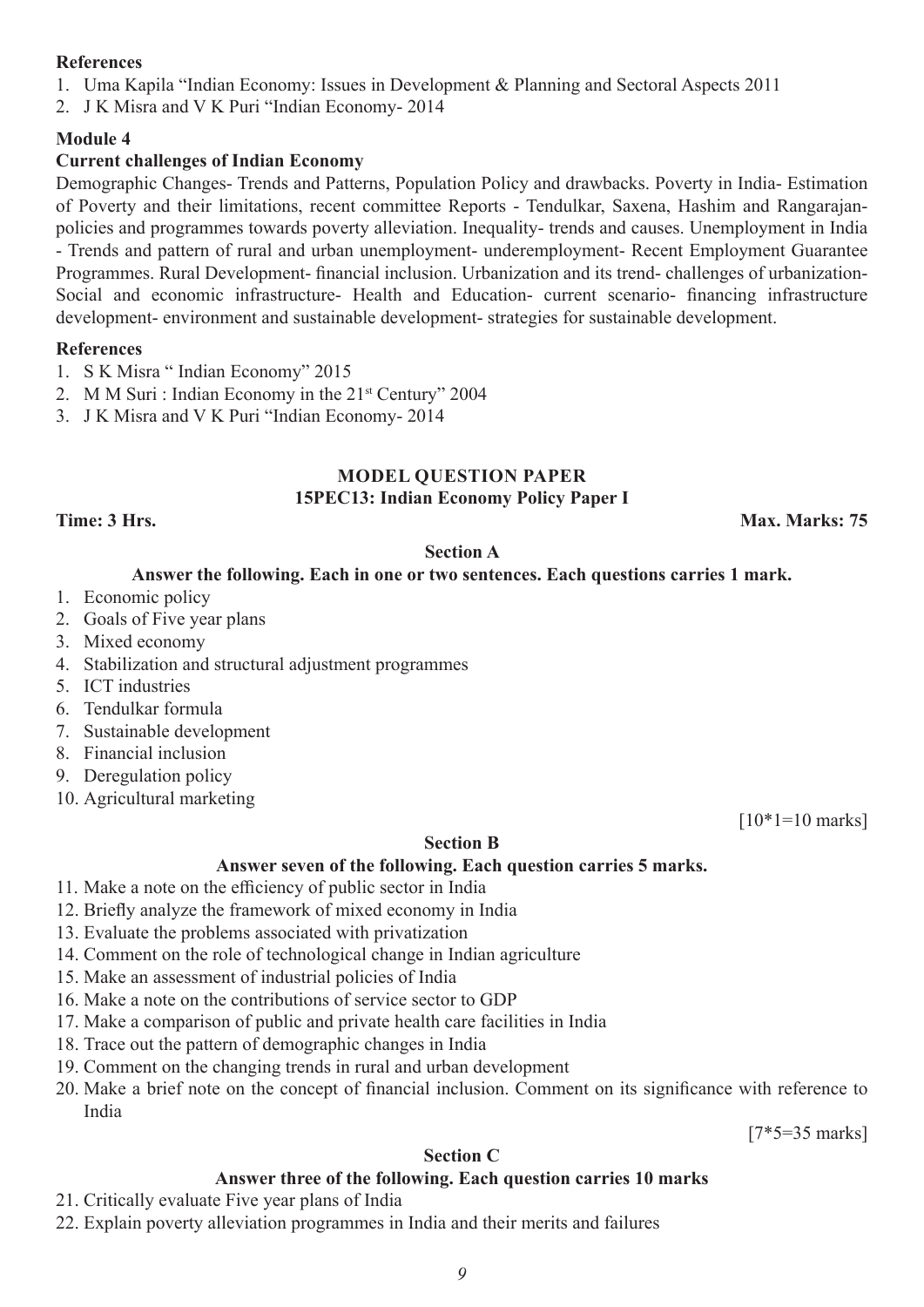- 23. Make an assessment of demonetization and its impact on Indian economy.
- 24. Why we have to redefine the role of sustainable development in India. Suggest innovative strategies for sustainable development
- 25. Analyze New Economic Policy of 1991

[3\*10=30 marks]

#### **19PEC14 QUANTITATIVE METHODS FOR ECONOMICS**

#### **(Hours per semester: 110 Hours per week: 6)**

#### **Course specific outcome**

- Outline the basic mathematical skills that is used in the study of economic theory.
- Explain how to formulate economic models with the help of mathematical tools.
- Analyze the various theoretical distributions and hypothesis testing.

#### **MODULE I MATRIX ALGEBRA(20 hours)**

Evaluation of higher order Determinant- -minors and cofactor, Laplace method, bordered Hessian determinant, Solution of simultaneous equations '-Cramer's rule and inverse method, Rank of a matrix, uses of matrices-Input- output models(static and dynamic).

#### **MODULE II LINEAR PROGRAMMING (LP) (25 hours)**

Characteristics of LP problem. Formulation of LPP, concepts of LP solutions. Basic theorem of LP, solution of LPP by graphical and simplex methods. Duality and dual theorems. Uses of dual LPP and shadow prices.

#### **MODULE III DIFFERENTIAL AND INTEGRAL CALCULAS(25 hours)**

Derivatives of multivariable functions, unconstrained and constrained optimization (Lagrange method), uses of derivatives in economics- equilibrium of the consumer and the firm, market equilibrium models - monopoly and discriminating monopoly. Rules of Integration, definite integrals and their properties. Uses of integrals In Economics- stock of capital, consumer's and producer's surplus.

#### **MODULE IV DIFFERENTIAL AND DIFFERENCE EQUATIONS (20hours)**

Concept of differential equations, First order linear differential equations and their solutions. Concept of difference equations, solution of first order linear difference equations. Uses of differential and difference equations in economics-dynamic stability, lagged income determination model, Harrod and Cobweb models.

#### **MODULE V STATISTICAL CONCEPTS (20 hours)**

Normal distribution; chi-sq, t- and F-distributions; estimation of parameters, properties of estimators; testing of hypotheses: defining statistical hypotheses; distributions of test statistics; testing hypotheses related to population parameters; Type I and Type II errors; power of a test.

#### **Reference**

- 1. K. Sydsaeter and P. Hammond, Mathematics for Economic Analysis, Pearson Educational Asia: Delhi, 2002.
- 2. Chiang, A.C, Fundamental Methods of Mathematical Economics, McGraw Hill Education (India) Private Limited
- 3. Dowling, E.T. (2011), Introduction to mathematical Economics, Schaum's Outline Series, McGraw Hill, NewDelhi.
- 4. Richard J. Larsen and Morris L. Marx, an Introduction to Mathematical Statistics and its Applications, Prentice Hall, 2011.
- 5. Gupta S.C. and V, K. Kapoor (2011), Fundamentals of Applied Statistics, S. Chand, New Delhi.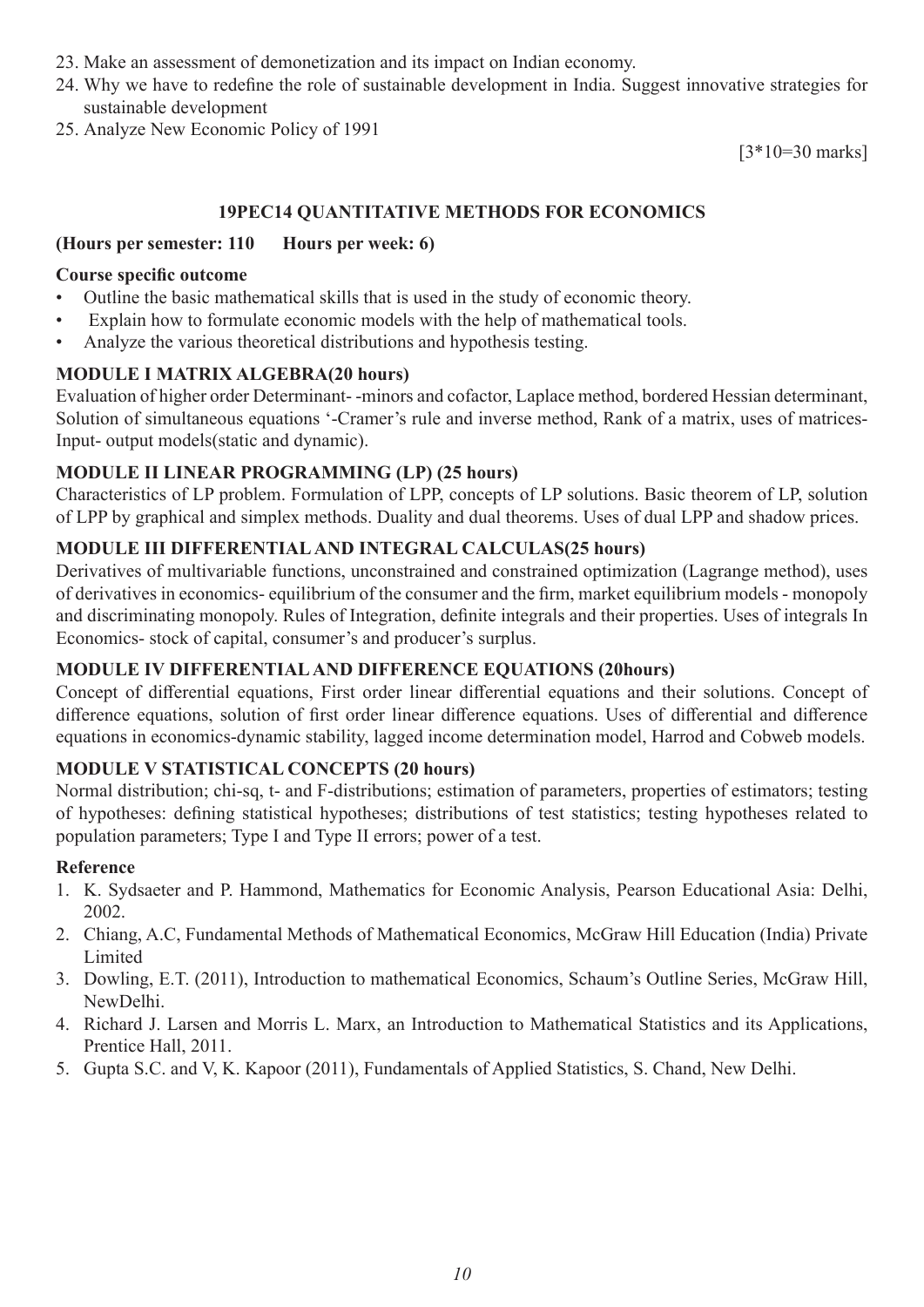#### **MODEL QUESTION PAPER 19PEC14: QUANTITATIVE METHODS**

**Times: 3 Hrs Max Mark: 75 Max Mark: 75 Max Mark: 76 Max Mark: 75** 

#### **SECTION -A**

#### **Define the following in one or two sentences.**

- 1. Slack variable
- 2. Type II error
- 3. Input- output model
- 4. Hessian
- 5. Lagrange multiplier
- 6. Chi-square distribution
- $15x + 23$
- $(3x+1)^{2}$ 7. Differentiate y **=**
- 8. What is an optimal feasible solution
- 9. What is the order of a differential equation
- 10. Find the MC given  $AC=1.5x +4 +46/x$

**(10X1=10Marks)**

#### **SECTION-B**

#### **Answer** *any 7* **of the following. Each not exceeding 500 words**

- 11. The rate of net investment is  $I = 60t/3$  and capital stock at  $t = 1$  is 85. find K
- 12. The demand function for a commodity is  $p=25-2x$  and the supply function is  $4p=10+x$ , find the consumer surplus
- 13. Describe the important properties of a good estimator
- 14. What are the essential ingredients of a linear programming
- 15. Solve the difference equation  $x_t + 3x_{t-1} + 8 = 0$  and  $x_0 = 16$  a) check your answer using  $t=0$  and  $t=1$  b) comment on the nature of the time path
- 16. Optimize the following function using a) crammers rule for the first order condition and b) the Hessian for the second order condition
	- $y = 3x_1^2 5x_1 x_1x_2 + 6x_2^2 4x_2 + 2x_2x_3 + 4x_3^2 + 2x_3 3x_1x_3$
- 17. Solve the LPP graphically Max  $Z=2X1 + 3X2$  subject to  $X1 + X2 \le 1$ ,  $3X1+X2 \le 4$ ,  $X1, X2 \ge 0$
- 18. In a normal distribution 31% of the items are under 45 and 8% are over 64. Find the mean and standard deviation of the distribution.
- 19. Find the relative extrema for the following function  $F(x) = -7x^2 + 126x - 23$
- 20. Define normal distribution and what are the main characteristics of a normal distribution

**(7X5=35 Marks)**

#### **SECTION-C**

#### **Answer** *any 3* **of the flowing. Each not exceeding 1200 words.**

- 21. For the following data find a) the level of income  $Y_t$  for any period b) warranted rate of growth  $I_t = 2.66(Y_t - Y_{t-1})$ ,  $S_t = 0.16Y_t$ ,  $Y_0 = 9000$
- 22. Determine the output vector of the economy give the technology matrix

|                   | $0.4$ 0.3 0.1             | 140                        |
|-------------------|---------------------------|----------------------------|
| $A = 0.2$ 0.2 0.3 |                           | and final demand $F = 220$ |
|                   | $0.2 \quad 0.4 \quad 0.2$ | 180                        |

- 23. Solve the LPP by simplex method Max  $Z = 6X_1 + 5X_2$  subject to  $X_1 + X_2 \le 5$ ,  $3X_1 + 2X_2 \le 12$ ,  $X_1, X_2 \ge 0$
- 24. Explain with the help of diagrams, the meaning of consumer's surplus and producer's surplus.
- 25. A monopolistic firm has the following demand functions for each of its products x and y,  $x = 72 0.5$  P y = 120- P<sub>y</sub>. The combined cost function c=  $x^2 + xy + y^2 + 35$  and maximum joint production is 40. Thus  $x +y = 40$

Find the profit maximizing level of a) output b) price c) profit

**(3x10=30 Marks)**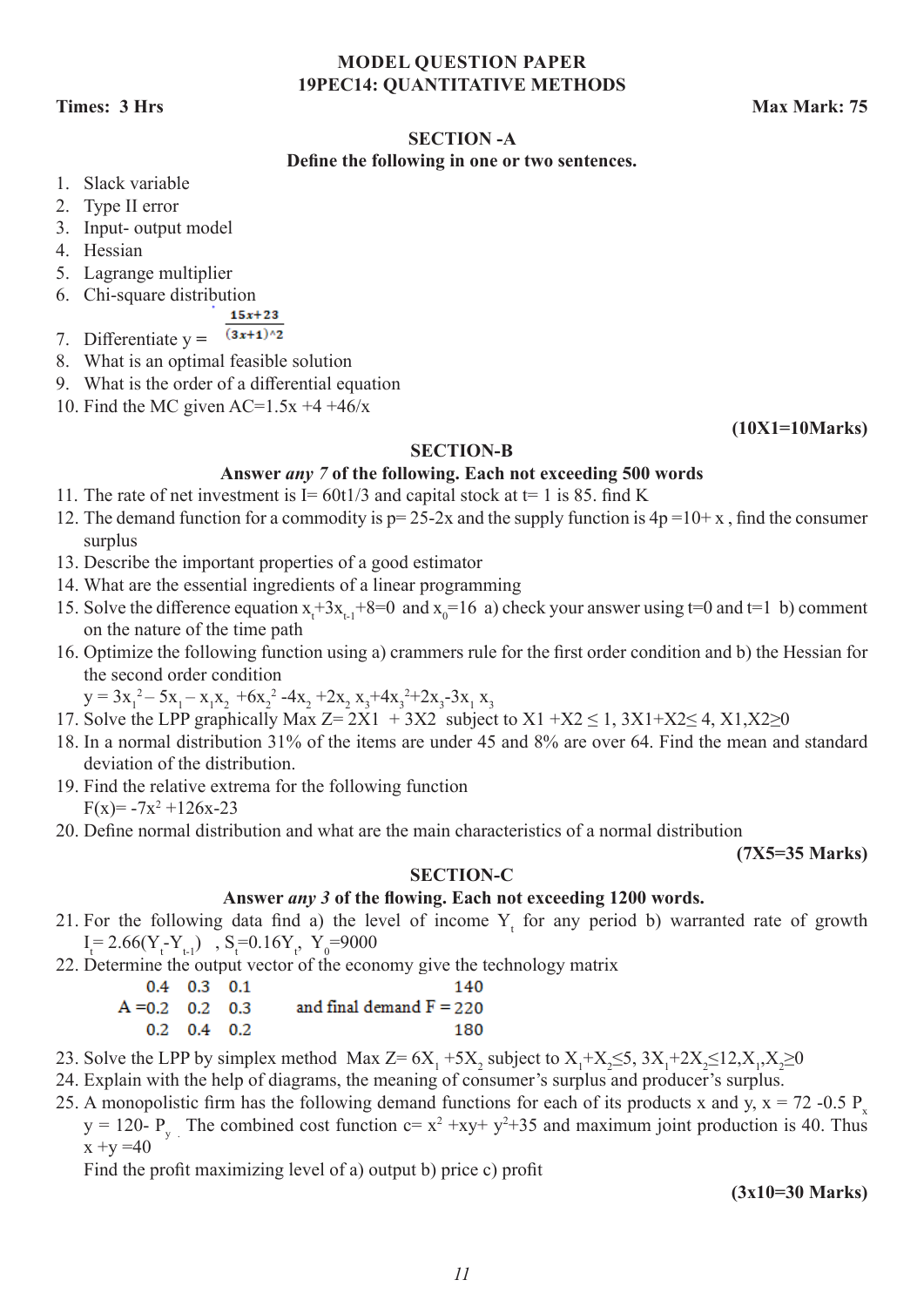### **Semester II**

#### **19PEC21: MICROECONOMICS - II**

#### **(Hours per semester: 120 Hours per week: 7)**

#### **Course Specific Objectives**

- This paper designed to integrates discussions relating economic theories to different notions of social justice, resource allocation and market efficiency.
- To evaluate the theories of distribution.
- To examine the conditions of economic efficiency
- To equip the student to apply microeconomic principles in the areas of exchange and welfare.
- To explain equity efficiency trade off
- To examine the ways in which externalities, public goods and monopolies create market failure.
- To asses decision making in the context of market interdependence, complexity, uncertainty and informational asymmetry.
- To examine the human nature and behaviour under various constraints.

### **Module I: Distribution (25 hours)**

Marginal productivity theory – adding up problem - Euler's theorem - technical progress and factor shares: Hicks &Harrod. Macro theories of distribution - Ricardo's dynamic model - Marxian theory of distribution – Kaleckian theory, Kaldortheory.

#### **Reference:**

- 1. Krugman, Paul & Wells, Robin (2005), Micro Economics, Worth Publishers, New York (P-290-297)
- 2. Costa Da G.C (2001), Value and Distribution (P-213-246,423-435)
- 3. Mandal, RK (2007), Micro Economic Theory, Atlantic Publishers (P) Ltd (P-288-297)
- 4. Dwivedi D N, MICROECONOMICS- Theory and Application

#### **Module II: General Equilibrium and Welfare Economics (45 hrs.)**

General Vs. partial equilibrium - Walrasian system - tatonnement process - existence, uniqueness and stability of equilibrium - graphical treatment of general equilibrium  $2 \times 2 \times 2$  model.

Concerns of welfare economics - role of value judgments – Bergson's social welfare function -Arrow's impossibility theorem - the theory of second best – Scitovsky's double compensation criterion - Rawl's theory of justice- A.K Sen's social welfare function – equity efficiency trade-off. Externalities- production and consumption, externalities and public goods, Tragedy of commons

#### **Reference:**

- 1. Costa Da G.C (2001), Value and Distribution (P-247-249,264-266)
- 2. Koutsyiannis, A (), Modern Microeconomics, Macmillan Press, London (P-486-488,489- 491,495- 504,510-515)
- 3. Pindyck, Robert.S, Rubinfield, Daniel, L, Mehta, Premlal, L (6th edition), Micro Economics (P. 450-460)
- 4. Salvatore, Dominick (2009) Principles of Microeconomics (P-502-509)
- 5. Cowell Frank, A (2005), Microeconomics, Principles and Analysis, Oxford University Press (P-225-227)
- 6. Dwivedi D N Microeconomics- Theory and Applications (Second edition)

### **Module III: Economics of Uncertainty and Information (25hours)**

Individual behaviour towards risk- measure of risk and risk aversion, Sensitivity analysis- Economics of insurance-cost and risk-risk pooling and risk spreading-Economics of search - search cost - search and advertising - asymmetric information and market for lemons - adverse selection - market signalling - moral hazard – principal-agent problem- asymmetric information in labour market and efficiency wage theory

#### **Reference:**

- 1. Pindyck, Robert.S, Rubinfield, Daniel, L, Mehta, Premlal, L (6th edition), Micro Economics (P. 511- 525,567-585)
- 2. Salvatore, Dominick (2009) Principles of Microeconomics (P-545-560)
- 3. Varian H.R (2003), Intermediate Micro Economics, East West Press Edition (P-667- 688)
- 4. Snyder, Christpher&Nicholson, Walter (2012), Microeconomic Theory-Basic Principles and Extensions, Cengage learning (P-579-618)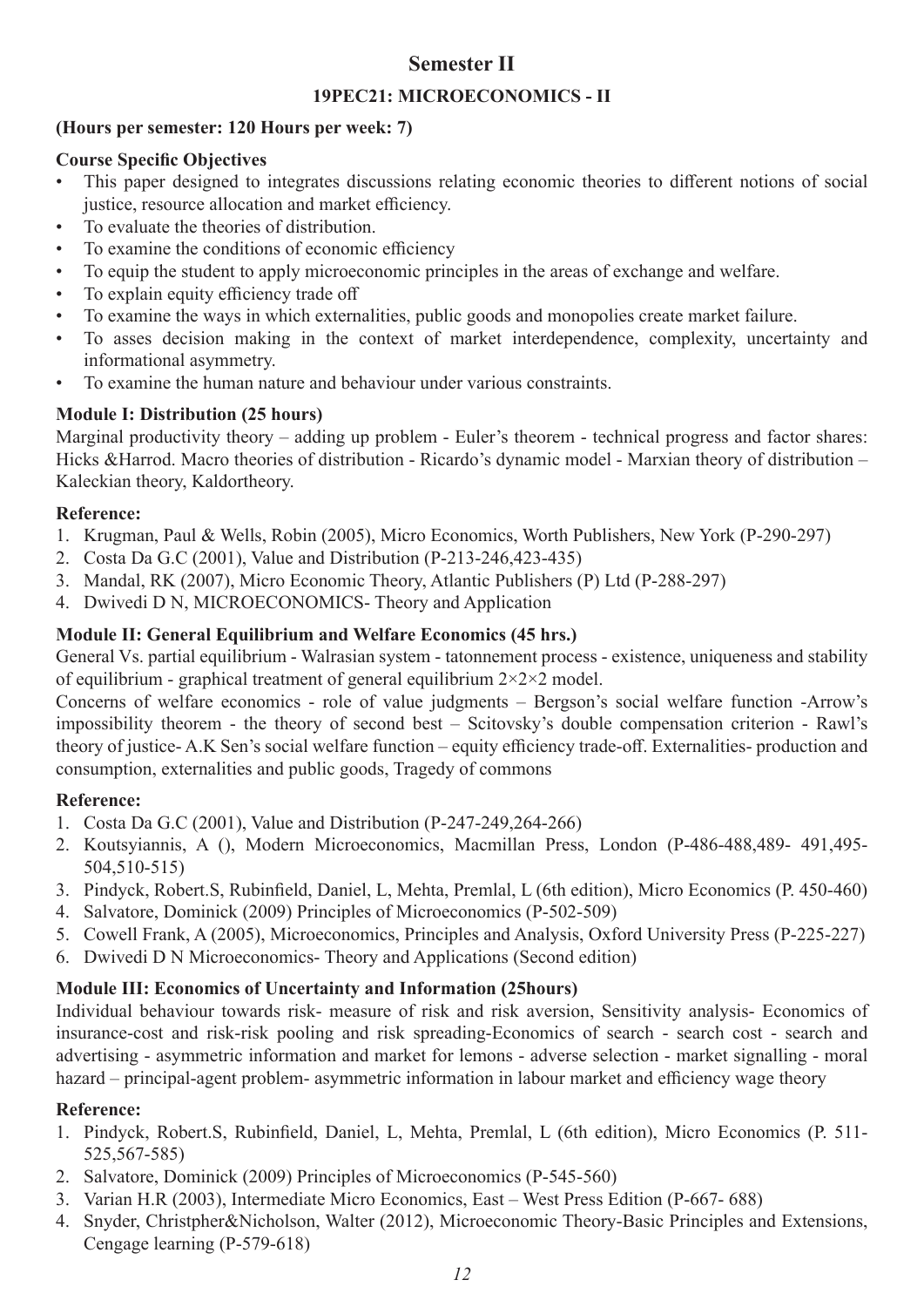#### **Module IV: Behavioural Economics and Bounded Rationality (25 hours)**

Classical and neo classical views of human nature, Behavioural economics –-role of time and emotions in economic decisions - role of constraints and information - satisfying behaviour of the firm – ameliorating path dependence - bounded rationality - altruism and common good strategic interaction and social norms .

#### **Reference:**

- 1. Pindyck, Robert.S, Rubinfield, Daniel, L, Mehta, Premlal, L (6th edition), Micro Economics (P. 561-564)
- 2. Goodwin, Harris, Roach &Torras (3rd edn), "Microeconomics in context, M.E Sharpe. Inc, USA (visit www.gdae.rg/micro)
- 3. Varian H.R (2013), Intermediate Microeconomics, East West Press Edition (566-581)
- 4. Koutsyiannis, A (2013), Modern Microeconomics, Macmillan Press, London (P-258,389- 390)

#### **MODEL QUESTION PAPER 19PEC21: Microeconomics-II**

#### **Times: 3 Hrs Max Mark: 75**

#### **SECTION -A**

#### **Define the following in one or two sentences.**

- 1. General equilibrium
- 2. Search cost
- 3. Organic Composition of capital
- 4. Externality
- 5. Tragedy of commons
- 6. Public goods
- 7. Moral Hazards
- 8. Expected utility
- 9. Pareto efficiency
- 10. Risk aversion

**(10X1=10Marks)**

#### **SECTION-B**

#### **Answer any 7 of the following. Each not exceeding 500 words**

- 11. Explain the limitations of Marginal productivity theory.
- 12. Discuss Rawls theory of justice.
- 13. Relate risk aversion and insurance premium.
- 14. Discuss Arrows impossibility theorem.
- 15. Explain Eulers theorem and adding up problem.
- 16. Briefly explain externalities and efficiency.
- 17. Discuss principal agent problem.
- 18. Explain the role of asymmetric information in labour market.
- 19. Discuss the Marxian theory of distribution.
- 20. Write the theory of second best.

#### **SECTION-C**

#### **Answer any 3 of the flowing. Each not exceeding 1200 words.**

- 21. Explain the essential features of Kaldor- Hicks compensation criterion.
- 22. Discuss the Pareto optimality criterion.
- 23. Explain Kaleckis theory of income distribution.
- 24. Examine Akerlof idea of asymmetric information.
- 25. Discuss the individual behaviour towards risk.

**(3x10=30 Marks)**

**(7X5=35 Marks)**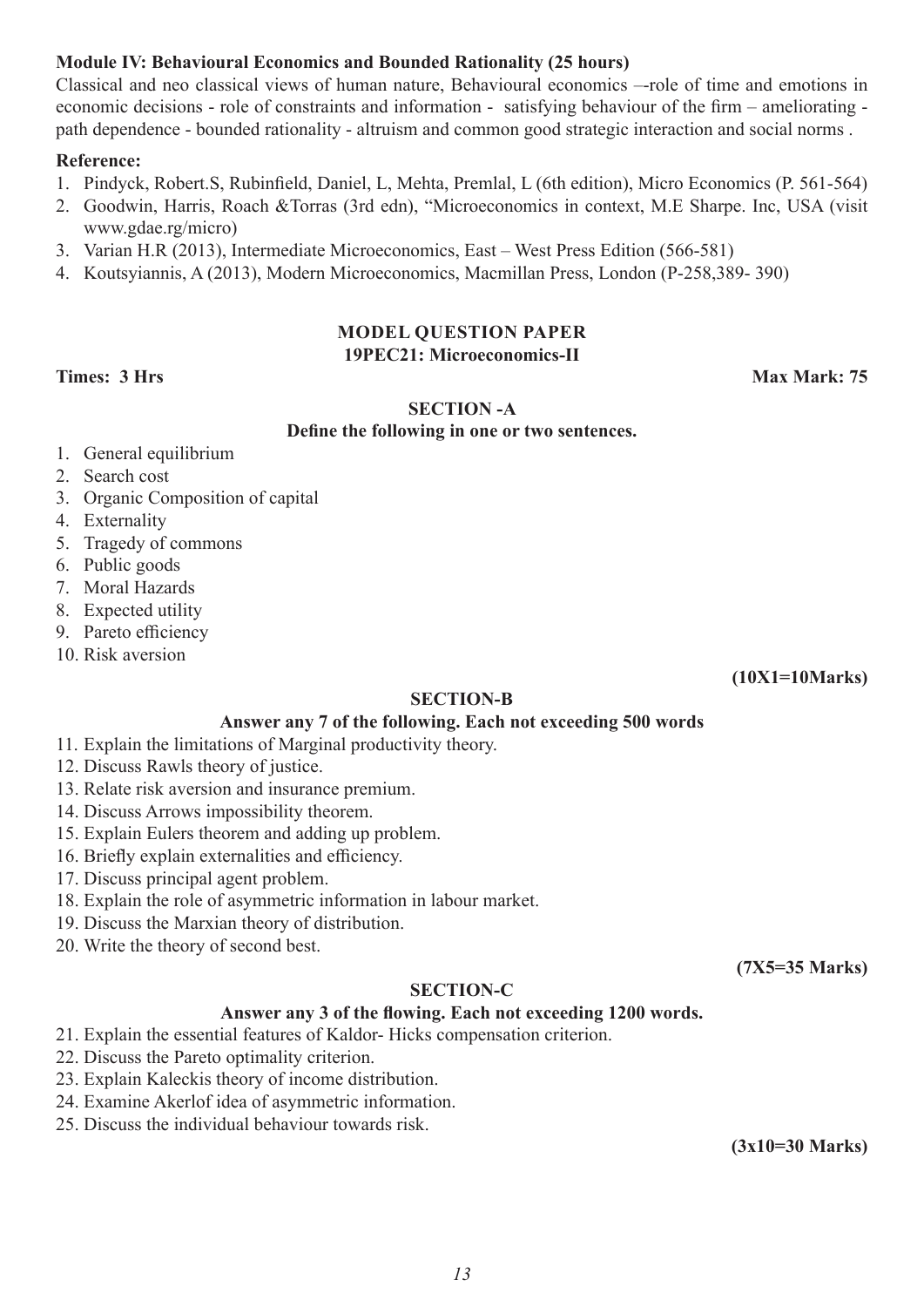#### **19PEC22: ECONOMICS OF SOCIAL SECTOR AND ENVIRONMENT**

#### **(Hours per semester: 110 Hours Per Week: 6)**

This course is designed to enable students to :(1) Understand and apply the key economic concepts in the context of social sectors like education, environment and health care (2) Appreciate how economic factors contribute to the development and implementation of educational policies,(3) Identify the major theories governing the development of human resources, school improvement and development ,(4) Recognize the important linkages between the environment and economics,(5) Be aware of the key environmental issues around the globe, and (6) understand approaches to identify and value costs and outcomes to include in economic evaluation of the environment through benefit cost analysis.

#### **Course Specific Outcomes**

- 1. To facilitates students understanding of complex environmental issues.
- 2. Understanding key concepts from economic political and social analysis as they pertain to the design and evaluation of environmental policies and institutions
- 3. Appreciate the ethical, cross cultural context of environmental issues and the links between the human and natural systems
- 4. Reflect critically about their roles and identities as citizens, consumers and environmental actors in a complex inter connected world.

#### **Course contents**

#### **Module1: Economics of Education (20 hours)**

Human Capital-Components of Human Capital-Education as an instrument for Economic Growth-Demand for Education- supply of education- Determinants of demand for Education- Costs of Education – Private Costs and Social costs- Benefits of Education- Direct, Indirect and Social Benefits- Wastage and Stagnation in Education –Causes and Measures-Man power Planning- Meaning and Techniques of Forecasting- Types of Forecasting.(Qualitative and Quantitative methods).

#### **Module2: Economics of Health (20 hours)**

Nature and Scope of Health Economics-Health Dimensions of Development-Determinants of Health-Economics Dimensions of Health care-Demand for Supply of Health care- Health care Financing-Inequalities of Health- Class and Gender Perspectives- Health care Sector in India- Health Insurances Schemes in India-RSBY, ESIS, AABY, and JBY.

#### **Module3: Economics of Environment and Environmental Valuation (25 Hours)**

Environmental Economics-Meaning and significance –Economy, Ecology and Environmental interaction, Ecosystem-Material- Balance Model-Law of Entropy-Ayres- Kneese's material balance model and its implication on environmental economy-Relation between environmental quantity and economic development – Environmental Valuation-Uses Values, Non-use values, option values-Approaches to Environmental Valuation-Direct Methods-Expressed preference method –Contingent Valuation Methods, Trade off Games Method, Costless Choice Method, Delphi Method- Indirect Methods- Revealed Preference Methods- Travel Cost Method, Hedonic Pricing Method, Preventive Expenditure Method, Surrogate Market Approach, Wage Differential Approach- cost based methods and other methods of valuation- Dose Response Method, Human Capital foregone Earning Approach Cost Benefit Analysis.

#### **Module4: Environmental Policies and Issues (25 hours)**

Environmental Externalities-Design of Environmental Policy-Quantity based Instruments-Market based Instruments- Market based Instruments-Pigouvian tax and Subsidy Approach-Non-Market Instruments-Command and Control-Mixed Instruments-Marketable Permits-Tradable Pollution Permits-Bargaining Solution- Coase Theorem- Informal Regulation-Collective Action-Grass root Movements( ChipkoMovement, Save Silent Valley, NarmadaBachao Andolan, Appiko Movement)-Monitoring and Enforcement-The New Model of Pollution Control-Major Environmental Policies and Legislations in India.

Global Environmental Issues-Climate Changes Problems, Global Warming, Biodiversity Loss, Acid Rain, Deforestation, Environmental Pollution-International Carbon Tax.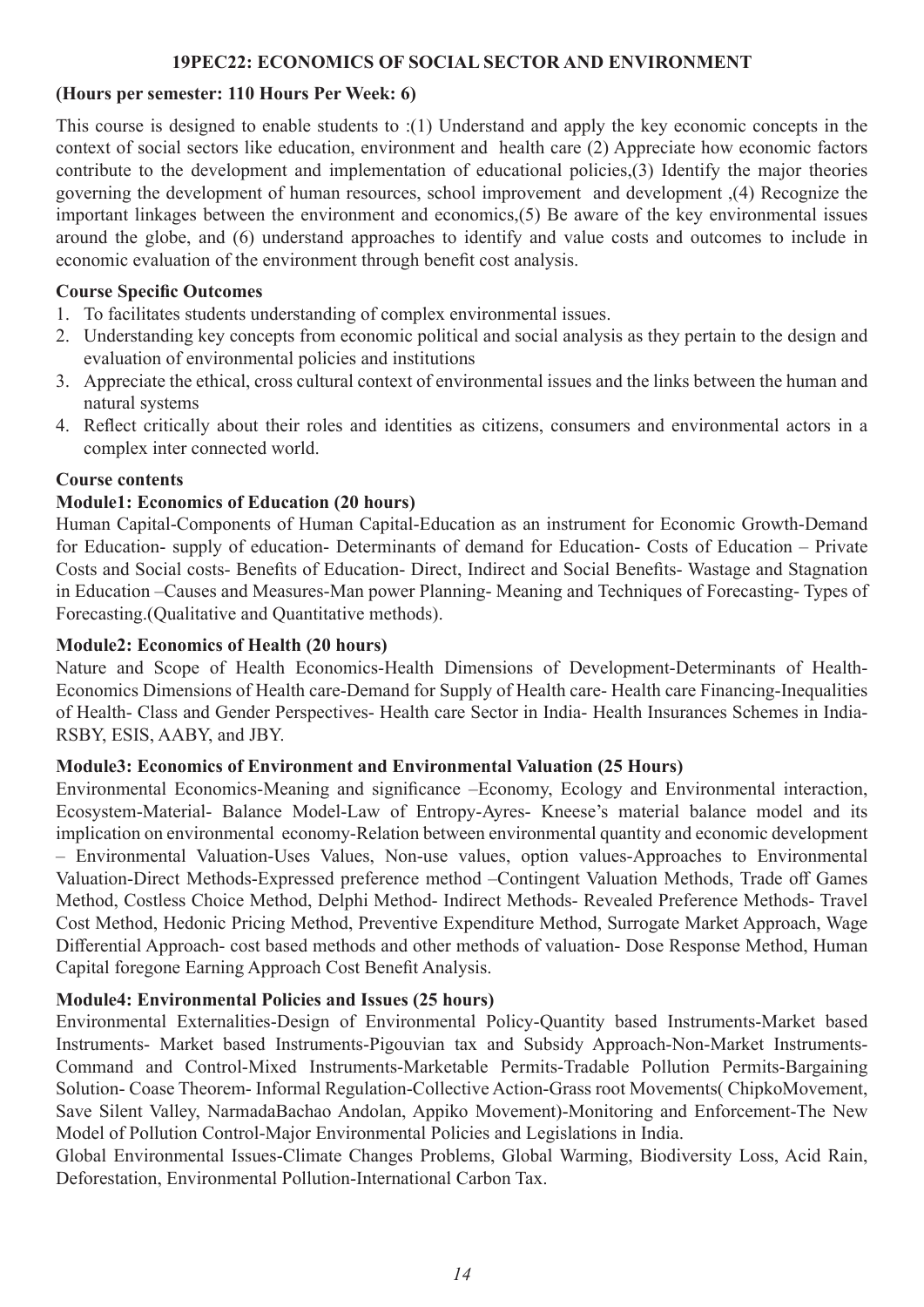#### **Module5: Economics of Natural Resource Management (20 Hours)**

Natural Resources- Resources Taxonomy- Theories of Optimum Use of Exhaustible and renewable Resources-Common Property Resource Management – Tragedy of Commons.

Environment Development Trade off- Sustainable development- indicators of sustainable development-Equity and sustainable development-Environment and trade in the WTO regime-Environment and System of National Accounts-Green GDP.

#### **Reading List MODULE 1**

- 1. Environmental Education in India (2002) Association of Indian Universities, New Delhi.
- 2. Schultz,T.W.(1971) Investment in Human Capital, Free Press, New York
- 3. Joy .A. Palmer, 1998, Environmental Education in 21th Century, Routledge, and London.
- 4. Kolstad, D.Charles(2010),Environmental Economics, Oxford University Press.
- 5. Cohn.E and T.Gaske(1989), Economics of Education, Pergamon Press, London.
- 6. McMohan, W.W.(1999),Education and Development :Measuring the Social Benefits, Oxford University press.
- 7. Becker G.S. (1974), Human Capital (2 reasearch, New York.
- 8. McMohan, W.W. (1999), Education and Development: the measuring the Social Benefits, Oxford University Press, and Oxford.
- 9. Padmanabhan, C.B.(1984),Financial Management IN Education, select Books,New Delhi

#### **Module2**

- 1. Klarman.H.E. (1965), The Economics of Health, Columbia University Press. New York.
- 2. Olsen, Jan Abel (2010); Principles in Health Economics and Policy, Oxford University Press.
- 3. Berman P. and M.E.Khan(1993), Paying for India's Health Care, Sage Publications, New Delhi.
- 4. Anand, N.K. &Shikha Goel (2008): Health Economics, AITBS Publishers, New Delhi.
- 5. Folland, Sherman, Allen C. Good man and Miron Stano (2007), The Economics of Health and Health care, Pearson Prentice Hall.
- 6. Baru, R.V. (1998), Private Health care in India: Social Characteristics and Trends, Sage Publications, New Delhi.
- 7. Berman, P and M.E.Khan (1993), Paying for India's Health care, Sage Publications, New Delhi.
- 8. Panchamukhi ,P.R.(1980), Economics of Health : A Trends Report in ICSSR, A Survey of Research in Economics, Vol.VI, Infrastructure, Allied, Delhi
- 9. World Bank (1993), the World Development Report, (1993): Investing In Health, Oxford University Press, New York.

### **Module 3**

- 1. M.Karpagam (1999); Environmental Economics, Sterling Publishers.
- 2. Hanley N, J.F.Shoger and B.White (1997), Environmental Economics in Theory and Pratice, Macmillan.
- 3. Smith V.Kerry(1996), Estimating Economic Values For Nature : Methods for Non Market Valuation, Edward Elgar, Cheltenham, UK Case Studies(India).
- 4. Hussen, A.M. (2005), Principles of Environmental Economics, Routledge, London& New York.
- 5. Eugine,T.(2004),"Environmental Economics" B.K.offset Press, New Delhi.
- 6. Hanley,N.(1997), Environmental Economics in Theory and Practice, Macmillan,London.
- 7. Mitchell, R.C. and R.T.Carson(1993), Using surveys to Value Public Goods:Resources for the future,Washington, D.C

#### **MODULE 4**

- 1. Kolstad, D.Charles(2010), Environmental Economics, Oxford University press.
- 2. Bhattacharya N.Rabindra (ed) 2001; "Environmental Economics An Indian Perspective,"Oxford Universgity Press.
- 3. Eugine, T.(2004),"Environmental Economics" B.K. Offset press , New Delhi.
- 4. Hanley N, J.F.Shogern and B. White (1997), Environmental Economics in Theory and Pratice, Macmillan, London.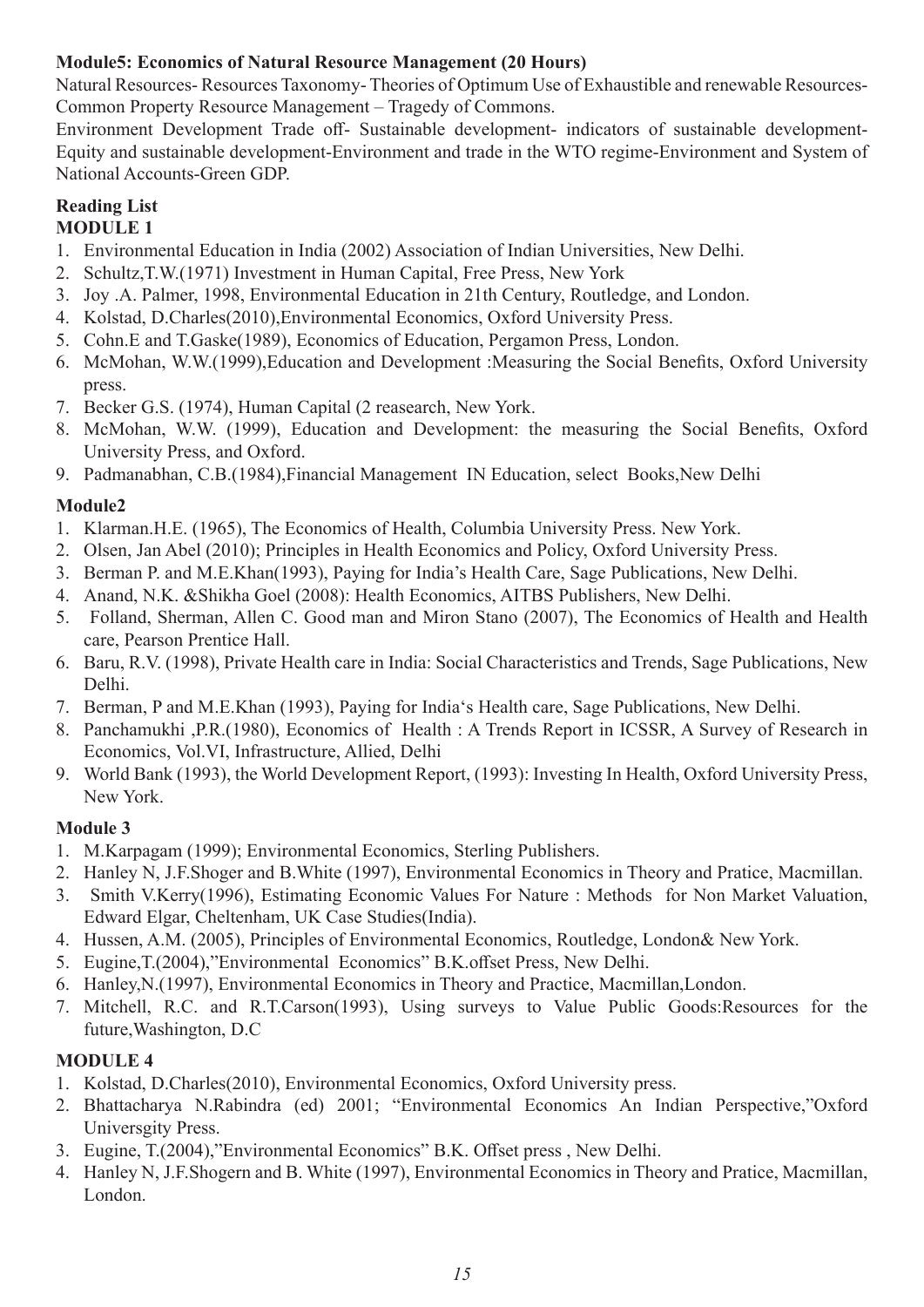- 5. Hoel, M.(1997),"International Coordination of Environmental Policies" in New Dimensions in the Economic theory of Environment,Carrao Carlo and Domenico Siniscalco (Eds), Cambridge University Press, Cambridge.
- 6. Larsen, B and A. Shaw (1994), Global Tradable Carbon Permits, participation Incentives and Transfers, Oxford Economic Papers, Vol.46.
- 7. Ostrom, E.(1990), Governing the Commons :The Evolution of Institutions for collective Actions, Cambridge University Press, Cambridge.
- 8. Karan.P.P(1994), "Environmental Movements in India," Geographical Review, American Geographical Society.
- 9. www.unep.org.

#### **MODULE 5**

- 1. Sankar,U(Ed) (2001), Environmental Economics, Oxford University Press, New Delhi.
- 2. Bhattacharya; Environmental Economics, Sterling Publishers.
- 3. M.Karpagam(1999); Environmental Economics, Sterling Publishers.
- 4. Rangarajan, Mahesh(Ed) (2007); Environmental Issues in India A Reader,Pearson.
- 5. Kolstad, D.Charles (2010), Environmental Economics, Oxford University Press.
- 6. HanleyN,J.F.Shogern and B.White(1997), Environmental Economics in Theory and Pratice, MacMillan.
- 7. Tom Tietenberg- Environmental and Natural Resources Economics-Addison Wesley Publishers-Seventh Edition.
- 8. David Anderson, Environmental Economics and Natural Resource Management-Routledge Publishers-Fourth Edition
- 9. David W Pearce, R Kerry Turner- Economics of Natural resources and Environment John Hopkins University press.
- 10. John Blewitt- Understanding Sustained Development- Earth Scan publishers.
- 11. Michael D kaplowitz-Property rights, Economics and Environment- Volume 5- Routledge Publishers.
- 12. Thomas Sterner –Policy instruments for instruments for Environmental and Natural Resource management-Routledge Publishers.

#### **MODEL QUESTION PAPER 19PEC22: Economics of Social Sector and Environment**

**Times: 3 Hrs Max Mark: 75 Max Mark: 75 Max Mark: 75** 

#### **SECTION -A**

#### **Define the following in one or two sentences.**

- 1. Environmental Economics
- 2. Use value
- 3. Global warming
- 4. Green GDP
- 5. Human Capital
- 6. Man power Planning
- 7. RSBY
- 8. Ecosystem
- 9. Environmental Externalities
- 10. Acid rain.

**(10X1=10Marks)**

#### **SECTION-B**

#### **Answer** *any 7* **of the following. Each not exceeding 500 words**

- 11. Education as an instrument of Economic growth. Explain.
- 12. How does International carbon tax solve the problem of externality?
- 13. Pigouvian tax is an important tool to control pollution. Elucidate.
- 14. What is meant by Tradable pollution permits?
- 15. What are the causes of inequalities in health? Make an analysis on the basis of class and gender.
- 16. Explain briefly Material balance model.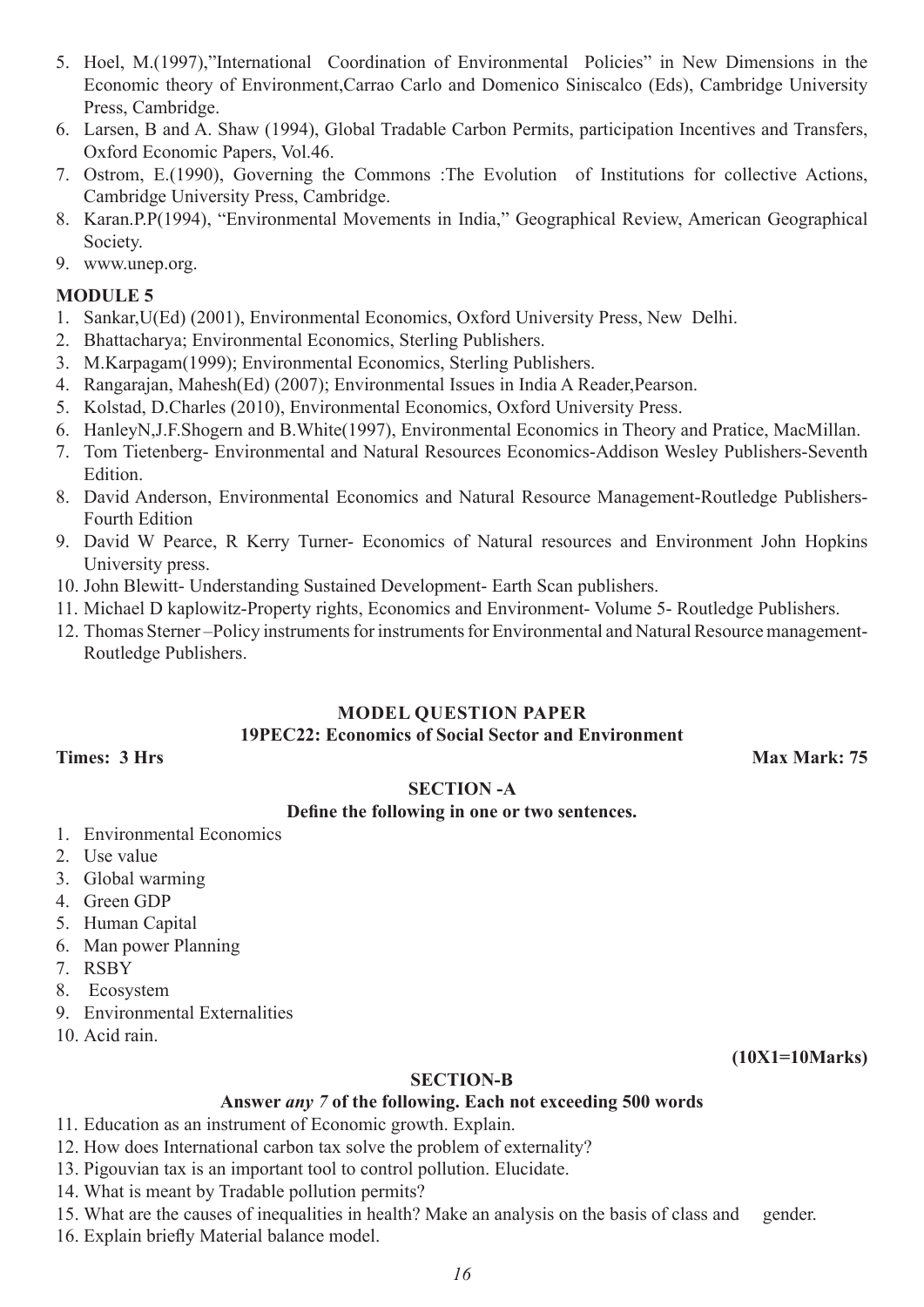- 17. Critically examine the theories of optimum use of exhaustible and renewable resources.
- 18. Distinguish between Economic accounting and Environmental accounting.
- 19. Explain the concept tragedy of commons.
- 20. Explain the meaning and significance of Health economics.

#### **(7X5=35 Marks)**

#### **SECTION-C**

#### **Answer** *any 3* **of the flowing. Each not exceeding 1200 words.**

- 21. Explain in detail the social, economic and environmental aspect of sustainable development. What are the rules of sustainable development?
- 22. Examine the relationship between Trade and Environment in WTO regime.
- 23. Bring out the role of grass root movements in correcting environmental pollution.
- 24. Explain the meaning and significance of Environmental economics.
- 25. Briefly explain the role of health insurance schemes in India.

#### **(3x10=30 Marks)**

#### **19PEC23 INDIAN ECONOMIC POLICY PAPER II - KERALA ECONOMY**

#### **(Hours per semester: 110 Hours per week: 6)**

#### **Course Description**

This particular paper is very important because it is addressing the problems of the local economy and society of Kerala. The students with this course can help the planners and administrators of Kerala in policy planning and implementation. The entire course is divided into five modules. It deals with growth and development trajectory of Kerala, sectoral composition, challenges, state finance and finally environmental concerns.

#### **Course Specific Outcome**

- 1. To enable the student to get a picture of certain policies adopted in Kerala prior and in 1991
- 2. To help the student to get a clear picture about different sectoral composition of Kerala Economy- agriculture, industry, service and infrastructure and their contribution to GSDP
- 3. To equip the student to focus on the challenges of Kerala- poverty, inequality, unemployment and migration
- 4. To enable the student to have a good understanding about state fiancé.
- 5. To enable the student to think about a tradeoff between environmental and economic concerns with respect to Kerala economy.

#### **Module 1**

#### **Economic growth and structural change[20 hours]**

Growth and Development of the economy since 1956- Policies and strategies of development between 1956 and 1990- positive and negative impacts- Economic Reforms of 1991 and its impact on state economy. Development paradoxes of Kerala- lessons from Kerala's Development experience- comparison with Gujarat Model- Decentralization- role of local self govt. - performance and problems-Demographic transition of Kerala since 1956- factors contributed to demographic change.

#### **References**

- 1. D Rajasenan "Kerala Economy: trajectories, challenges and implications
- 2. B A Prakash " Kerala Economy Performances and Problems" 2004
- 3. Govinda Parayil "Kerala: The Development Experience "2000
- 4. J Tharamangalam the Perils of Social Development without Economic Growth: The Development Debacle of Kerala, India."

#### **Module 2**

#### **Sectoral performance [40 hours]**

Agricultural growth performance since 1956, policies for agricultural development, land reforms, land use pattern- crop wise analysis- production, productivity, yield per hectare and area under cultivation of major crops- reasons for changes in cropping pattern- current problems of agriculture- impact of reforms and WTO agreements on agriculture- Agricultural pricing, income and marketing- labour shortage- reasons- share of agriculture to state GDP. Industrial performance since 1956- industrial backwardness- performance and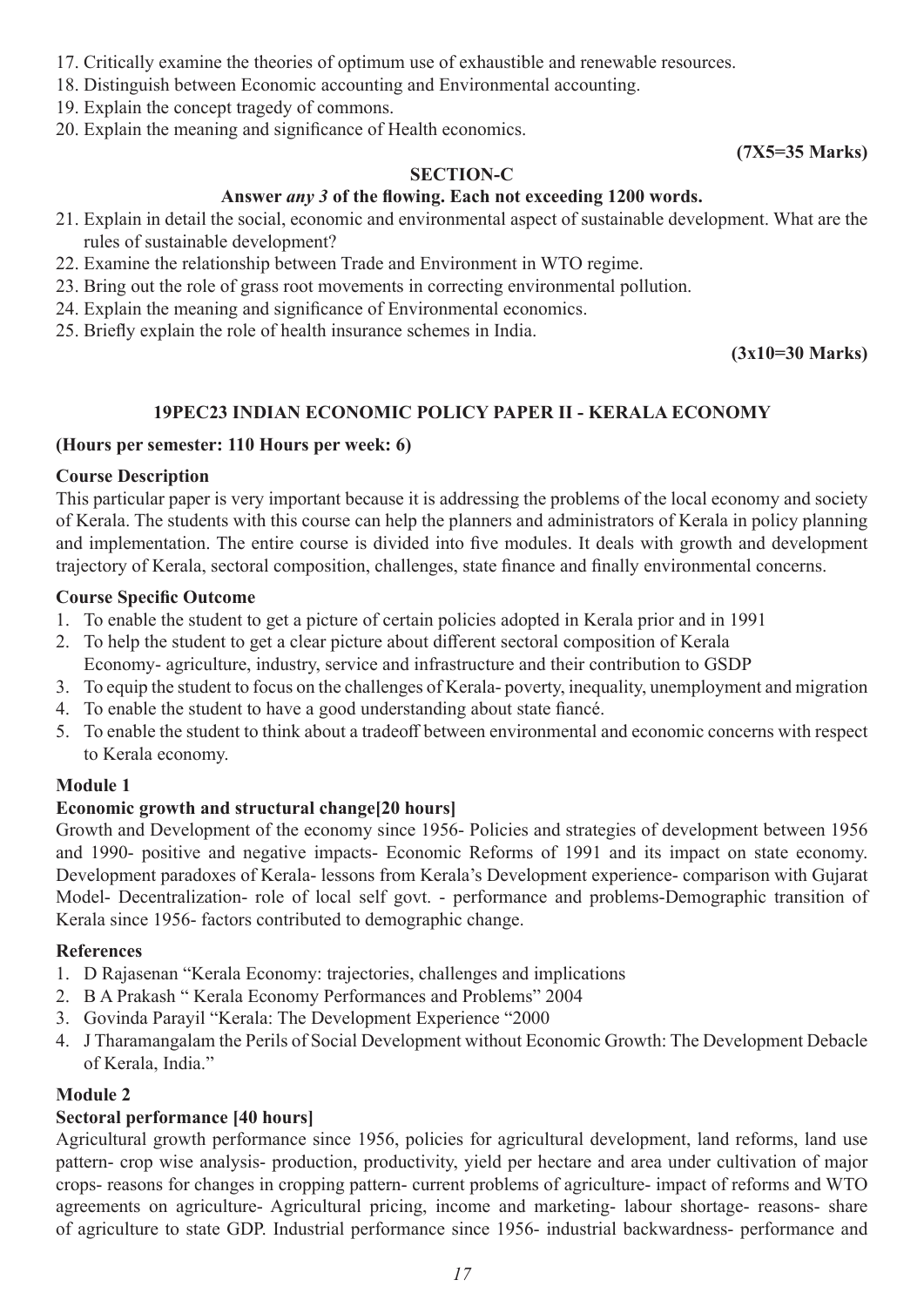problems of traditional and small scale industries- industrial policies since 1991 and its impact- emergence of new industries- ICT and others- contribution to GSDP. An overview of Kerala service sector- reasons for the growth of service sector- development of infrastructure- power, energy, transport- social infrastructureeducation and health- performances and problems- role of tourism- contribution to GSDP

#### **References**

- 1. Kerala Perspective Plan 2030
- 2. Kerala Economic Review various years
- 3. B Joseph, KJ Joseph South Asia Economic Journal, 2005 "Commercial Agriculture in Kerala after the WTO"
- 4. KP Kannan, K Pushpangadan Economic and Political Weekly, 1988 Agricultural stagnation in Kerala: An exploratory analysis
- 5. KK Subrahmanian, EA Azeez 2000 Industrial growth in Kerala: Trends and explanations
- 6. BM Kumar Journal of Tropical Agriculture, 2006 Land use in Kerala: changing scenarios and shifting paradigm

### **Module 3**

### **Challenges of Kerala economy [20 hours]**

Nature and magnitude of poverty and economic inequality- poverty estimation- comparison with all India average and other state- policy implications and way out. Employment- trends and structure of rural- urban employment- Employment generation capacity of public sector- excess demand for public sector jobs- reasonsunemployment- educated unemployment- reasons- policy implications and way out. Migration-typesemigration- economic impact- flow and utilization of remittance- internal migration- in and out migrationtrends of in migration- merits and demerits

#### **References**

- 1. Economic Review
- 2. Perspective Plan
- 3. Kerala HDR 2008
- 4. KP Kannan Economic and Political Weekly, 1995 " Declining Incidence of Rural Poverty in Kerala"
- 5. KC Zachariah, SI Rajan 2005 "Unemployment in Kerala at the turn of the century: Insights from CDS Gulf migration studies
- 6. BA Prakash Economic and Political Weekly, 1998 "Gulf Migration and its Economic impact"
- 7. A Azeez, M Begum Journal of Social Sciences, 2009 "Gulf migration, remittance and economic impact"
- 8. E.T.Mathew (1997), Employment and Unemployment in Kerala, Sage, New Delhi.
- 9. A.Abdul Salim and P.R. Gopinathan Nair, Educational Development in India: the Kerala Experience since 1800, Anmol Publications, New Delhi.

### **Module 4**

### **State Finance [15 hours]**

State finance-Resource mobilization-sources of resources- structure of revenue and expenditure-evaluation of public expenditure- state budgetary provisions- public debt and fiscal deficit- way out

#### **References**

- 1. KK George Economic and Political Weekly, 1990 "Kerala's Fiscal Crisis: A Diagnosis
- 2. KK George, KK Krishna kumar 2003 Fiscal Management in Kerala
- 3. Government of Kerala (various years), Statistics for Planning, Directorate of Economics and Statistics, TVM.
- 4. Economic review
- 5. Perspective Plan 2030

### **Module 5**

### **Environmental issue**[15 hours]

Pollution- deforestation- soil erosion- other environmental issues- policy framework for controlling pollutionwaste management- government activities and policy- effectiveness.

### **References**

1. Perspective plan 2030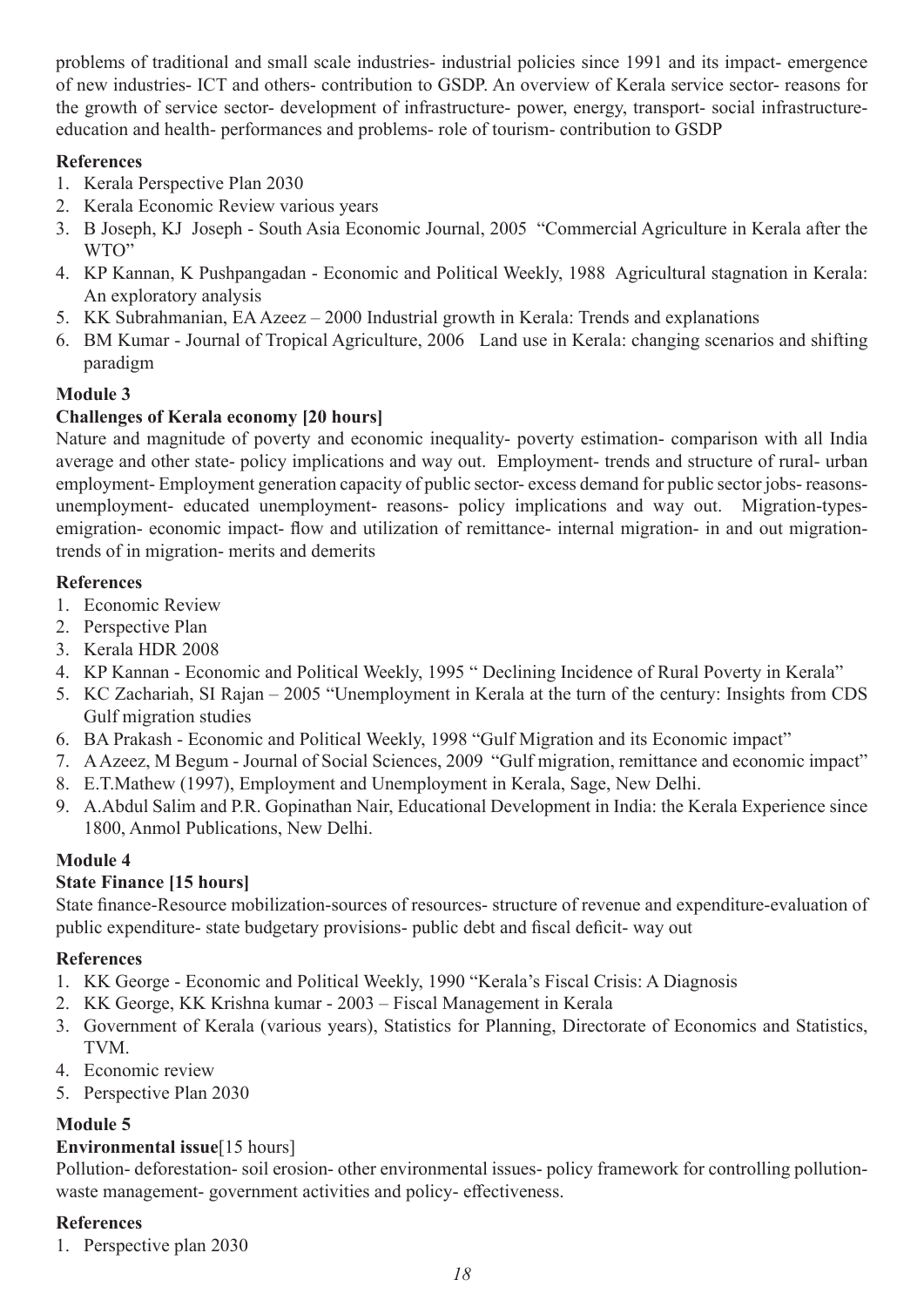#### **MODEL QUESTION PAPER 19PEC23: Indian Economy Policy II (Kerala's Economy)**

#### **Time: 3 Hrs. Max. Marks: 75**

#### **Section A**

#### **Answer the following. Each in one or two sentences. Each questions carries 1 mark.**

- 1. MSME
- 2. Internal migration of Kerala
- 3. What is the paradox associated with KMD
- 4. List out two reasons for labour shortage in agriculture
- 5. Write any three agreements of WTO on agriculture
- 6. What are the traditional industries of Kerala
- 7. Define ICT sector
- 8. Mention energy generation sources of Kerala
- 9. Land use pattern
- 10. Fiscal deficit

 $[10*1=10 \text{ marks}]$ 

#### **Section B**

#### **Answer seven of the following. Each question carries 5 marks.**

- 11. Make a note on the Decentralized planning strategy of Kerala
- 12. Briefly analyze economic policies of Kerala since 1991
- 13. Evaluate the changes in cropping pattern of Kerala
- 14. Comment on the performance and problems of traditional industries of Kerala
- 15. Make an assessment of infrastructure development of Kerala
- 16. Make a note on the trends in higher education of Kerala
- 17. Make a comparison of public health care facilities of Kerala with other states
- 18. Trace out the pattern of foreign trade in Kerala
- 19. Comment on the changing trends in revenue and expenditure of Kerala
- 20. Make a brief note on unemployment issues in Kerala, especially with reference to educated unemployment.

[7\*5=35 marks]

#### **Section C**

#### **Answer three of the following. Each question carries 10 marks**

- 21. Critically evaluate the lessons from the Kerala Model of Development.
- 22. Explain poverty alleviation programmes in Kerala since 1991
- 23. Make an assessment of Industrial performance of Kerala
- 24. Why we have to redefine the role of agriculture in Kerala- state problems, performance and way outs
- 25. Analyze the trends and pattern of migration of Kerala and also comment on the utilization of foreign remittance.

[3\*10=30 marks]

#### **19PEC24 ECONOMETRICS AND RESEARCH METHODOLOGY**

#### **(Hours per semester: 110 Hours per week: 6)**

#### **Course specific outcome**

- The objective of the course is to provide a comprehensive introduction to basic econometric concepts and techniques.
- Explain the statistical concepts of hypothesis testing, estimation and diagnostic testing of simple and multiple regression models.
- Identify the consequences of and tests for misspecification of regression models.
- To establish a theoretical foundation that can be further enhanced with additional training and real-world experience.
- To explain the purpose and scope of social science research.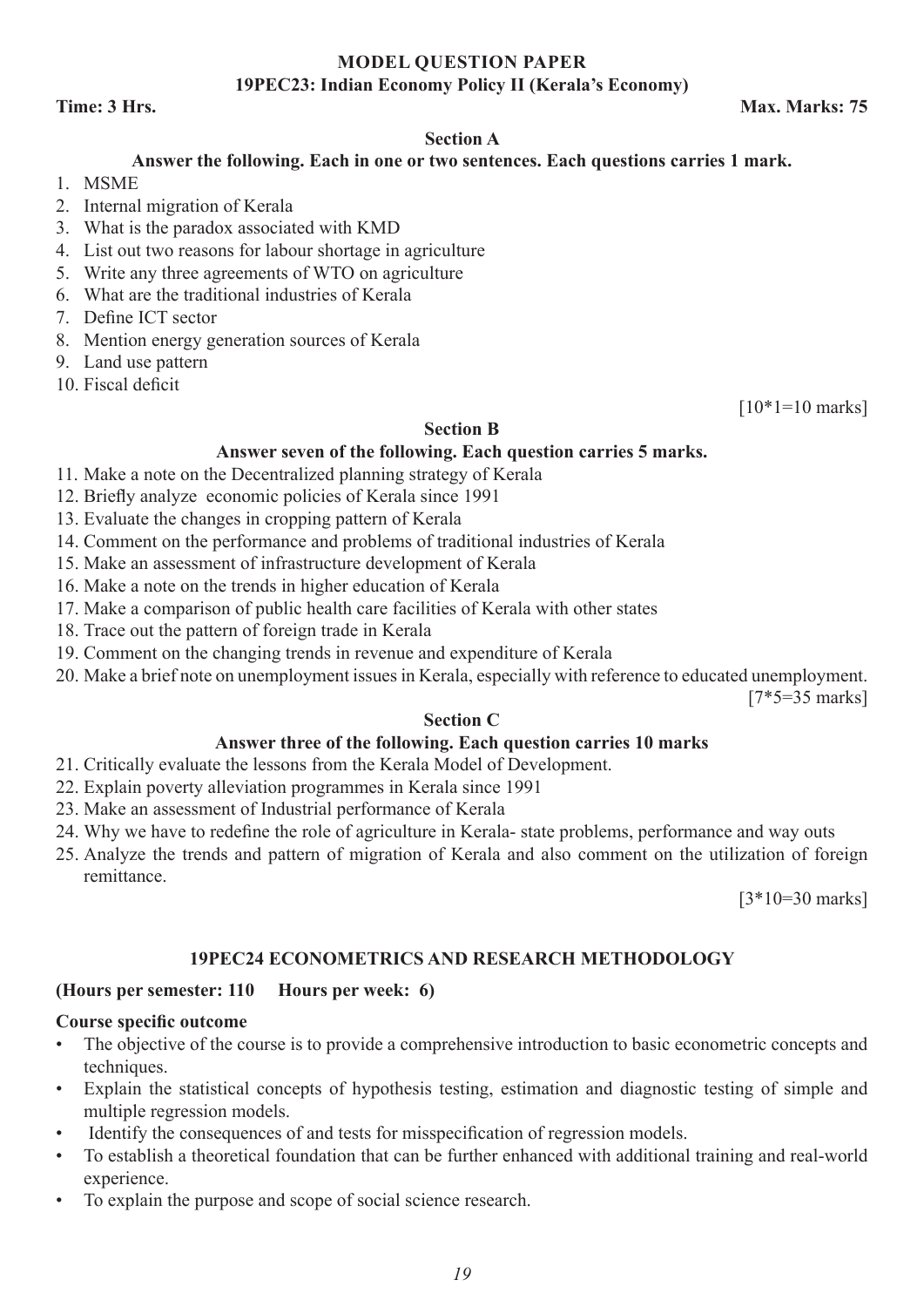#### **MODULE I: INTRODUCTION TO ECONOMETRICS (25 hours)**

Econometric models, aims of econometrics, types of data, methodology of econometrics, econometrics and regression analysis. Two variable regression analysis, conditional expected value, unconditional expected value, population regression function, stochastic error term, significance of stochastic error term, sample regression function.Overview of computer – Basic operating operations and describing data in Excel.

#### **Reference**

- 1. D.N. Gujarati, 4<sup>th</sup> edition, Basic econometrics, Tata McGraw hill, New Delhi, pp: 1-52
- 2. Jeffery M Wooldridge,  $2<sup>nd</sup>$  edition, introductory econometrics, chapter 1 and 2

#### **MODULE II: SIMPLE LINEAR REGRESSION ANALYSIS (25 hours)**

Estimation of model by method of ordinary least squares and assumptions , properties of estimators, Gauss-Markov theorem , goodness of fit, residual sum of squares , tests of hypotheses; scaling and units of measurement; confidence intervals; forecasting, regression analysis and ANOVA.

#### **Reference**

1. D.N. Gujarati,4th edition, Basic econometrics, Tata McGraw hill, New Delhi, chapter - 3,5

#### **MODULE III: MULTIPLE LINEAR REGRESSION MODEL (20 hours)**

Estimation of parameters; properties of OLS estimators; goodness of fit – R2 and adjusted R2, partial regression coefficients; testing hypotheses – individual and joint; functional forms of regression models; qualitative (dummy) independent variables.

#### **Reference**

1. D.N. Gujarati,4th edition, Basic econometrics, Tata McGraw hill,New Delhi, chapter – 7,8

#### **MODULE IV: VIOLATIONS OF CLASSICAL ASSUMPTIONS(20 hours)**

Consequences, Detection and Remedies of Multicollinearity; heteroscedasticity, Autocorrelation

#### **Reference**

1. D.N. Gujarati,4th edition, Basic econometrics, Tata McGraw hill,New Delhi, chapter – 10, 11,12

#### **MODULE V RESEARCH METHODOLOGY (20 hours)**

Meaning, purpose and scope of Social science Research, Types of research, Research process formulation of research problem, setting objectives and hypotheses, collection and analysis of data, Hypothesis testing and drawing conclusions. Report Writing and Lay out of the research Report.

#### **Reference**

1. Kothari, C.R (2011), Quantitative Techniques, Vikas Publishing, New Delhi

#### **MODEL QUESTION PAPER**

### **19PEC24: INTRODUCTION TO ECONOMETRICS AND RESEARCH METHODOLOGY Times: 3 Hrs Max Mark: 75 Max Mark: 75 Max Mark: 75**

#### **SECTION -A**

#### **Define the following in one or two sentences.**

- 1. Explanatory variable
- 2. Null Hypothesis
- 3. Autocorrelation
- 4. Standard Error
- 5. Sampling
- 6. Dummy variables
- 7. Research Problem
- 8. Total sum of squares
- 9. Degrees of Freedom
- 10. Homoscedasticity

**(10X1=10Marks)**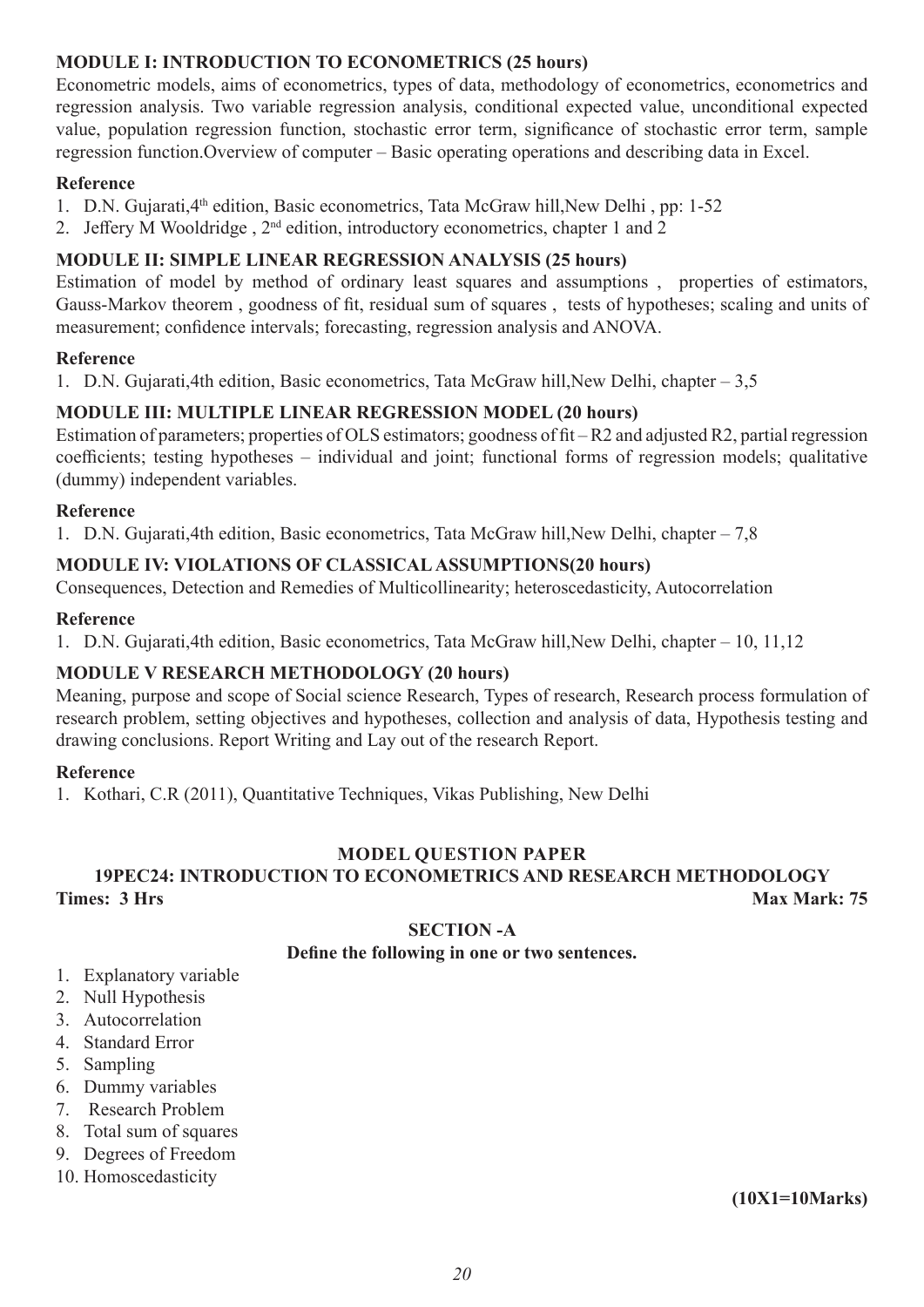#### **SECTION-B**

#### **Answer** *any 7* **of the following. Each not exceeding 500 words**

- 11. Explain the different types of research.
- 12. Explain PRF and SRF
- 13. Explain the concept of goodness of fit
- 14. Discuss the principles that guide in the selection of a research?
- 15. Briefly explain the R2 and adjusted R2
- 16. Explain Hetroscedasticity
- 17. Differentiate between type 1 error type 2 error
- 18. Write a note on ANOVA
- 19. What are the properties of a good estimator
- 20. Explain the basic assumptions of classical linear regression model

**(7X5=35 Marks)**

#### **SECTION-C**

#### **Answer** *any 3* **of the flowing. Each not exceeding 1200 words.**

- 21. Explain the various steps in the formulation and validation of a research problem
- 22. Explain Multicollinearity , its causes, how it is detected and remedial measures
- 23. The following table gives the data on quit rate per employees in manufacturing and the unemployment rate in manufacturing in a country during 1980-1992

| Year | Quit rate per $100$ employees $(Y)$ | Unemployment rate $(X)$ |
|------|-------------------------------------|-------------------------|
| 1980 | 1.3                                 | 6.2                     |
| 1981 | 1.2                                 | 7.8                     |
| 1982 | 1.4                                 | 5.8                     |
| 1983 | 1.4                                 | 5.7                     |
| 1984 | 1.5                                 | 5.0                     |
| 1985 | 1.9                                 | 4.0                     |
| 1986 | 2.6                                 | 3.2                     |
| 1987 | 2.3                                 | 3.6                     |
| 1988 | 2.5                                 | 3.3                     |
| 1989 | 2.7                                 | 3.3                     |
| 1990 | 2.1                                 | 5.6                     |
| 1991 | 1.8                                 | 6.8                     |
| 1992 | 2.2                                 | 5.6                     |

Assume that the quit rate Y is linearly related to the unemployment rate X

As  $Y1 = \beta_1 + \beta_2 X_{1i} + U_i$ . estimate  $\beta1$ ,  $\beta2$  and standard error

24. Examine the the Gauss Markov theorem and prove that it is BLUE

25. Discuss the methodology of econometric research

**(3x10=30 Marks)**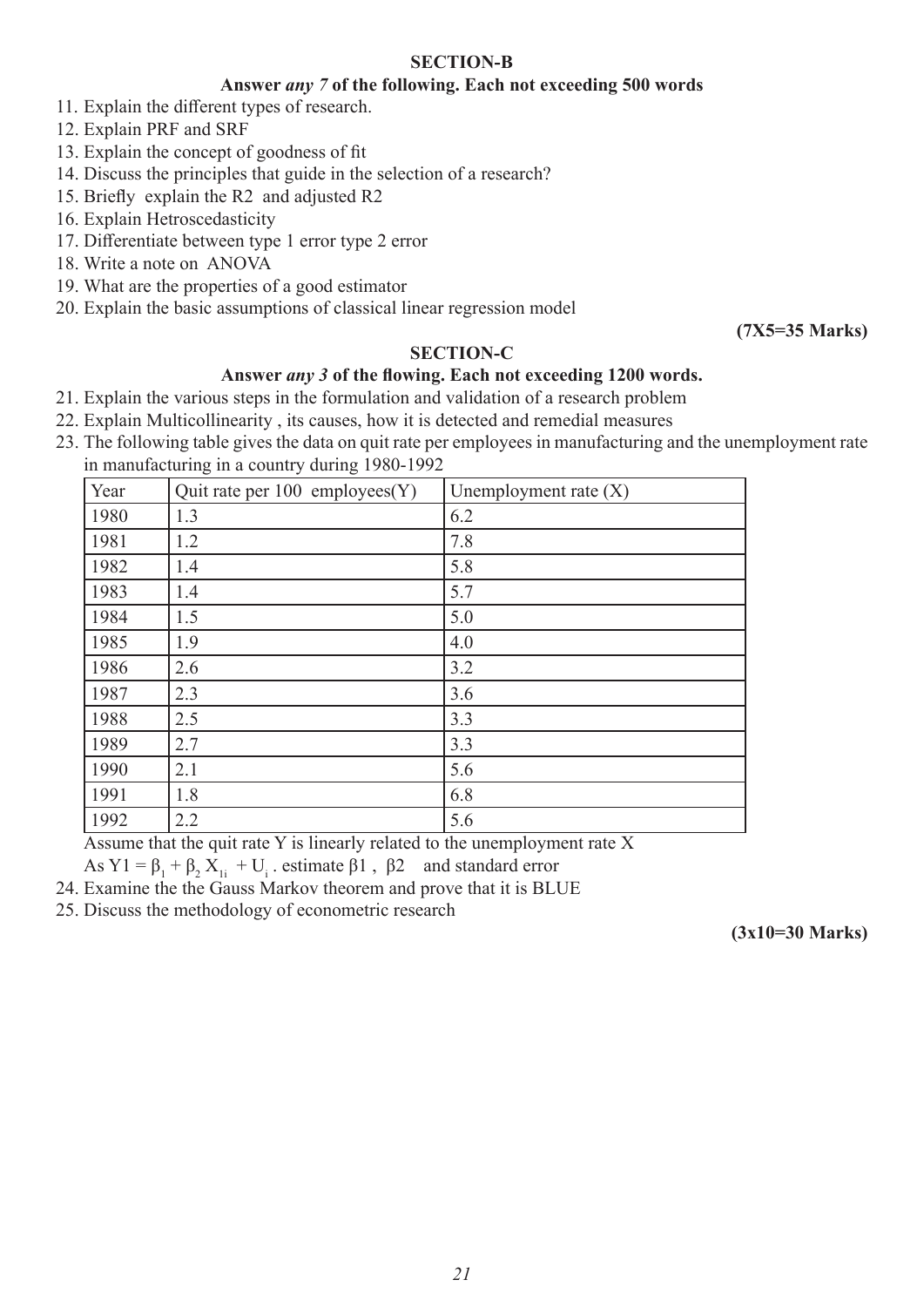### **Semester III**

#### **19PEC31: MACROECONOMICS - I**

#### **(Hours per semester: 120 Hours per week: 7)**

#### **Course Specific Outcomes**

- After the completion of the course, the student will be able to:
- Examine the major macroeconomic issues in the context of Indian economy
- Analyse the determination of output and employment in an economy based on classical and Keynesian model
- Demonstrate the interdependence among various sectors viz. goods market, money market, labour market foreign market
- Evaluate the impact of monetary and fiscal policy effects in an economy
- Identify the effects of money and capital flows and equilibrium in an open economy
- Rate the impact capital mobility under fixed and flexible exchange rate systems
- Critically evaluate current income and normal income theories
- Describe the how the stocks take a random and unpredictable path in stock market
- Apply how the emotional and social factors on the economic decisions of individuals and institutions and how those decisions vary from those implied by classical theory.
- Discuss the factors affecting investment and how investment decisions are made under conditions of uncertainty and asymmetric information
- Plan the holding of various kinds of financial assets in the form of money
- Critically evaluate various monetary theories
- Illustrate money multiplier determination in an economy
- Compile the various measures of money supply in India

### **Course Contents**

### **Module 1: Introduction (5 hours)**

Macroeconomics: Issues and ideas – A brief introduction to competing schools of macroeconomic thought (A brief out line of Monetarism, New Classical Economics and New Keynesian Economics) The Neoclassical synthesis – Determination of output, employment and Price level (Classical and Keynesian model)

#### **Module 2: Neo-classical and Keynesian Synthesis (25 hours)**

The ISLM model (Keynesian and Neo-Classical Versions) - Extensions of ISLM model with government sector- Relative efficiency of fiscal and monetary policies- ISLM model with labour market and flexible prices- Three Sector Macro Model (Keynesian and Neo-Classical Versions)

#### **Module 3: Macroeconomics of an open economy (30 hours)**

Money and Capital Flows and Equilibrium in an Open Economy – Internal and External Equilibrium-Balance of payment and Keynesian analysis - Mundell-Fleming model (Fixed and Flexible Exchange Rate with Capital Mobility –Monetary and fiscal policy under fixed and flexible exchange of capital mobility- the Impossible Trinity) - Monetary Approach to Balance of Payment

### **Module 4: Behavioural Foundations of Macroeconomics (30 hours)**

Consumption function: Current Income Theories (views of Keynes, Kuznet's consumption puzzle, Drift hypothesis of Smithies and views of Duesenberry)- Fisher's Inter temporal Choice model- Normal Income Theories (views of Friedman and Modigliani)- Endogenous Income Theory – Robert Hall Random Walk Hypothesis- David Laibson Behavioural Hypothesis.

Investment function: Neo-classical theory of investment – MEC and Keynesian theory of investment – Accelerator theory of investment (rigid and flexible)- Capital Stock Adjustment Principle –Interaction of Accelerator and Multiplier – Profit theory of investment- Financial theory of investment – Tobin's q ratio-Modigliani-Miller theory -Investment under Uncertainty, Asymmetric Information and Irreversible Investment.

### **Module 5: Demand and Supply of Money (30 hours)**

Demand for money: Keynesian view - Post Keynesian approaches of demand for money:-Keynes effect – Pigou effect - Patinkin's Real balance effect- Approaches of Tobin, Baumol and Friedman- Modern monetary theory of Randall Wray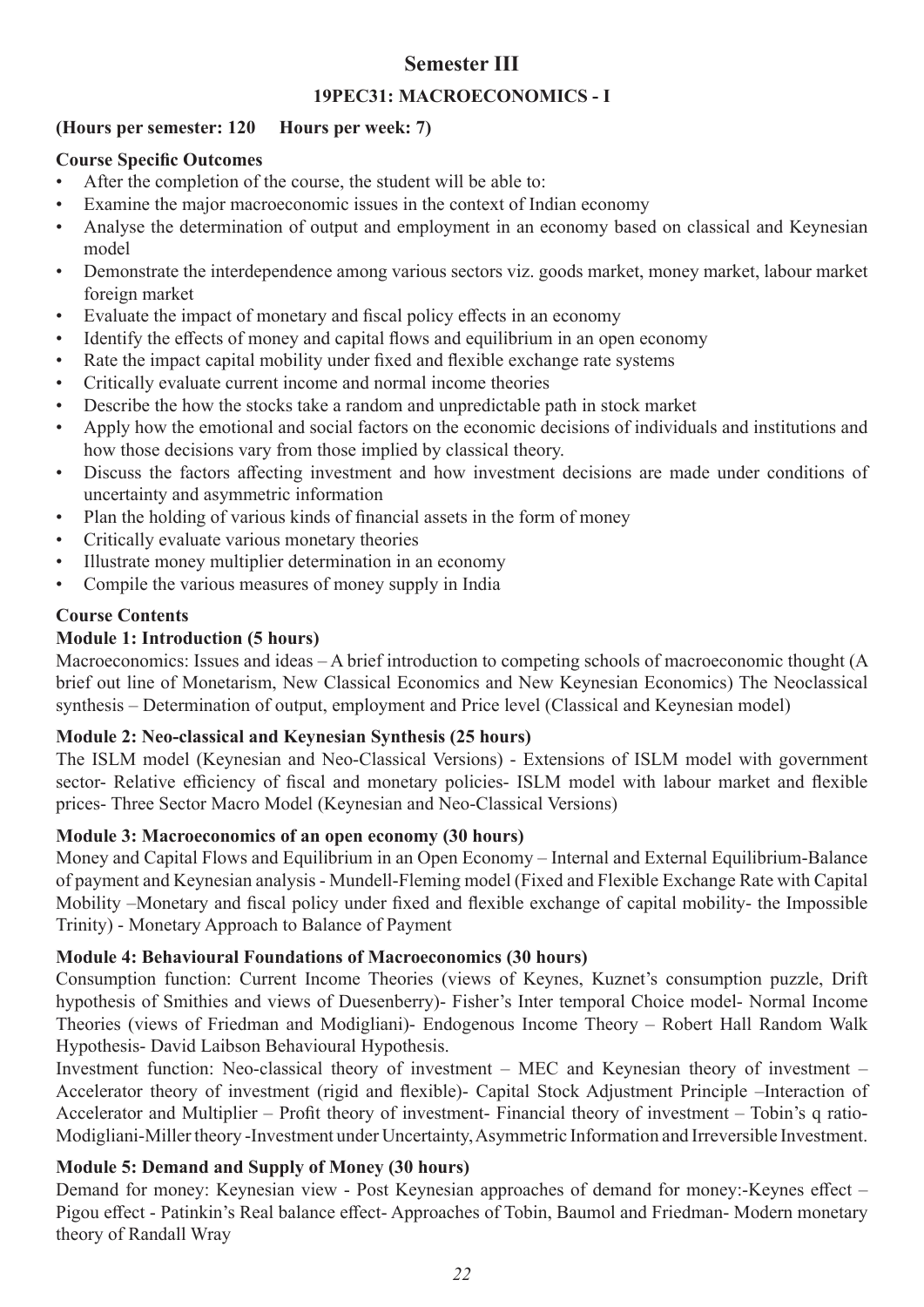Supply of money: Financial Intermediation- Mechanistic model of bank deposit determination- Behavioural model of money determination- Money Multiplier and its determination- Demand determined view of money supply process- Methods of monetary control- Interest elasticity of money supply – central bank's policy alternatives- Inside money and Outside money- Money supply determination in an open economy- Asset market equilibrium – Fisher effect-Disequilibrium money and Buffer stock models

#### **Basic Reading List**

- 1. Mankiw, G. (2011), Macro Economics, Worth Publishers, New York
- 2. Rudiger Dornbusch, Stanley Fischer and Richard Startz (2006), Macroeconomics, McGraw-Hill.
- 3. Levacic, R. and A. Rebman (2006), Macro Economics, Mac Millen Press Ltd.
- 4. Froyen, R.(2008). Macroeconomics, Pearson India
- 5. Snowdon, B. H. Vane and P. Wynarezyk (2002), A Modem Guide to Macro Economics: An Introduction to Competing Schools of Thought, Edward Elgar.
- 6. Kamran Dadkhah (2010), Evolution of Macro Economic Theory and Policy, Springer
- 7. David Romar (2011), Advanced Macro Economics, McGra-Hill, 4th Edition
- 8. Andrew B. Abel and Ben S. Bernanke (2010), Macro Economics, 4th Edition, Pearson

### **Additional Reading List**

#### **Module 1**

- 1. Nattrass, Nicholi and Vishaka Varma (2014) Macroeconomics Simplified: Understanding Keynesian and Neo Classical Macroeconomic systems, Sage Publications India, New Delhi
- 2. Lefteris Tsoulfidis (2010), Competing Schools of Economic Thought, Springer

#### **Module 2**

- 1. Hicks J.R (1937) Mr Keynes and the Classics: A Suggested Interpretations, Econometrica, April
- 2. Nattrass, Nicholi and Vishaka Varma (2014) Macroeconomics Simplified:Understanding Keynesian and Neo Classical Macroeconomic systems, Sage Publications India, New Delhi
- 3. Branson W.A (2005), Macro Economic Theory and Policy, 3rd edition, Harper and Row, New Delhi

#### **Module 3**

- 1. Gordon R and S.G.Harris (1988), Macroeconomics, Addison Wesley, Massachusetts
- 2. Mankiw, N.G and D.Romar (Eds.) (1991), New Keynesian Economics, (2 Vols.) MIT Press, Cambridge
- 3. D.Fisher (1978), Monetary Theory and the Demand for Money, Martin Robertson
- 4. Dornbush R (1980), Open Economy Macro Economics, Basic Books
- 5. Frankel J and Johnson H.G (1976), Monetary Approach to Balance of Payments

#### **Module 4**

- 1. Garner Ackley (1989), Macroeconomics Theory and Policy, Collier Macmillian
- 2. Edward Shapiro (2001 Reprint), Macroeconomic Analysis, Galgotia Publications Ltd, New Delhi
- 3. Fred R. Glahe (1985), Macro Economics: Theory and Policy, Harcourt College Pub
- 4. L. Randall Wray (2012) Modern Money Theory: A Primer on Macroeconomics for Sovereign Monetary Systems Palgrave Macmillan; 2012 edition (August 7, 2012)

#### **Module 5**

- 1. Éric Tymoigne and L. Randall Wray, "Modern Money Theory 101: A Reply to Critics," Levy Economics Institute of Bard College, Working Paper No. 778 (November 2013).
- 2. Scott T. Fullwiler, "Modern Monetary Theory—A Primer on the Operational Realities of the Monetary System," Wartburg College; Bard College - The Levy Economics Institute (August 30, 2010)
- 3. Wray, L. Randall (2000), The Neo-Chartalist Approach to Money (Working Paper No. 10), UMKC Center for Full Employment and Price Stability
- 4. Wray, L. Randall (December 2010), Money (Working Paper No. 647), Levy Economics Institute of Bard College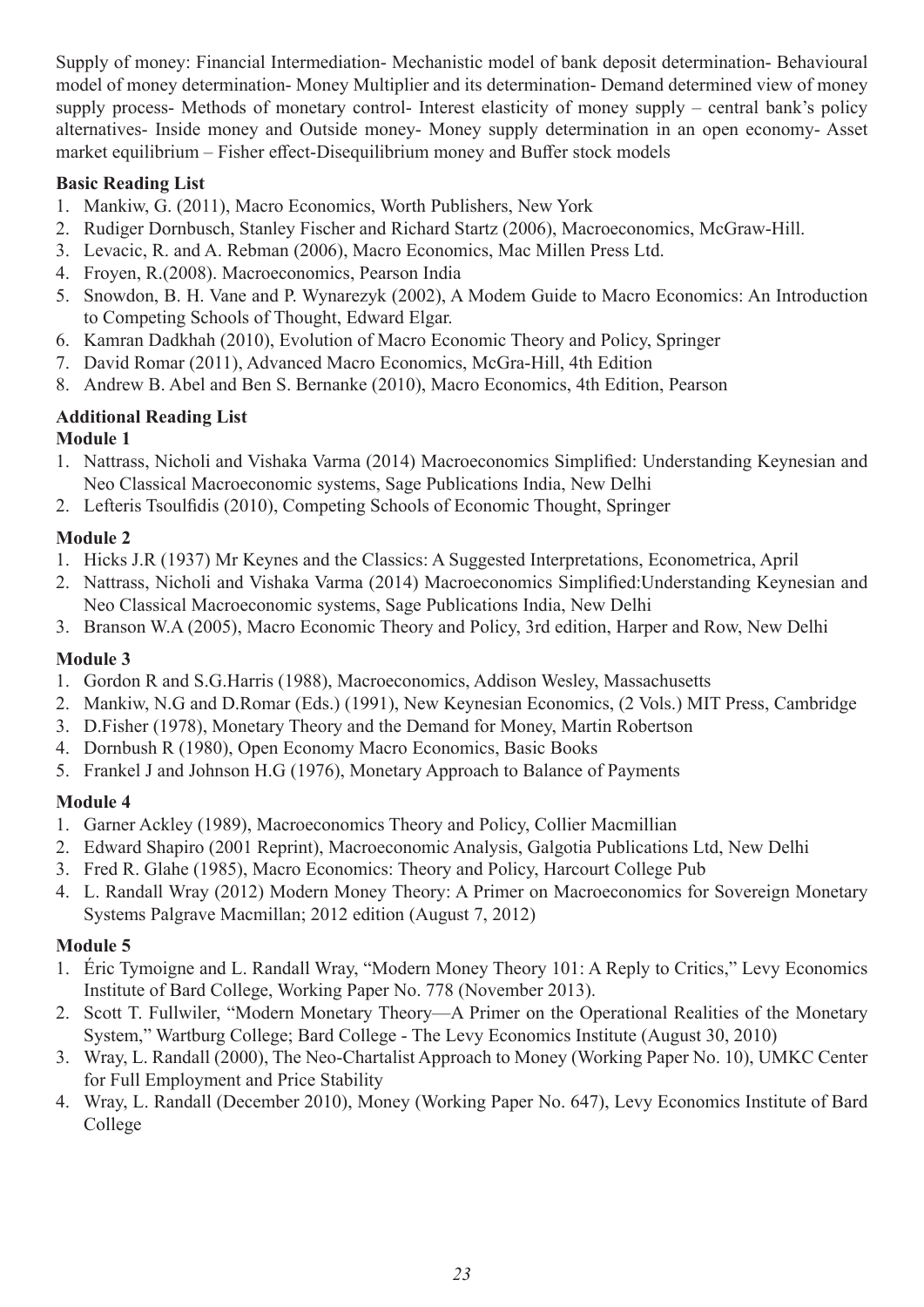#### **MODEL QUESTION PAPER 19PEC31: MACROECONOMICS I**

**Time: 3 Hours Max. Marks: 75** 

#### **SECTION – A**

#### Define the following in **one** or **two** sentences

- 1. New Keynesian Economics
- 2. Classical aggregate supply curve
- 3. Slope of IS
- 4. Money market equilibrium
- 5. Impossible trinity
- 6. External equilibrium
- 7. Kuznets' consumption puzzle
- 8. Random walk
- 9. Inside money and outside money
- 10. Fisher effect

#### **(1×10=10 Marks)**

#### **SECTION – B**

Answer any **7** questions. **Each** should **not** exceed **500** words.

- 11. What are the current issues in macroeconomics?
- 12. Briefly outline the monetarist school of thought
- 13. Illustrate the shift in LM curve
- 14. Describe the neoclassical version of IS LM model
- 15. Explain the monetary approach to balance of payment
- 16. Describe Fishers' Inter temporal choice model
- 17. Explain MEC and Keynesian theory of investment
- 18. State Tobin's Q ratio
- 19. Explain Baumol's approach to demand for money
- 20. What are the factors affecting money multiplier in an economy?
- 21. State Keynes effect, Pigou effect and Real balance effect

**(7×5=35 Marks)**

#### **SECTION – C**

#### Answer **any three** questions. Each answer should **not** exceed **1200** words.

- 22. Compare employment and output determination under classical and Keynesian model
- 23. Discuss the relative efficiency of monetary and fiscal policies under IS LM model
- 24. Examine the implications of Mundell Flemming model
- 25. Critically examine David Laibsons' Behavioral Hypothesis.
- 26. Describe and illustrate the interaction of multiplier and accelerator

**(3×10=30 Marks)**

#### **19PEC32: INTERNATIONAL ECONOMICS – I**

#### **(Hours per semester: 110. Hours per week: 6)**

#### **Course Specific Outcomes**

- After the completion of the course, the student will be able to:
- Illustrate the Principle of Comparative Advantage
- Demonstrate gains from and basis of international trade
- Explain how differences in resources generate a specific pattern of trade
- Identify the effects of tariffs and subsidies on trade patterns and the welfare of trading nations and on the distribution of income within countries.
- Outline how product differentiation lead to international trade and intra-industry trade.
- Assess the impact of market imperfection on international trade
- Discuss the implications of international trade in services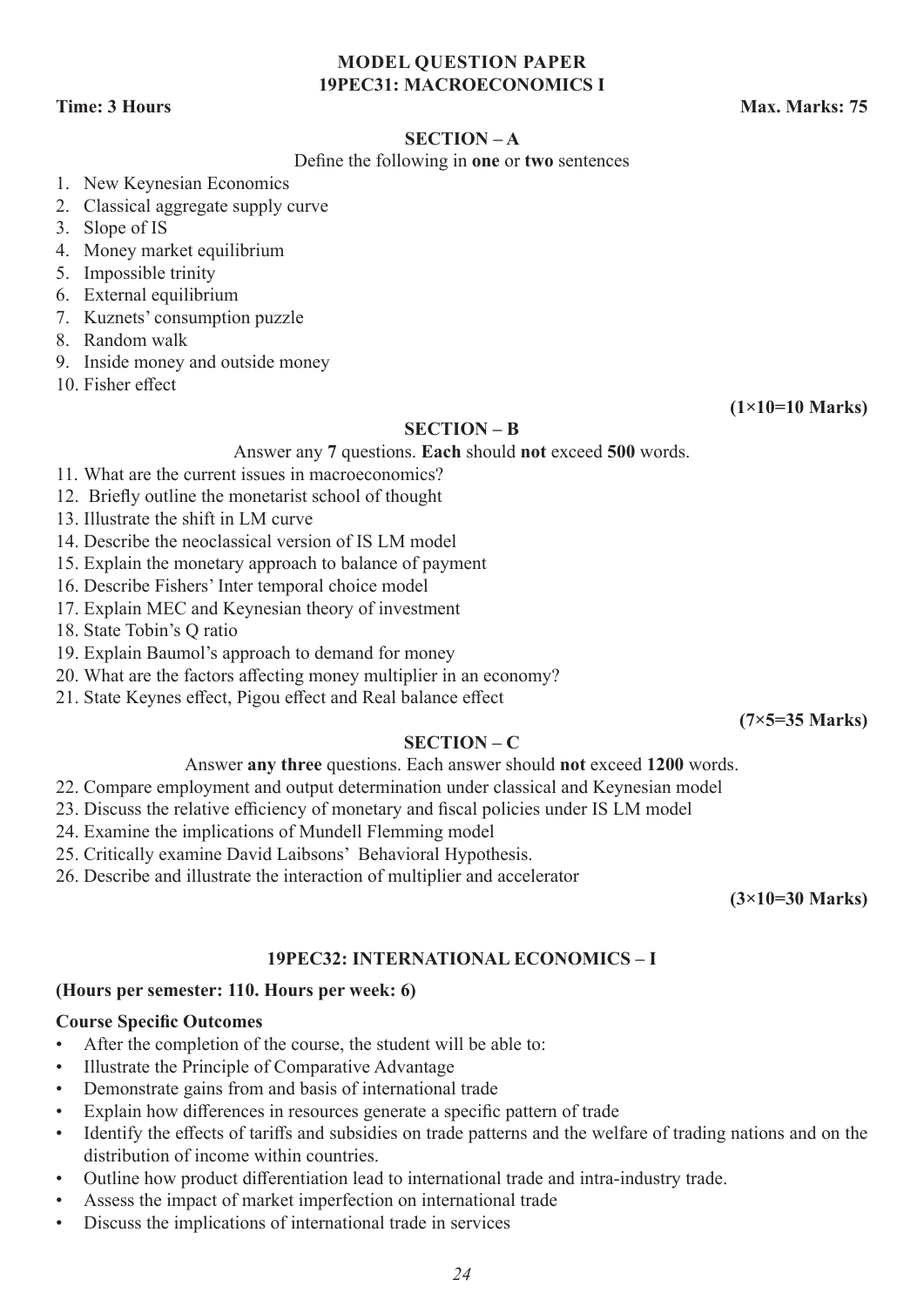- Articulate the arguments for free trade
- Recapitulate the case for protectionism as it has been historically practiced in developing countries
- Evaluate the costs and benefits of tariffs, their welfare effects, and winners and losers of tariff policies.
- Recognize the effect of voluntary export restraints (VERs) on both importing and exporting countries
- Describe how economic integration can lead to both winners and losers
- Discuss the special issues raised by preferential trade agreements and
- Identify the principal reasons behind the weakening terms of trade of the developing countries.

#### **Course Contents**

#### **Module I**

#### **Classical, Neo Classical and New Trade Theories (30 hours)**

Theories of Absolute Advantage; Comparative advantage and Opportunity Costs. Community Indifference Curve – derivation of Offer curve – Terms of Trade, different Concepts of Terms of Trade. Heckscher-Ohlin Theory of Trade. Empirical Testing of H-O Model – Leontief Paradox – Factor Price Equalization Theorem.Neo-technological trade theories- Kravis theory of Availability, Linder's theory of Volume of Trade and Demand pattern, Posner's Imitation gap, Vernon's Product Cycle Theory. Intra-industry Trade Models-Krugman's Model (1979), Brander-Krugman Model (1983). Neo–Heckscher–Ohlin Theory, Monopolistic Competition and International trade, Oligopoly and International trade.

#### **Module II**

#### **Trade in Services (20 hours)**

World Trade in Services. Nature of Trade in Services. The General Agreement on Trade in Services (GATS), Scope and Coverage. Exclusion from the GATS. The Basic Economics of Services Trade. Causes of Trade in Services. Trade Policy and the Service Sector: The Instruments of Protection. Outsourcing and Free Trade. Advantages and Burdens of Outsourcing. Traded vs. Non-Traded Goods.

#### **Module III**

#### **Free Trade vs. Protection and New Protectionism (20 hours)**

The Arguments for Free Trade. The political economy of protectionism. Tariff and Non-tariff barriers. Voluntary Export restraints and Import Expansion. Subsidies, Administered and Contingent Protection and fair trade: Dumping and Antidumping. Countervailing duty, safeguard actions. Neo Protectionism. Impact of Trump Tariff and recent Trade War

#### **Module IV**

#### **Economic Integration (20 hours)**

Types of integration-Customs union: Partial and general equilibrium analysis-Trade creation and Trade Diversion. Free trade areas, Emerging issues in SAFTA, ASEAN and EU.

#### **Module V**

#### **Trade and Development. (20 hours)**

Terms of Trade and UDCs – The Prebisch-Singer Hypothesis. Theory of Immiserizing growth-Dutch disease - Rybczynski theorem – Technical progress and trade- Structural changes in trade and Economic development-Global and National scenario.

# **Basic Reading List**

#### **Module 1**

- 1. Dennis R. Appleyard and Alfred J. Field, International Economics (8th Edition) Mc Graw Hill, New Delhi (2014)
- 2. P. J. Lloyd and Hyun-Hoon Lee. Frontiers of Research in Intra-Industry Trade. Palgrave Macmillan, New York (2002)
- 3. Robert J. Carbaugh, International Economics, (11th Edition) Thomson South Western, New Delhi (2008)
- 4. Dominick Salvatore, International Economics, (8th Edition). Wiley India, New Delhi (2008)
- 5. Paul R. Krugman, Maurice Obstfeld, Marc J. Melitz, International Economics: Theory and Policy (Eleventh Edition), Pearson Education Limited, UK (2018)
- 6. K C Rana and K N Verma, International Economics, Vishal Publishing Co. New Delhi (2017)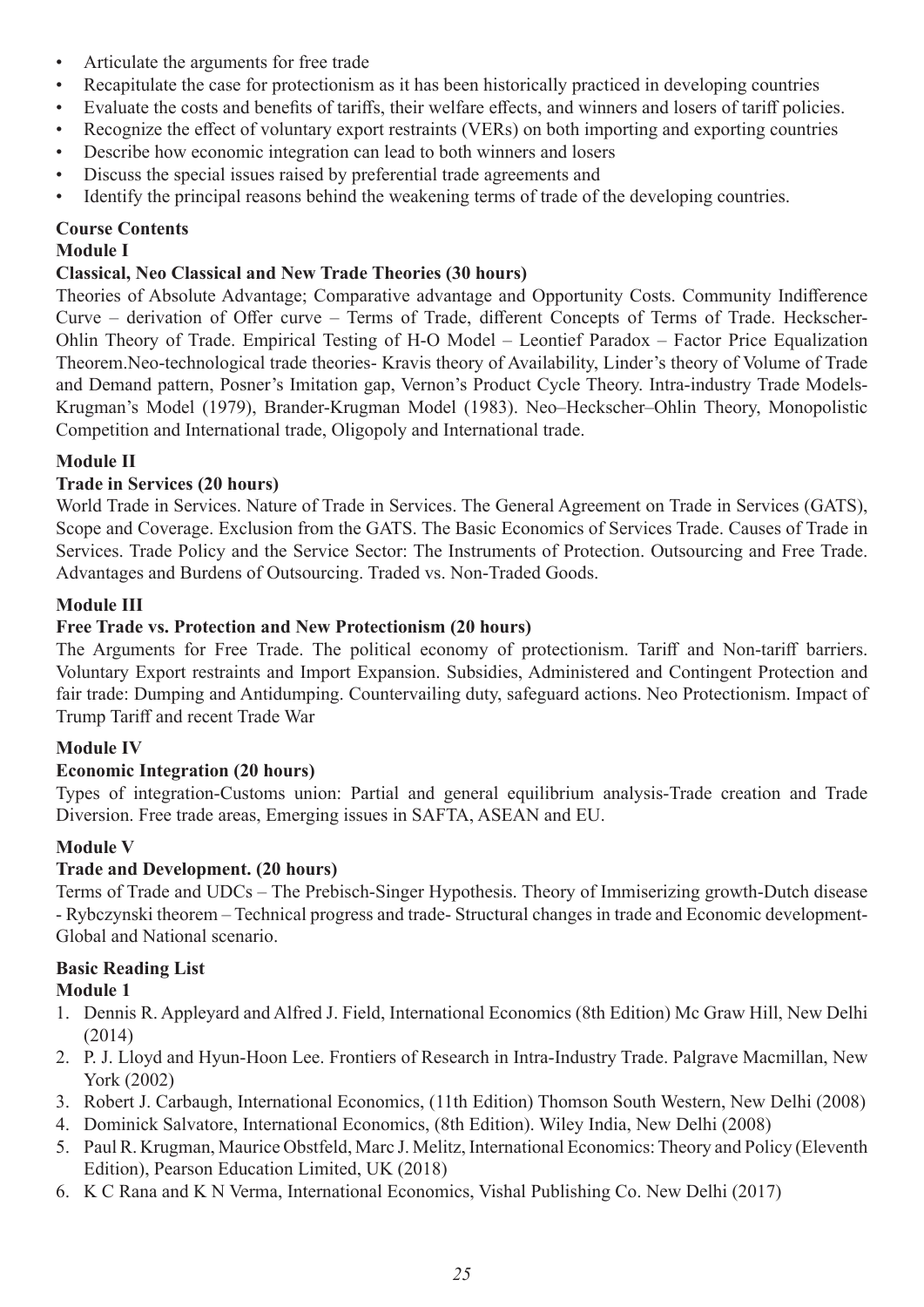### **Module 2**

- 1. Aditya Mattoo, Robert M. Stern, and Gianini Zanini. A Handbook of International Trade in Services, Oxford Univ. Press. New York (2008).
- 2. Olivier Cattaneo, International Trade in Services: New Trends and Opportunities for Developing Countries, World Bank, Washington DC, 2010.
- 3. Dennis R. Appleyard and Alfred J. Field, International Economics (8th Edition) Mc Graw Hill, New Delhi (2014)
- 4. Robert J. Carbaugh, International Economics, (11th Edition) Thomson South Western, New Delhi (2008)
- 5. OECD. Services Trade policies and Global Economy, OECD Publishing, Paris (2017)

#### **Module 3**

- 1. Bo Södersten, Geoffrey Reed, International Economics, 3rd Edition, Mc Millan Press Ltd. London (1994)
- 2. Dennis R. Appleyard and Alfred J. Field, International Economics (8th Edition) Mc Graw Hill, New Delhi (2014)
- 3. Robert C. Feenstra, Advanced International Trade- Theory and Evidence, Princeton University Press, Princeton, (2004)
- 4. Paul R. Krugman, Maurice Obstfeld, Marc J. Melitz, International Economics: Theory and Policy (Eleventh Edition), Pearson Education Limited, UK (2018)
- 5. K C Rana and K N Verma, International Economics, Vishal Publishing Co. New Delhi (2017)

### **Module 4**

- 1. Bo Södersten, Geoffrey Reed, International Economics, 3rd Edition, Mc Millan Press Ltd. London (1994)
- 2. Dennis R. Appleyard and Alfred J. Field, International Economics (8th Edition) Mc Graw Hill, New Delhi (2014)
- 3. Paul R. Krugman, Maurice Obstfeld, Marc J. Melitz, International Economics: Theory and Policy (Eleventh Edition), Pearson Education Limited, UK (2018)
- 4. K C Rana and K N Verma, International Economics, Vishal Publishing Co. New Delhi (2017)

### **Module 5**

- 1. Bo Södersten, Geoffrey Reed, International Economics, 3rd Edition, Mc Millan Press Ltd. London (1994)
- 2. Jagdish N. Bhagwati, Arvind Panagariya and T. N. Srinivasan. Lectures on International Trade, MIT Press (1998)
- 3. Jagdish N. Bhagwati, International Trade: Selected readings, Second Edition, MIT Press, Cambridge, Massachusetts (1987)
- 4. Paul R. Krugman, Maurice Obstfeld, Marc J. Melitz, International Economics: Theory and Policy (Eleventh Edition), Pearson Education Limited, UK (2018)
- 5. K C Rana and K N Verma, International Economics, Vishal Publishing Co. New Delhi (2017)

### **Additional Readings List**

- 1. Late Luis A. Rivera-Batiz and Maria-Angels Oliva. International Trade: Theory, Strategies and Evidence, Ch.3, Oxford University Press, 2003.
- 2. Paul A. Samuelson.International Trade and the Equalisation of Factor Prices. *The Economic Journal* Vol. 58, No. 230 (Jun.,1948), pp. 163-184
- 3. D. N. Dwivedi. International Economics: Theory and Policy. Vikas Publishing Pvt Ltd Noida (2013)
- 4. Theo S. Eicher, John H. Mutti and Michelle H. Turnovsky. International Economics (7<sup>th</sup> Edition) Routledge, London (2009)
- 5. Rajat Acharyya & Saibal Kar. International Trade and Economic Development. Oxford University Press, UK (2014)
- 6. Francis Cherunilam. International Economics (7th Edition). Tata McGraw-Hill Publishing Company Limited, New Delhi (2008)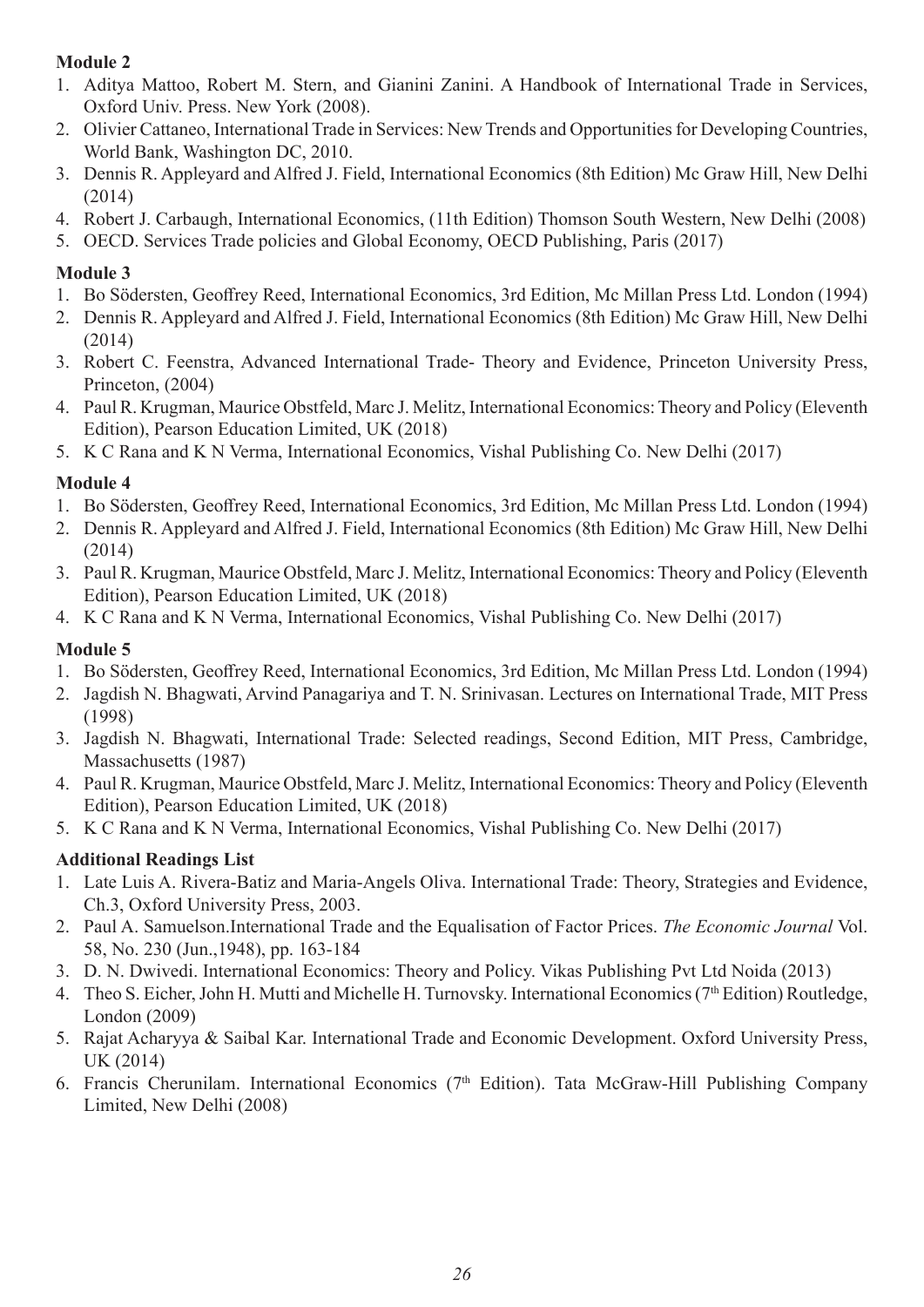#### **MODEL QUESTION PAPER 19PEC32: INTERNATIONAL ECONOMICS I**

Time: 3 Hours Max. Marks: 75

#### **SECTION – A**

#### Define the following in **one** or **two** sentences

- 1. Community indifference curve
- 2. Ad valorem tariff
- 3. Intra-industry Trade
- 4. Outsourcing
- 5. Non-traded goods
- 6. Dumping
- 7. Terms of trade
- 8. Optimum tariff
- 9. SAFTA
- 10. Neo Protectionism

 $(10\times1=10 \text{ Marks})$ 

#### **SECTION – B**

Answer any **7** questions. **Each** should **not** exceed **500** words.

- 11. Explain Smith's theory of absolute cost advantage.
- 12. Describe the Rybczynski theorem
- 13. Examine the Leontief Paradox
- 14. Discuss the Theory of immiserizing Growth
- 15. Briefly explain the arguments for free trade
- 16. Elucidate the General Agreement on Trade in Services
- 17. Explain the different types of economic integration
- 18. Write a note on Voluntary Export Restraints
- 19. Briefly explain the Dutch Disease
- 20. Write a note on Dutch disease

(7×5=35 Marks)

#### **SECTION – C**

#### Answer any **3** questions. **Each** answer should **not** exceed **1200** words.

- 21. Critically examine the Comparative Advantage theory of Ricardo.
- 22. Discuss the Prebisch-Singer hypothesis
- 23. Explain the Partial equilibrium analysis of Customs Union
- 24. Describe the Heckscher-Ohlin theory of trade
- 25. Elucidate the Brander-Krugman Model

(3×10=30 Marks)

#### **19PEC33: PUBLIC ECONOMICS**

#### **(Hours per semester: 110Hours per week: 6)**

#### **Objectives**

The important objectives of this course is that the students should able to understand the regulatory and developmental responsibilities of government in a democratic country like India. It cover the theoretical and empirical dimensions of public goods and public choice, fiscal instruments and fiscal federalism with special reference to Indian context. It also covers the present fiscal management issues of India.

#### **Course Specific Outcomes**

If u complete the course successfully, you should be able to:

- 1. Describe the major items of government revenues and expenditure.
- 2. Demonstrate why competition is necessary for market efficiency.
- 3. Explain the sources of market failure.
- 4. Describe how the level of government expenditure is determined.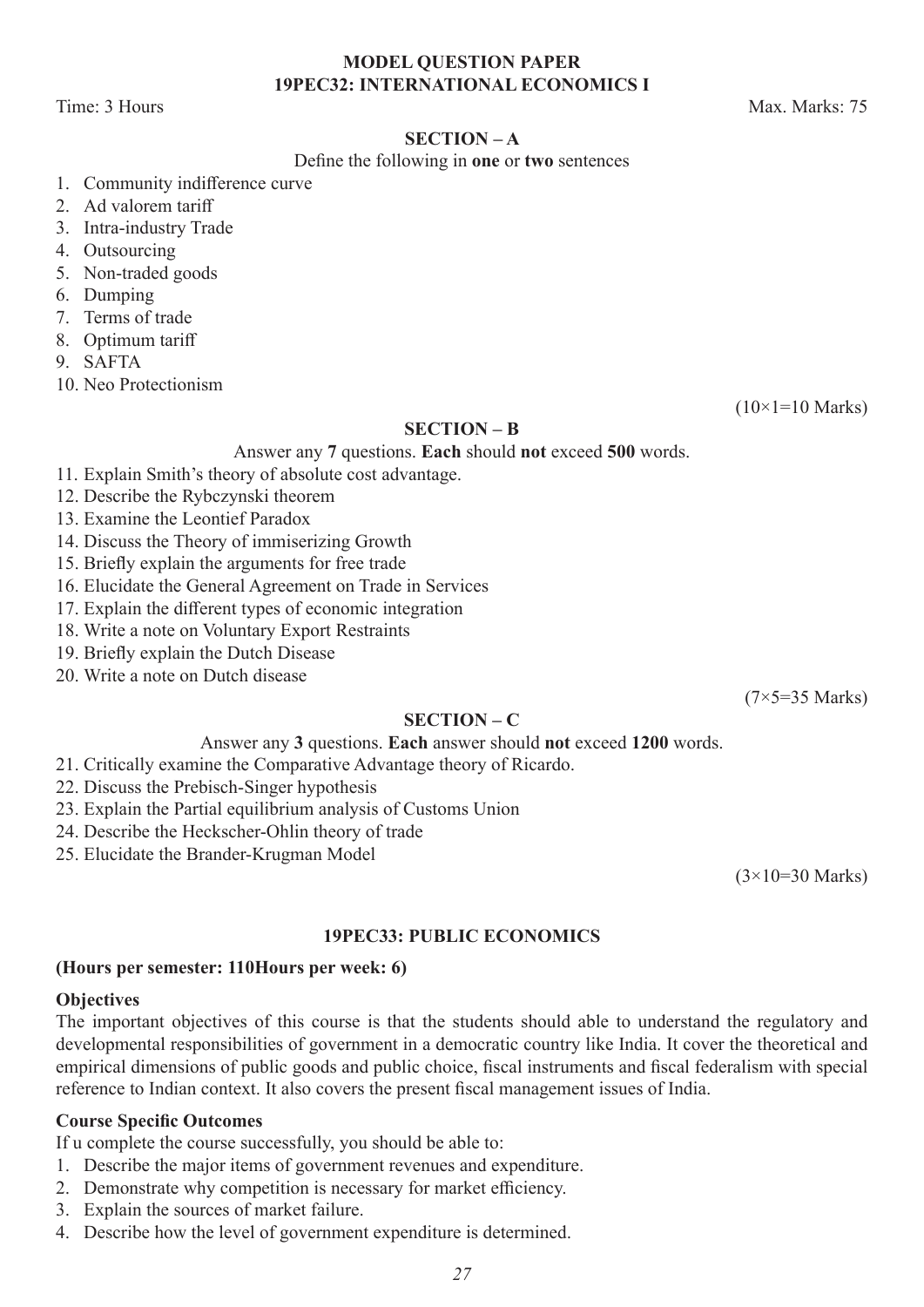#### **Course contents**

#### **Module 1: ROLE OF GOVERNMENT (18 hours)**

Economic rationale of the Modern State: Market Failure and the rationale for Government; Natural Monopolies; Asymmetric Information; The Problems of Externalities and their Internalization- Externalities and public goods- Government Failure- Meaning- Invisible Hand vs. Government Failure.

#### **MODULE 2: THEORY OF PUBLIC GOODS AND PUBLIC CHOICE (22 HOURS)**

Concepts, Characteristics of Public goods: Economic Analysis of Public Goods, Efficient Provision of Public good; Partial Equilibrium Analysis, Optimal provision of Public Good; General Equilibrium Analysis. Merit Goods, Impure Public Good and The Theory of Clubs: Buchanan Model-Tiebout Model, Common Property Resources; Tragedy of the commons.

Public Choice Theory: Problems of Collective Choice defined, Majority Voting, An economic Theory of Politics.-Rent seeking and directly unproductive profit seeking activities.

#### **MODULE 3: FISCAL POLICY INSTRUMENTS (28 HOURS)**

Fiscal policy –meaning and objectives-Fiscal policy for stabilization – automatic and discretionary stabilization: classical and Keynesian- Principles of Taxation: Benefit and ability to pay Approaches; Theory of tax Incidence; Theory of optimal Taxation: Trade of between equity and efficiency; theory and measurement of dead weight losses- the problem of double taxation.

Theoretical and Empirical Analysis of Public Expenditure: Pure Theories of public expenditure, Wagner and Wiseman Peacock Hypothesis, Central Limit Hypothesis Criteria of Public Investment; Social cost-Benefit Analysis-Public Expenditure Management& Control: Concept-Reasons for the growth of Public Expenditure. Trends in Public Expenditure- Theories of Public Debt: Classical and Compensatory views: Sources of Public debt; Burden of Public debt; Principles of Management and repayment. Trends in Public Debt in India: Liabilities

#### **MODULE4: FISCAL FEDERALISM: THEORY AND PRACTICE (20 HOURS)**

Principles of Federal (Multi Unit) Finance: Imbalances in Federal Finance; Vertical and horizontal Imbalance; Fiscal federalism in India: constitutional Assignment of Functions and Sources of revenue- Devolution of resources and Theory of Grants in Aid- Problem of state-resources Indebtedness- Reports of Finance Commissions: Union and State- Local finance in India: Issues in Fiscal Decentralisation in India in the context of 73 and 74 amendments.-Structure.

#### **MODULE 5: INDIAN PUBLIC FINANCE: CURRENT SCENARIO**

Indian Tax System: An Assessment; Tax and Non-Tax Revenue of the Union, States and Local Bodies: VAT, CENVAT, MODVAT, Organizational structure of Goods and Service Tax (GST).

Practical Issues in Tax Reforms in India- Fiscal crisis and Fiscal sector reforms- fiscal imbalance: revenue, fiscal and primary deficits: Fiscal Responsibility and Budget Management Act- Budget Analysis.

#### **BASIC READING LIST**

- 1. Jean-Jacques Laffont (1989) Fundamentals of Public Economics, MIT Press, Boston.
- 2. Brown.C.V&Jackson P.M (1991), Public Sector Economics, Blackwell Publishers Inc, Massachusetts,USA.
- 3. Holley H.Ulbrich (2003), Public Finance inTheory and Practice, Thompson South-Western, Singapore.
- 4. Musgrave,R.A and P.B. Musgrave(2004) ,Public Finance in Theory and Pratice, Fifth Edition , Mc Graw Hill, Kogakusha, Tokyo.
- 5. David.N.Hyman(2005), Public Finance: A Contemporary Application of Theory to policy, 8
- 6. Rosen, Harvey (2013), Public Finance, Mc Graw Hill, New York.

#### **MODEL QUESTION PAPER 19PEC33: Public Economics**

**Times: 3 Hrs Max Mark: 75** 

#### **SECTION -A**

#### **Define the following in one or two sentences.**

#### 1. Finance commission

#### 2. Rent seeking

3. GST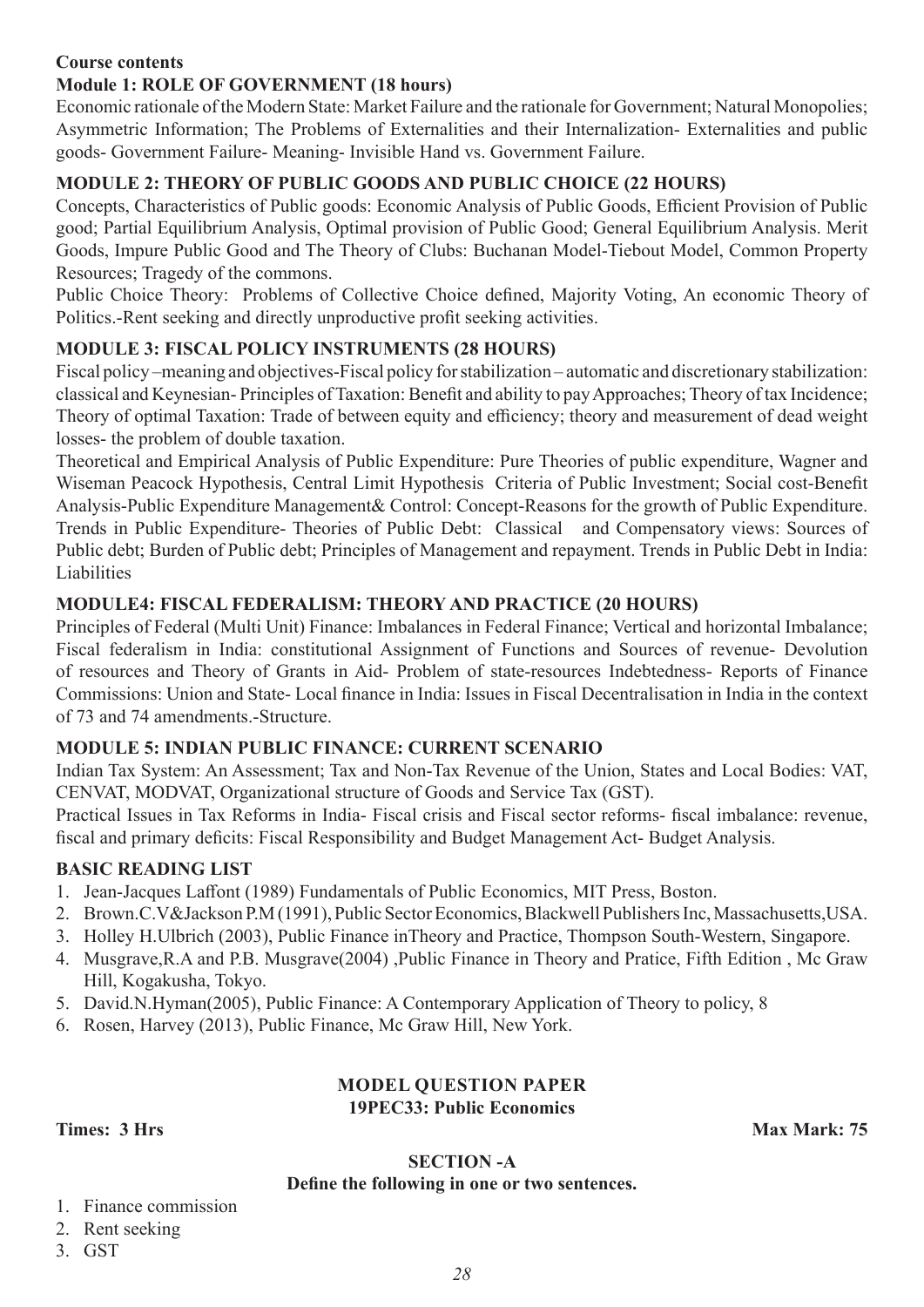- 4. Revenue expenditure
- 5. FRBM Act
- 6. Asymmetric information
- 7. Double taxation.
- 8. Invisible hand
- 9. Tragedy of the commons
- 10. Merit good

#### **SECTION-B**

#### **Answer** *any 7* **of the following. Each not exceeding 500 words**

- 11. What is public good? Explain its characteristics features
- 12. Fiscal policy can be used a tool for obtaining economic stability-Elucidate
- 13. Classify revenues of central, state and local government
- 14. Briefly explain the theory of optimal taxation.
- 15. Explain different criteria's of public investment.
- 16. Distinguish between imbalances in federal finance.
- 17. Bring out the major factors responsible for increase in public expenditure.
- 18. Discuss the major principles of public debt management.
- 19. Briefly explain an economic theory of politics.
- 20. Briefly explain the Tiebout model of club goods.

**(7X5=35 Marks)**

**(10X1=10Marks)**

#### **SECTION-C**

#### **Answer** *any 3* **of the flowing. Each not exceeding 1200 words.**

- 21. Describe the Fiscal crisis and Fiscal sector reforms in India.
- 22. Explain the role of the Government in correcting market failure.
- 23. Explain recommendations of the fourteenth Finance Commission.
- 24. Make a detailed framework of structure of GST in India.
- 25. What is incidence of tax? Explain the major theories.

**(3x10=30 Marks)**

#### **Optional Paper**

#### **19PEC34: AGRICULTURAL ECONOMICS**

#### **(Hours per semester-110 Hours per week-6)**

#### **Course Specific Outcome**

After the completion of the course, the students will be able to:

- Discuss the role of human resources in agricultural and economic development.
- Understand differences in farming systems found in various parts of the world.
- Identify the nature of environmental or natural resource problems that influence the sustainability of agricultural development.
- Develop the knowledge and understanding of basic principles and practice of economics as required in Agricultural Economics.
- Equip the students with the knowledge and skills required to analyse the agricultural economic issues for efficient use of scarce resources in agricultural sector.

#### **Module I Agricultural Economics. (25 hours)**

Nature and scope of Agricultural Economics. Role of Agriculture in economic development. *-* Farming system – Types- traditional (subsistence), Commercial, state, co-operative, collective farming. Most suitable farm organisation for Indian agriculture. Theories of agricultural development –Schultz, Mellor, Boserup, Lewis and Fei-Ranis.

### **Module 2: The Economics of Agricultural Production. (30 hours)**

Agricultural Production Economics. Production function in Agriculture– factor- product relationship, productproduct relationship, factor-factor relationship. Supply response models- Cobweb, Nerlov models. Resource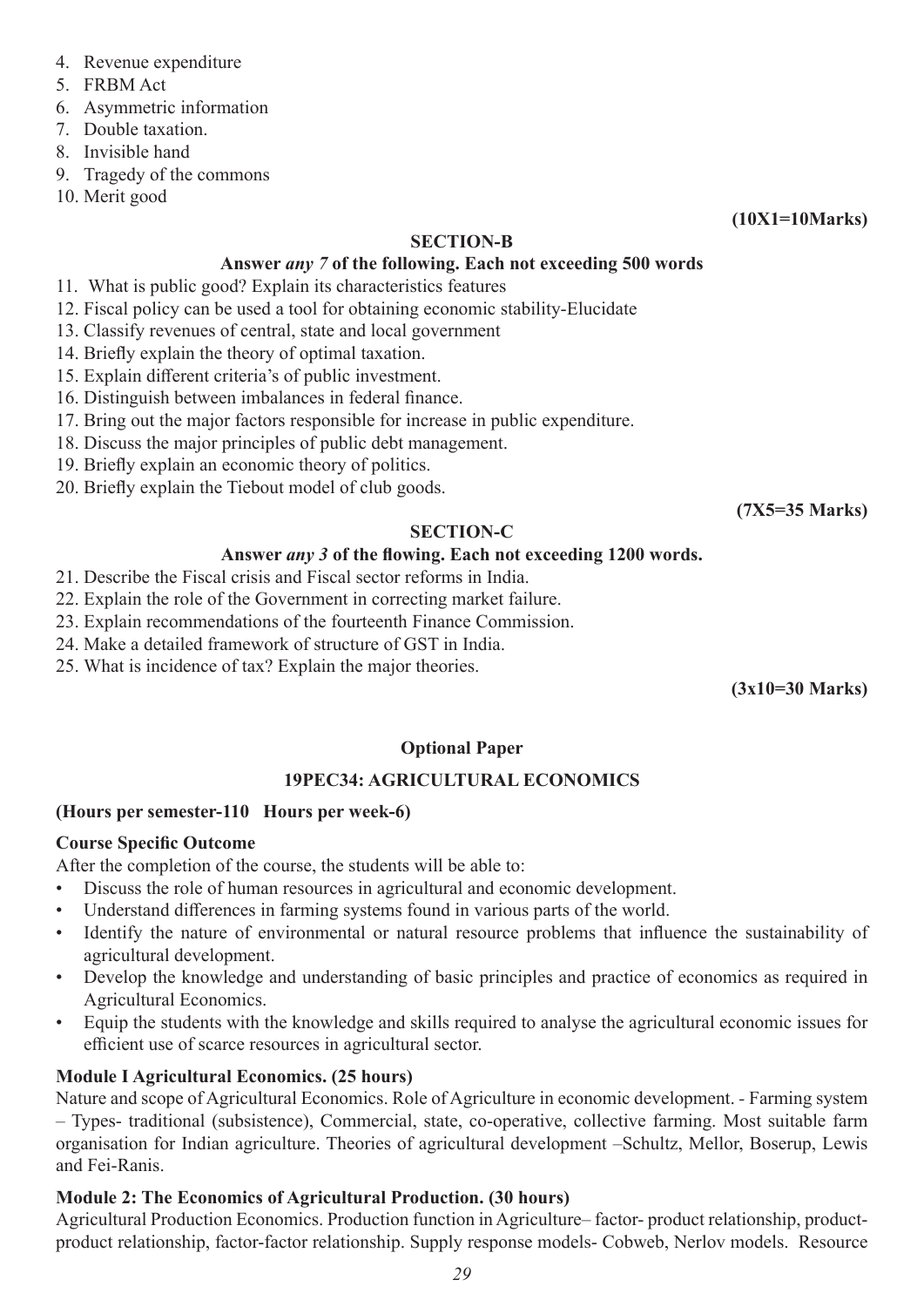use efficiency - farm size productivity relationship in Indian Agriculture. Farm management- principles, need, relevance, farm management decisions and limitations of farm management. Farm budgeting-types, techniques. RAINBOW Revolution- Green revolution- need for second green revolution-Ever green revolution- Farm mechanisation.

#### **Module 3: Agricultural Marketing and food security. (20 hours)**

Agricultural marketing – efficiency, need, criteria for judging efficiency-Agricultural marketing system in India – current scenario, problems and Measures to improve the efficiency of Agricultural marketing in India –regulated markets and cooperative markets. Uncertainty and crop insurance- Behaviour of Agricultural prices- Role of public intervention in prices and distribution of Agricultural commodities. Commission on Agricultural Cost and Prices- role, functions and performance.

Food security in India-Public Distribution System-Targeted Public Distribution System-FCI-functions.

#### **Module 4: Agricultural trade and Banking. (20 hours)**

India's agricultural trade- TOT in agriculture-current status of India's agricultural foreign trade- share of agriculture to GDP –India and a global comparison, Agricultural development programmes in India. Agricultural Credit – need and importance- sources of credit-Capital formation in Indian agriculture-recent changes- Farmers welfare and rural development.

#### **Module 5 Leading issues in Indian Agriculture. (15 hours)**

Agricultural development in India – share, contribution, and impact on economy. Land reforms in India and its impact on agrarian structure. National agricultural policy-Agriculture and Environment- Rural indebtednesscauses, effects and counter measures-Input subsidies-issues and challenges- Issue of commercialization of agriculture –Globalisation and Indian agriculture - WTO and its impact on Indian Agriculture - New Agricultural policy.

#### **References**

#### **Module 1**

- 1. Soni.R.N. (2004) Leading Issues in agricultural Economics, Vishal Publishing Co. Jalandhar.
- 2. Andrew Barkley and Paul W. Barkley (2013)-Principles of Agricultural Economics.
- 3. Sadhu.A.N and Amarjith Singh, (IS) 1). Fundamentals of Agricultural Economics, Himalaya Publishing House, Bombay.
- 4. Y. Haymi and V. Rutan, (1971), Agricultural Development, An International prospective, John Hopkins.

#### **Module 2**

- 1. George w. Norton, Jefrey Alwang and William A. Masters (2010)-Economics of Agricultural Development.
- 2. E D-Heady (1961), Economics of Agricultural production and Resource use. Prentice Hall,
- 3. A. Rudra, (1982), Indian Agricultural Economics.
- 4. D.Metcalf, (1969). The Economics of Agriculture.
- 5. Soni.R.N. (2004), Leading Issues h Agricultural Economics, Vishal Publishing. Co Jalandhar.
- 6. C.H. Hanumantha Rao. (1965). Agricultural Production Functions, Costs and Returns in India, Tata. McGraw Hill.

#### **Modules 3**

- 1. S.S.Acharya and N. Argwall (1998), Agricultural Marketing in India. Soni.R.N. (2004), Leading Issues ii Agricultural Economics, Vishal Publishing Co Jalandhar.
- 2. Tyagi.D.S. (1974). Fanners Responses to Agricultural Prices in India, A Study in decision making. New Delhi, Heritage Publishers.
- 3. Khusro. AM (1968), Readings in Agricultural Economics, Bombay, Allied.
- 4. Sidhu D.S. (1990), Some Aspects of Agricultural Marketing and Pricing Policies India, UAE, Oct-December.
- 5. Acharya.S.S. (1998), "Agricultural Marketing in India: Some facts and Emerging Issues: UAE, July-Sept,
- 6. H.Evan Drummond John W.Godwin (2004) Agricultural Economics, Pearson Education, Delhi

#### **Module 4**

- 1. BA. Prakash –Indian Economy since 1991.
- 2. Sadhu.A.N and Amarjith Singh, Jasbir Singh (IS) 1). Fundamentals of Agricultural Economics, Himalaya Publishing House, Bombay.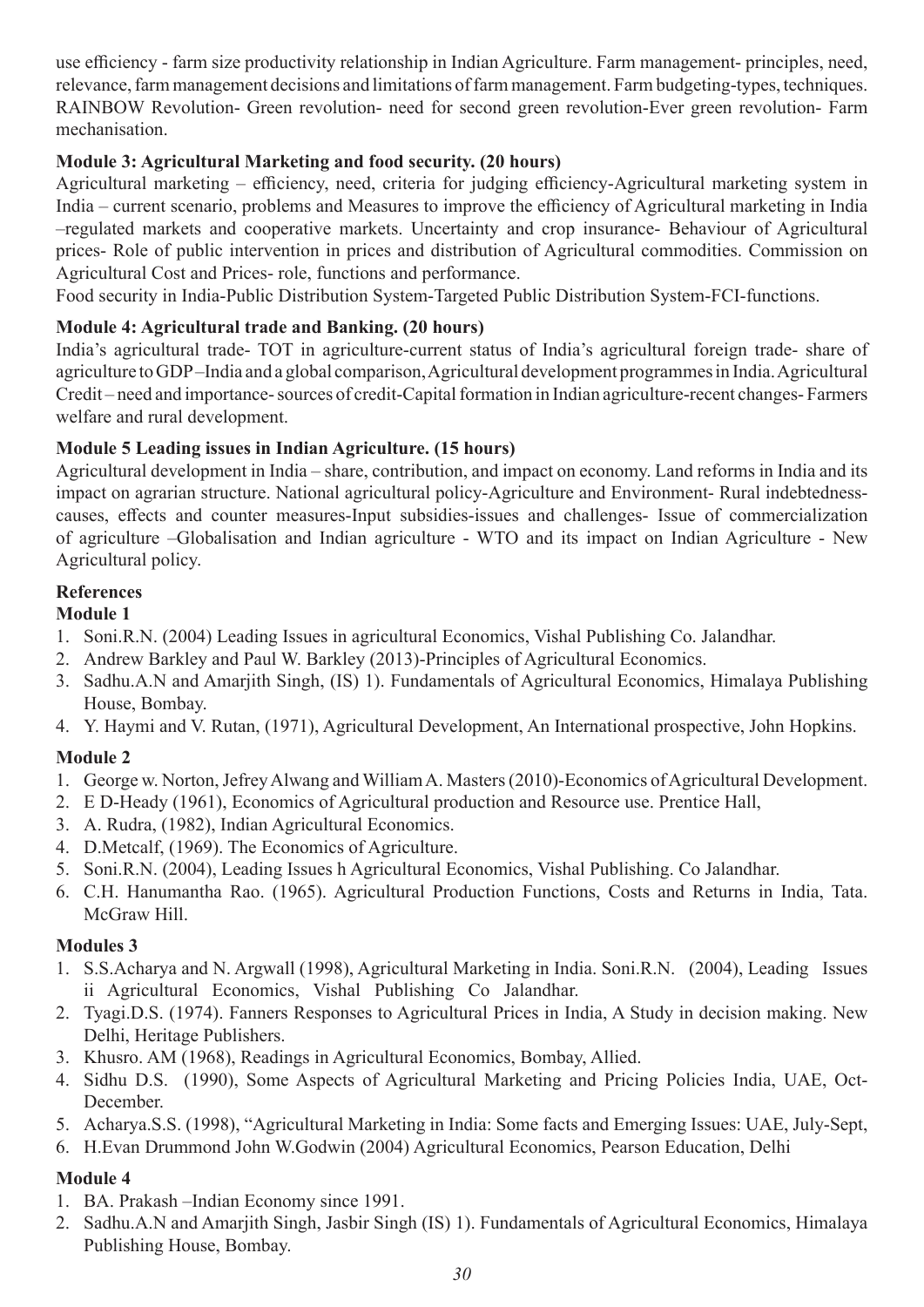#### **Module 5**

1. Raj.K.N.etal. (1988), Essays in the commercialization of Indian-Agriculture New Delhi.

2. Soni,R.N.(2004),.Leading Issues in agricultural Economics, Vishal Publications, Jalandhar.

- 3. Robet.E.B. .Lacas, G.A.Papanck (Ed.) The Indian Economy, OUP 2000.
- 4. M.L.Dantawala;(Ed.), (1985), Agricultural Growth in India
- 5. Raj.K.N; and Sen A.K.and L.H.H Rao Ed (1988) Studies in Indian Agriculture.

#### **MODEL QUESTION PAPER 19PEC34: AGRICULTURAL ECONOMICS**

**Time: 3 Hrs. Max. Marks: 75**

#### **Section-A**

Define the following in **one** or **two** sentences.

- 1. Agricultural Production Economics
- 2. Evergreen revolution.
- 3. Nomadic herding.
- 4. PDS.
- 5. Farming system research.
- 6. Farm budgeting
- 7. Agricultural Credit.
- 8. Amber Box.
- 9. IAAP.
- 10. Marginal value of Product.

**(10x1=10 marks)**

#### **Section-B**

Answer any **seven** of the following. **Each** should **not** exceed **500** words.

- 11. Explain the role and functions of CACP.
- 12. Explain the advantages and disadvantages of traditional farming system.
- 13. Write a note on nature and scope of Agricultural Economics.
- 14. Explain the current status of India's agricultural foreign trade.
- 15. Explain partial budgeting in detail and explain its limitations also.
- 16. Difference between partial budgeting and full budgeting.
- 17. Explain the role of Agriculture in economic development.
- 18. Explain the Boserup's theory of Agricultural development.
- 19. What do you know about the current agricultural scenario of India?
- 20. Discuss the Land reforms in India and its impact on agrarian structure.

#### **Section-C**

Answer **any three** questions. Each answer should **not** exceed **1200** words.

- 21. Explain the agricultural production function and optimum utilisation of resources.
- 22. Explain the need, efficiency and criteria for judging efficiency of Agricultural marketing system in India.
- 23. Examine the major Agricultural development programmes in India.
- 24. Describe the three cycles of cob-web theorem.
- 25. Critically examine the Fei-Ranis theory of agricultural development.

**(3x10=30 marks)**

**(7x5=35 marks)**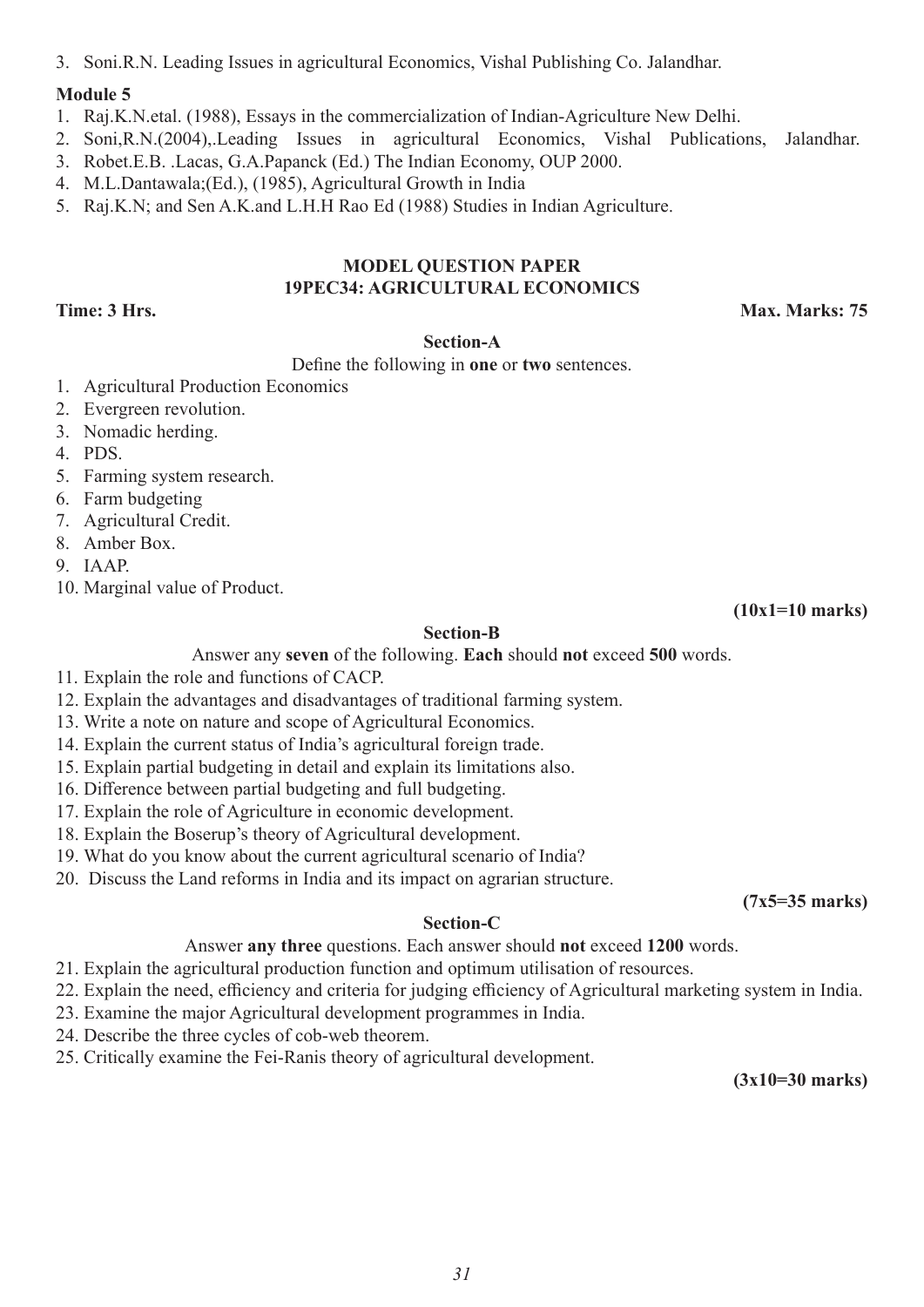### **Semester IV**

#### **19PEC41: MACROECONOMICS - II**

#### **(Hours per semester: 120 Hours per week: 7)**

#### **Course Specific Outcomes**

After the completion of the course, the student will be able to:

- Evaluate the impact of inflation among various stakeholders in Indian economy
- Critically analyse the RBI's inflation targeting as a tool to control inflation
- Identifies the various types of unemployment and assess the unemployment eradication programmes of the government
- Compare the causes of business fluctuations in Western and Asian economies
- Analyse the impact of global financial and economic crisis
- Relate the Lucas' Critique to macroeconomic policy making
- Explain Reaganomics on the basis of supply side principles
- Apply microeconomic foundations on macroeconomic variables
- Develop rationale for price and wage rigidities
- Demonstrate the impact of monetary and fiscal policies

#### **Course Contents**

#### **Module 1: Theory of Inflation and Unemployment (20 hours)**

Classical, Keynesian and monetarists approaches of inflation- Structuralist Theory of Inflation – Measuring inflation- Costs of inflation and Inflation Targeting –Benefits of inflation - Philips curve analysis- Short run and Long Run Philips curve- Samuelson and Solow's views- the Natural Rate Unemployment Hypothesis-Tobin's modified Philips curve- NAIRU - Adaptive Expectations- Expectation Augmented Philips curve-Cost of reducing inflation and unemployment- Increasing Natural Rate of Unemployment and Hysteresis Hypothesis – Philips curve and Rational expectation- New Micro Economics in Labour Market- Search theory- DMP(Diamond, Mortenson, Pissarides) model.

#### **Module 2: Business Cycle (20 hours)**

Cyclical behaviour of economic variables – Direction and Timing – Aggregate demand Shocks and Aggregate Supply Shocks – Business cycle theories of Keynes, Samuelson, Hicks, Kaldor and Goodwin – Real Business Cycle Theory- Political Business Cycle theories (views of Nordhaus, Hibbs and Alesina) – Financial and economic crisis 2007-2009- Causes and consequences (Financial Innovation, Asset Risk and Diversification, Impact on Real Sector)–View points by Conservative and Keynesian economists ( Eugene Fama, Paul Krugman)

#### **Module 3: Modern Development in Macro Economics –Classical school (25 hours)**

Monetarism- Rational Expectations- New Classical Macro Economics- Views of Muth, Wallace, Sargent and Lucas (Lucas Surprise Labour Function, the Inter Temporal Substitution Model, Policy Ineffectiveness Argument, The Lucas Critique)- Supply Side Economics- Supply Shocks and Stagflation- Wedge Model-Laffer Curve- Policy Implication- The Dynamically Stochastic General Equilibrium model (DSGE)

### **Module 4: Modern Development in Macro Economics – Keynesian school (25 hours)**

Neo-Keynesianism- Disequilibrium Keynesians: Reinterpretation of Keynes by Clover and Leijonhufvudthe Dual Decision Hypothesis- Quantity Constrained Model of Malinvaud and Barro- Coordination Failure Fundamental arguments of Post Keynesians- Kalecki's Pricing Model- Financial Instability Model of Hymn Minsky

New Keynesian macroeconomics- Nominal Rigidities- Real Rigidities- Small Menu Cost Model-Implicit Wage Contract Model- Efficiency Wage Theories- Insider Outsider Model and Hysteresis- Coordination Failure- Policy Implications – New Political Macro Economics-New Neo Classical Synthesis

### **Module 5: Macroeconomic Policy Issues (30 hours)**

The theory of economic policy- Target and Instrumental variables – Tinbergen Rule-Policy Lags Monetary Policy –Conduct of Monetary Policy –Rules vs Discretion – The Time Inconsistency Proposition –Rules of Monetary policy- Taylor Rule- Monetary Targeting and Inflation Targeting –Central Bank Independence and credibility Fiscal policy –Crowding out – Budget deficits and Debt– Seignorage- Measurement problem of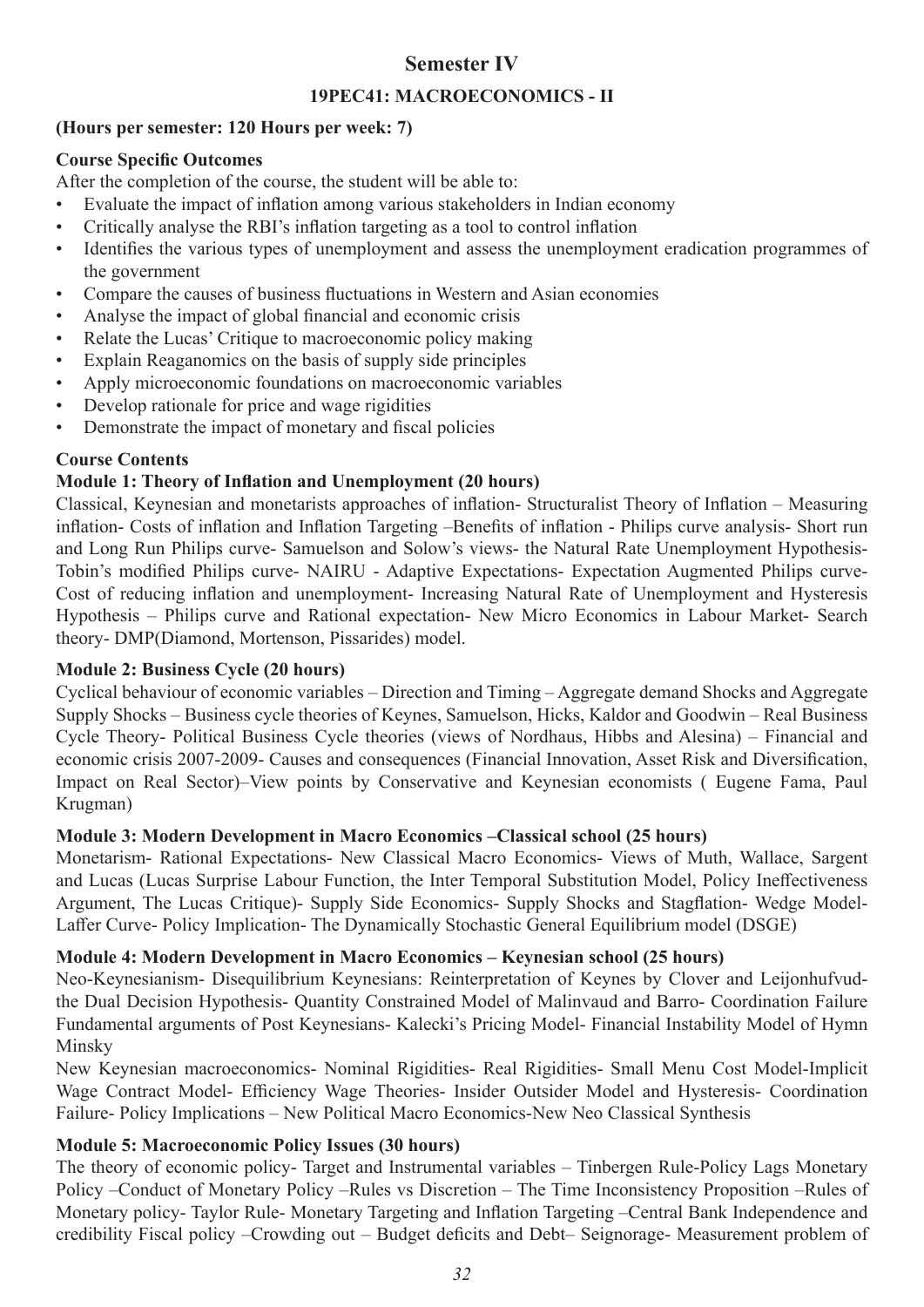Govt Debt- Views on Govt Debt – Traditional View- Barro-Ricardo Equalization Problem –Political Economy Theories of Budget Deficit- Effects of deficits- Income Policy and Wage Guideposts-Alternative Strategies to Reduce inflation – Gradualism vs Cold Turkey – Disinflation and Sacrifice Ratio – Okun's Law – Growth vs Stability – Monetary and Fiscal policies in the Indian framework – The role of Fiscal Responsibility and Budget Management Act, 2003

#### **Basic Reading List**

- 1. Mankiw, G. (2011), Macro Economics, Worth Publishers, NewYork
- 2. Rudiger Dornbusch, Stanley Fischer and Richard Startz (2006), Macroeconomics, McGraw-Hill.
- 3. Levacic, R. and A. Rebman (2006), Macro Economics, Mac Millan Pres Ltd.
- 4. Froyen, R.(2008). Macroeconomics, Pearson India
- 5. Snowdon, B. H. Vane and P. Wynarezyk (2002), A modem Guide to Macro Economics:An introduction to competing schools of thought, Edward Elgar.
- 6. Kamran Dadkhah (2010), Evolution of Macro Economic Theory and Policy, Springer
- 7. David Romar (2011), Advanced Macro Economics, McGra-Hill, 4th Edition
- 8. Andre B.Abel and Ben S. Bernanke (2010), Macro Economics, 4th Edition, Pearson
- 9. G.K.Shaw, Michael J, Mc Croshie and David Greenway, Macroeconomics, theory and Practice, Blackwell.

### **Additional Reading List**

#### **Module 1**

- 1. Garner Ackley (1989) Macro Economics: Theory and Practice, Collier Macmillan
- 2. I.Frisch H (1983), Theories of Inflation, Cambridge University Press, Cambridge
- 3. Oliver Blanchard (2011), Macro Economics, Pearson
- 4. Errol D'Souza (2008), Macro Economics, Pearson

### **Module 2**

- 1. Stanley Bober (2010), Economics of Cycles and Growth, Witely.
- 2. Lucas, Robert E, "Understanding Business Cycle" in K.Brunner and A.Meltzer (eds.) Stabilisation of the Domestic and International Economy, Carnegie-Rochester Series on Public Policy 5 (Amsterdam: North-Holland) 1976.
- 3. Kydland, Finn E. and Edward C. Presscot "Time to Build and Aggregate Fluctuations", Econometrica 50: 1345-1370, 1982.
- 4. https://tel.archives-ouvertes.fr/tel-00987627/document

### **Module 3**

- 1. G.Mankiew (1989) Real Business Aspects- A Keynesian Perspective, Journal of Economic Perspective, Vol 3
- 2. Finn E Kydland, Edward C. Presscot, Rules Rather than Discretion, the Journal of Political Economy, Vol 85, N.3 (June 1977)
- 3. Lefteris Tsoulfidis (2010), Competing Schools of Economic Thought, Springer
- 4. Farrokh K Langdna (2009), Macro Economic Policy: Demystifying Monetary and Fiscal Policy,
- 5. Brian Snowdon and Howard R.Vane (Ed) (2003), a Macro Economic Reader, Routledge.
- 6. Ben J. Haijdra Frederick Van Der Ploeg (2002), Macroeconomics, OUP
- 7. A.J.Westaway and T.G.Weyman Johnes (1978), Macro Economics, Theory, Evidence and Policy, Longman

### **Module 4**

- 1. Robert J Gordon, What is now Keynesian Economics? (In Macro Economic Reader) ed by B.Snowden and H.R.Vane, Routledge
- 2. Finn E Kydland, Edward C. Presscot, Rules Rather than Discretion, The Journal of Political Economy, Vol 85, N.3 (June 1977)
- 3. Lefteris Tsoulfidis (2010), Competing Schools of Economic Thought, Springer
- 4. Ben J. Haijdra Frederick Van Der Ploeg (2002), Macroeconomics, OUP
- 5. M.J.C Surrey (1976), Macroeconomic Themes, Wily Eastern.
- 6. James K Galbraith and William Darity Jr (1994), Macroeconomics, Houghton.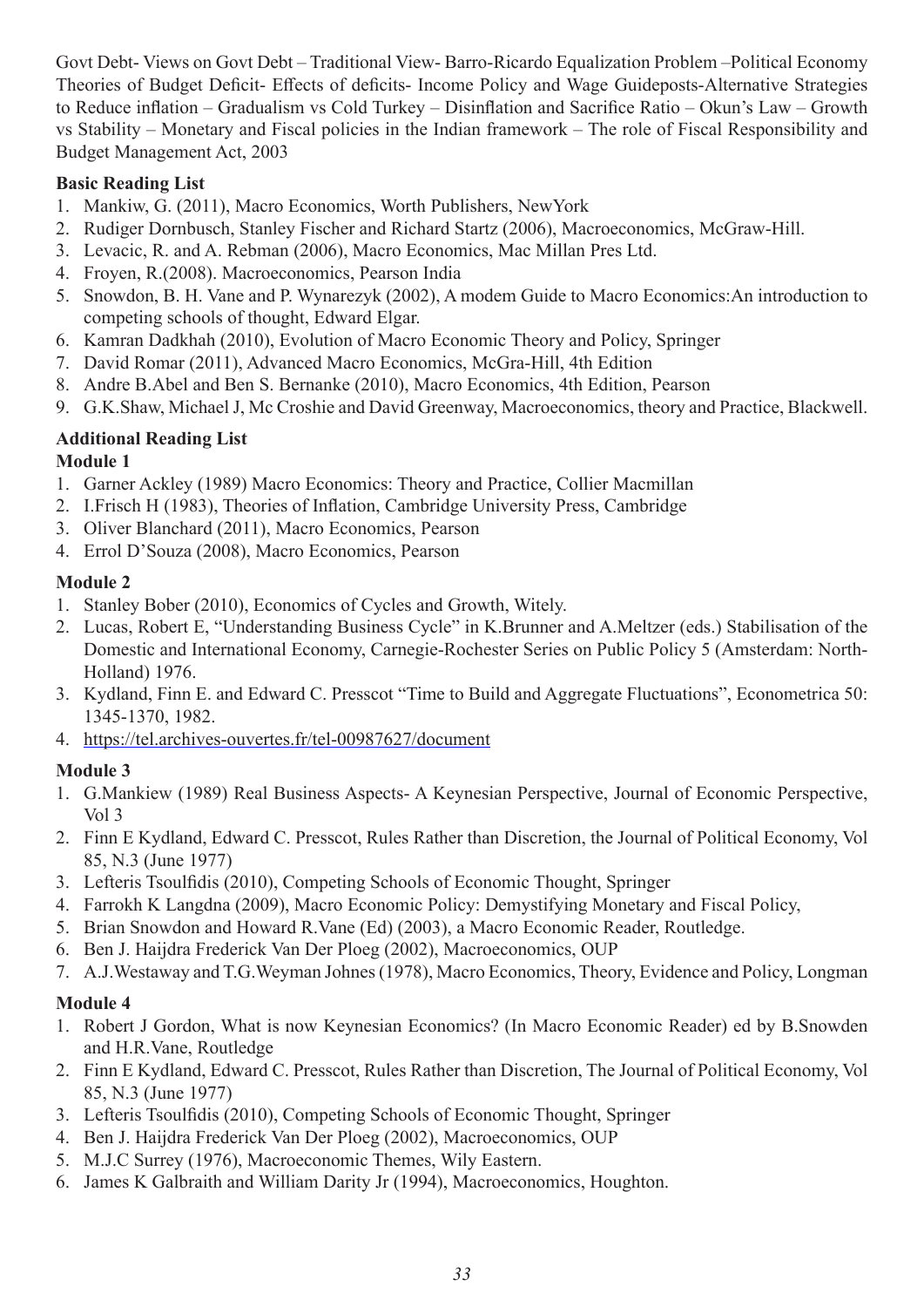- 7. Goodfriend, Marvin; *King, Robert G* (1997), "The New Neoclassical Synthesis and the Role of Monetary Policy", NBER Macroeconomics Annual, NBER Chapters, National Bureau of Economic Research, 12: 231–83
- 8. Kocherlakota, Narayana R (May 2010), "Modern macroeconomic models as tools for economic policy", Federal Reserve Bank of Minneapolis
- 9. Woodford, Michael (2009), "Convergence in Macroeconomics: Elements of the New Synthesis", American Economic Journal: Macroeconomics, 1 (1): 267–79
- 10. https://economics.mit.edu/files/677

#### **Module 5**

- 1. Friedman A (1968), the Role of Monetary Policy, the American Economic Review, Vol 58, No 1 (March 1968)
- 2. Finn E Kydland, Edward C. Prescott, Rules Rather than Discretion, The Journal of Political Economy, Vol 85, N.3 (June 1977)
- *3. Frederic S. Mishkin* (2011), Macroeconomic: Policy and Practice, Pearson Education Limited.
- 4. Prabhat Patnaik (1995), Macroeconomics (edt.), OUP, New Delhi
- 5. Kocherlakota, Narayana R (May 2010), "Modern macroeconomic models as tools for economic policy", Federal Reserve Bank of Minneapolis

#### **MODEL QUESTION PAPER 19PEC41: MACROECONOMICS II**

**Time: 3 Hours Max. Marks: 75** 

#### **SECTION – A**

Define the following in **one** or **two** sentences

- 1. Hysteresis
- 2. Labour market
- 3. Supply shocks
- 4. Financial crisis
- 5. Rational expectations
- 6. Laffer curve
- 7. Dual decision hypothesis
- 8. Menu cost
- 9. Sacrifice Ratio
- 10. Budget deficit

**(1×10=10 Marks)**

#### **SECTION – B**

Answer any **7** questions. **Each** should **not** exceed **500** words.

- 11. Explain the Structuralists' theory of inflation
- 12. How the DMP model explains the rate of unemployment?
- 13. Briefly state the Real Business Cycle theory
- 14. What is the cyclical behaviour of economic variables during upswings and downswings?
- 15. What is Lucas critique?
- 16. Explain the major postulates of supply side economics
- 17. State the financial instability model of Hymn Minsky
- 18. Describe the implications of efficiency wage theories
- 19. Explain the time inconsistency proposition
- 20. Examine the importance of Fiscal Responsibility and Budget Management Act, 2003

**(7×5=35 Marks)**

#### **SECTION – C**

Answer **any three** questions. Each answer should **not** exceed **1200** words.

- 21. Critically examine the implications of short run and long run Phillips' curves
- 22. Analyse the causes and consequences of the economic crisis of 2007-09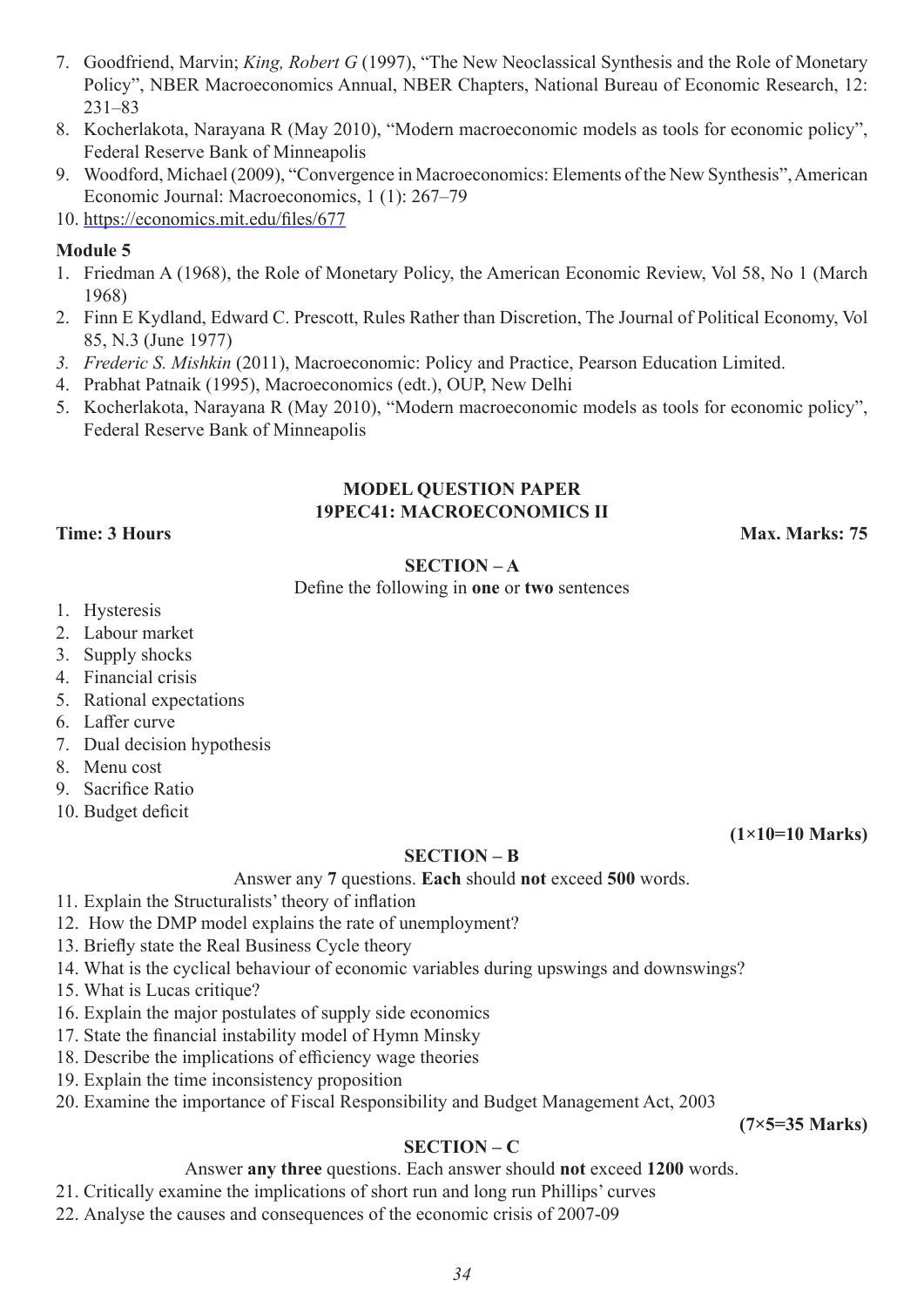- 23. Describe the Dynamically Stochastic General Equilibrium model
- 24. Discuss the Insider-Outsider model
- 25. Critically evaluate the major macroeconomic policy issues

#### **(3×10=30 Marks)**

#### **19PEC42: INTERNATIONAL ECONOMICS – II**

#### **(Hours per semester: 110. Hours per week: 6)**

#### **Course Specific Outcomes**

After the completion of the course, the student will be able to:

- Describe the structure and functions of the foreign exchange market.
- Relate exchange rate changes to changes in the relative prices of countries' exports.
- Explain the purchasing power parity theory of exchange rates and the theory's relationship to international goods-market integration.
- Describe how monetary factors such as ongoing price level inflation affect exchange rates in the long run.
- Discuss the concept of the real exchange rate.
- Use exchange rates to calculate and compare returns on assets denominated in different currencies.
- Apply the interest parity condition to find equilibrium exchange rates.
- Discuss the concept of the current account balance.
- Use the current account balance to extend national income accounting to open economies.
- Apply national income accounting to the interaction of saving, investment, and net exports.
- Describe the balance of payments accounts and explain their relationship to the current account balance.
- Demonstrate the interdependence between internal equilibrium and external equilibrium.
- Relate international borrowing and lending to the standard trade model, where goods are exchanged over time.
- Analyse international capital budgeting and the issues in overseas funding choices
- Apprise the changing roles of international institutions in the fields trade, finance and investment.

#### **Course Contents**

#### **Module I**

#### **Exchange Rates and the Foreign Exchange Market (30 hours)**

Fixed vs Flexible Exchange Rates. Mint Parity and Purchasing Power parity.The Spot Market. Speculation and arbitrage.The forward market.Currency swaps, futures and options – Asset approach to exchange rate – Portfolio balance approach – FOREX management strategy – Management of foreign exchange with special reference to India – Indian Rupee and its fluctuations in international currency market.

#### **Module II**

#### **Balance of Payments (25 hours)**

Balance of Paymentsand Balance of Trade. Current Account and Capital Account. Autonomous and Accommodating Transactions. BoP Equilibrium and disequilibrium. Monetary model of BoP under fixed and flexible exchange rates – Devaluation and BoP crisis – Effects of Devaluation- Elasticity and Absorption Approach. Marshall - Lerner Condition and J Curve Effect. Foreign trade multiplier– Recent trends in BoP in India

#### **Module III**

#### **Open Economy Adjustment Policies (20 hours)**

Internal and external balance – Swan diagram – Assignment problem – Expenditure Switching and Changing policies – Combining monetary and fiscal policies

#### **Module IV**

#### **International Financial Management (17 hours)**

Euro currency market and international bond market – Analysis of international capital budgeting – Issues in overseas funding choices – Funding and risk management – Aspects of European debt crisis –Euro crisis and Brexit.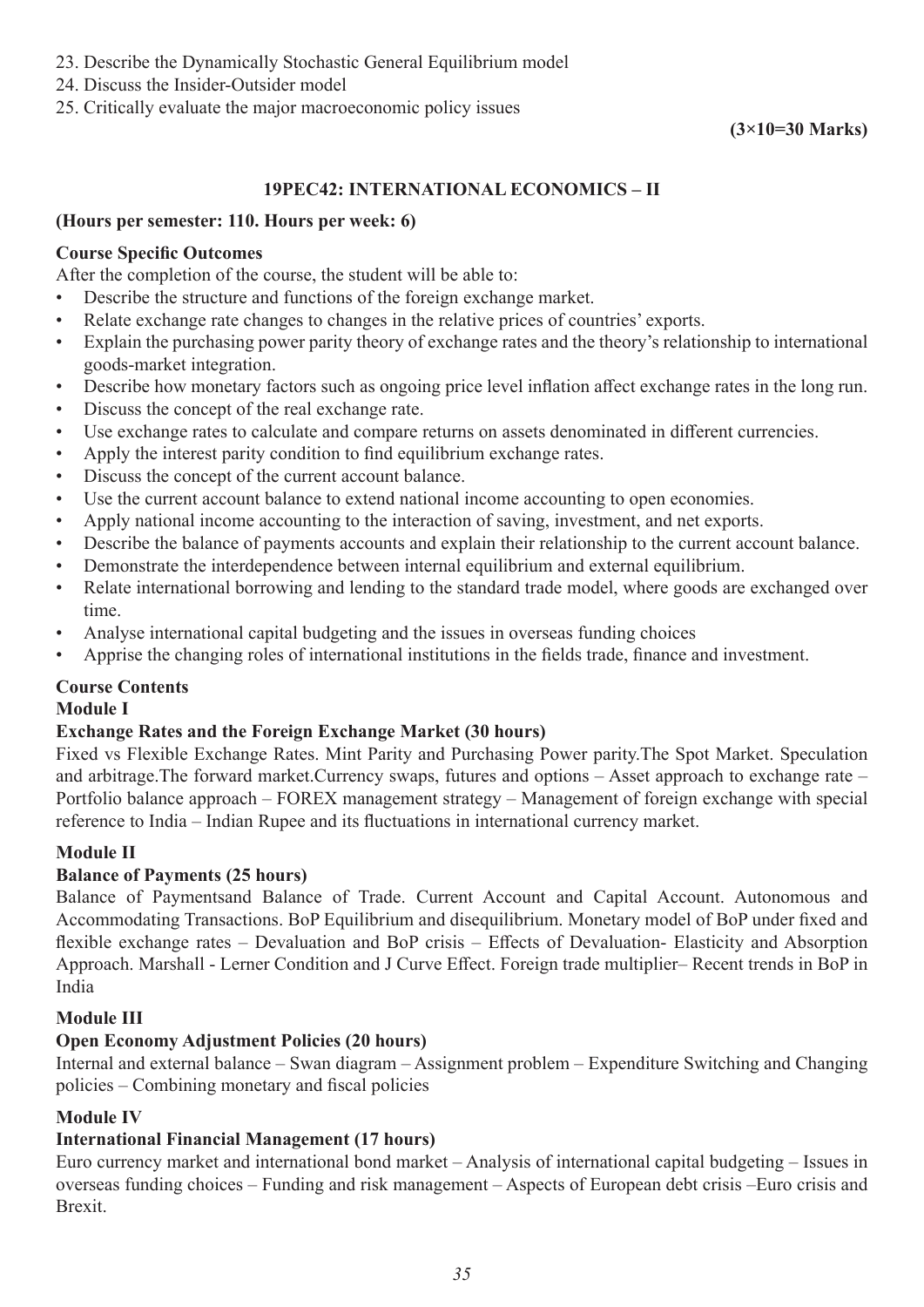#### **Module V**

#### **International Financial Institutions (18 hours)**

Institutions for International Relations and Liquidity. Evolutionary and operational developments in international institutions- IMF, IBRD, IDA, UNCTAD, ADB, WTO. Problems and prospects of WTO Agreement in present Global trading- India and International institutions

## **Basic Reading List**

#### **Module 1**

- 1. Dominick Salvatore, International Economics, (8th Edition). Wiley India, New Delhi (2008)
- 2. Paul R. Krugman, Maurice Obstfeld, Marc J. Melitz, International Economics: Theory and Policy (Eleventh Edition), Pearson Education Limited, UK (2018)
- 3. Ronal Mac Donald. Exchange rate Economics: Theories and Evidence. Routledge, London (2007)
- 4. Laurence S. Copeland. Exchange Rates and International Finance, 4th edition, Prentice Hall, New Delhi(2005)
- 5. Maurice D. Levi. International Finance Fifth Edition, Routledge, London (2009)

### **Module 2**

- 1. Dennis R. Appleyard and Alfred J. Field, International Economics (8th Edition) Mc Graw Hill, New Delhi (2014)
- 2. Robert J. Carbaugh, International Economics, (11th Edition) Thomson South Western, New Delhi (2008)
- 3. Dominick Salvatore, International Economics, (8th Edition). Wiley India, New Delhi (2008)
- 4. Paul R. Krugman, Maurice Obstfeld, Marc J. Melitz, International Economics: Theory and Policy (Eleventh Edition), Pearson Education Limited, UK (2018)
- 5. K C Rana and K N Verma, International Economics, Vishal Publishing Co. New Delhi(2017)

### **Module 3**

- 1. Peter Isard. Exchange Rate Economics, Cambridge University Press, New York (1997)
- 2. Peter B. Kenen. International Economics.Cambridge University Press, New York (1996)
- 3. Peter B. Kenen. Essays in International Economics. Princeton University Press, Princeton, New Jersey (2019)
- 4. Robert J. Carbaugh, International Economics, (11th Edition) Thomson South Western, New Delhi (2008)
- 5. Dominick Salvatore, International Economics, (8th Edition). Wiley India, New Delhi (2008)
- 6. Paul R. Krugman, Maurice Obstfeld, Marc J. Melitz, International Economics: Theory and Policy (Eleventh Edition), Pearson Education Limited, UK (2018)

### **Module 4**

- 1. Alan C. Shapiro. Capital Budgeting and Investment Analysis, Dorling Kindersely(India) Pvt Ltd, New Delhi(2008)
- 2. G. Shailaja, International Finance, Universities Press India Ltd, Hyderbad (2008)Harold Biermanand Seymour Smidt. The Capital Budgeting Decision: Economic analysis of investment projects, Ninth edition. Routledge, New York (2007)
- 3. Paul R. Krugman, Maurice Obstfeld, Marc J. Melitz, International Economics: Theory and Policy (Eleventh Edition), Pearson Education Limited, UK (2018)
- 4. K C Rana and K N Verma, International Economics, Vishal Publishing Co. New Delhi(2017)

### **Module 5**

- 1. Dennis R. Appleyard and Alfred J. Field, International Economics (8th Edition) Mc Graw Hill, New Delhi (2014)
- 2. Robert J. Carbaugh, International Economics, (11th Edition) Thomson South Western, New Delhi (2008)
- 3. Dominick Salvatore, International Economics, (8th Edition). Wiley India, New Delhi (2008)
- 4. Paul R. Krugman, Maurice Obstfeld, Marc J. Melitz, International Economics: Theory and Policy (Eleventh Edition), Pearson Education Limited, UK (2018)
- 5. K C Rana and K N Verma, International Economics, Vishal Publishing Co. New Delhi(2017)

### **Additional Reading Lis**t

- 1. V. A. Avadhani. International Finance. Himalaya Publishing House Delhi (2017)
- 2. Cooper R. N. (ed) International Finance. Penguin books U.K. (1969)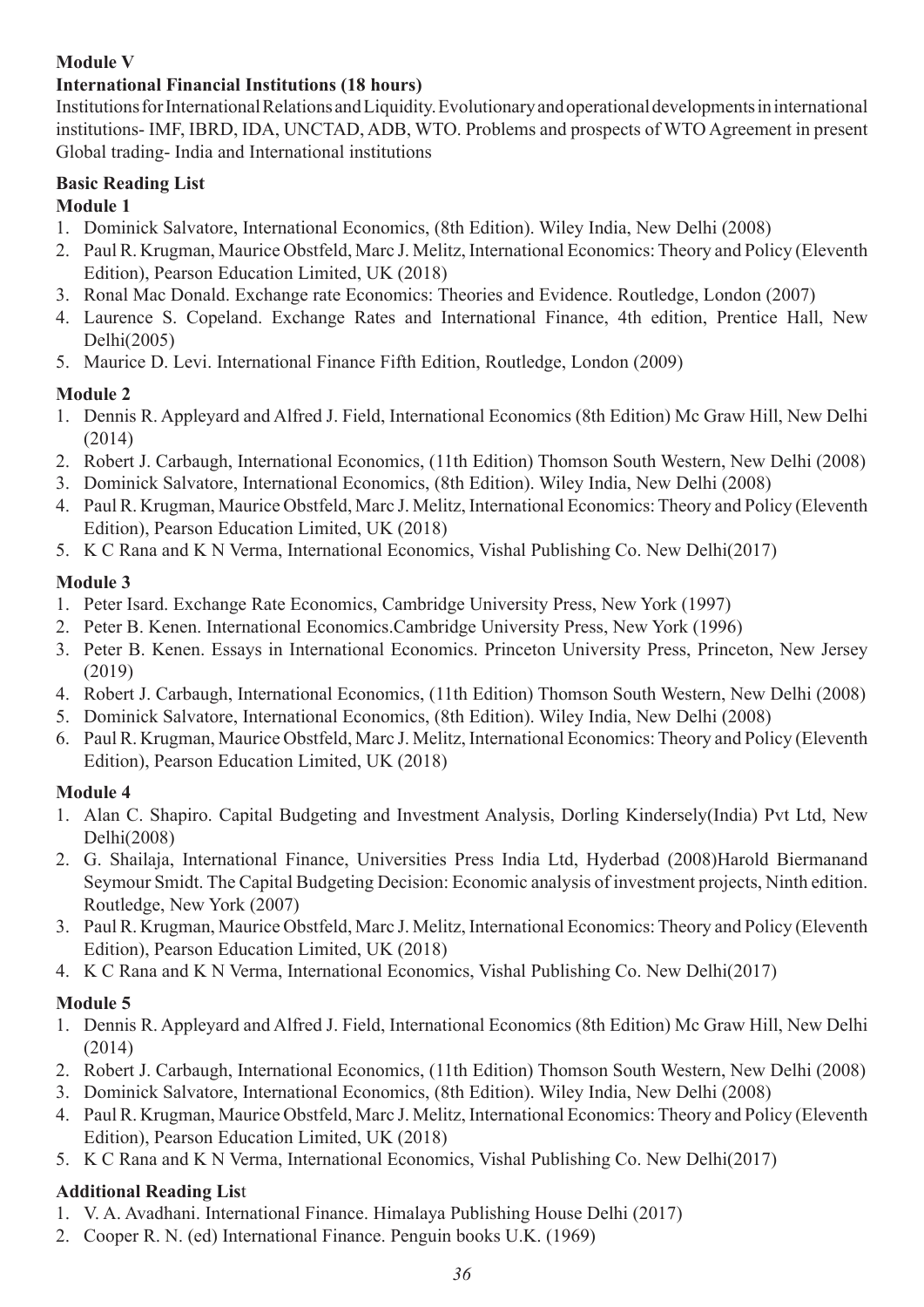- 3. P. G. Apte. International Finance Management Tata McGraw Hill Education(2006)
- 4. Rita M. Rodrigues and E. Eugene Carter. International Financial Management, Prentice Hall (1976)
- 5. OP Agarwal and B. K. Chaudhri. Foreign Trade and Foreign Exchange Himalaya Publishing House Pvt Ltd (2017)
- 6. V. I. J. Madhu. International Financial Management. Excel Books, New Delhi (2010)

#### **MODEL QUESTION PAPER 19PEC42: INTERNATIONAL ECONOMICS II**

**SECTION – A**

#### **Define the following in one or two sentences**

- 1. Spot Market
- 2. Devaluation
- 3. International Liquidity
- 4. Marshall-Lerner Condition
- 5. Buffer Stock
- 6. Assignment Problem
- 7. Gold Standard
- 8. Protectionism
- 9. European Snake
- 10. Special Drawing Rights

#### **SECTION – B**

Answer any 7 questions. Each should not exceed 500 words.

- 11. Explain the causes of disequilibrium in Balance of Payments
- 12. Illustrate the Swan Model of internal and external equilibrium
- 13. Explain the FOREX Management Strategy
- 14. Examine foreign trade multiplier and national income propagation
- 15. Discuss the purchasing power parity theory of foreign exchange
- 16. Write a note on the Asian Development Bank
- 17. Discuss the role of IDA in removing Global poverty
- 18. Explain Speculation and Arbitrage
- 19. Describe the Asset Approach to Exchange Rate
- 20. Write a note on Brexit

#### **SECTION – C**

#### **Answer any three questions. Each answer should not exceed 1200 words**.

- 21. Critically examine the role of UNCTAD in global trade and development
- 22. Examine the role of IMF in managing international liquidity
- 23. Elucidate the fixed and flexible exchange rate systems
- 24. Explain the Elasticity and Absorption approaches to BoP
- 25. Expound the Problems and Prospects of WTO Agreement

**(3×10=30 Marks)**

**(7×5=35 Marks)**

#### **19PEC43 FINANCIAL SECURITIES MARKET ANALYSIS**

#### **(Hours per semester: 110 Hours per week: 6)**

#### **Course Specific Outcomes**

- To know the capital markets and its functions.
- To understand the basics of investment decision analysis.
- It helps to get a view on the current stock market trading in India.

**Time: 3 Hours Max. Marks: 75** 

**(10×1=10 Marks)**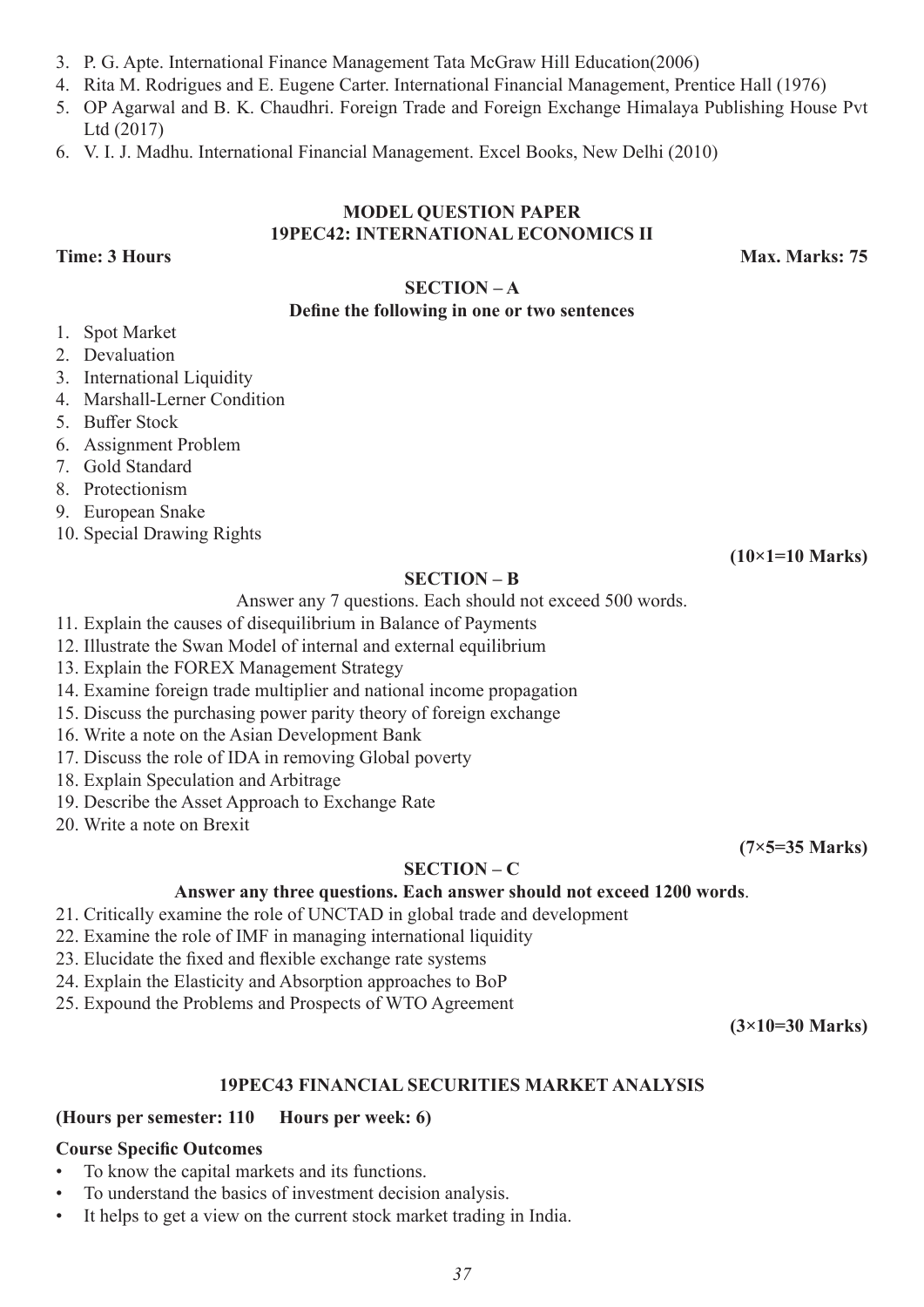#### **MODULE 1: NATURE AND ROLE OF FINANCIAL SYSTEM (14hours)**

Money and Finance – Money and Near Money –Structure of financial system-Importance of financial system-Financial system and economic development-Functions of financial sector-Indicators of financial development-Financial intermediation and intermediaries-Financial markets -Classification of financial markets - Equilibrium in Financial Markets-Virtual money and electronic money.

#### **MODULE 2: SECURITIES MARKET AND INTERNATIONAL FINANCIAL MARKETS (20hours)**

Structure and composition of money and capital markets- Instruments of money and capital markets, Primary Market (New Issue Market) and Secondary Market -Primary stages in issue of shares (origination, underwriting and distribution)- Methods of floating of new issues (public issue(IPO-FPO)-, right issue, bonus issue, private placement, and offer to the employees)-Listing procedure of shares in securities market: objectives and advantages. Capital market reforms, overlapping of commodity, money and capital market and foreign exchange markets. International Financial Markets-Nature, Organization and Participants-Exchange rates-Devaluation and Depreciation-Working of Floating exchange rates since 1973-International financial flows, forms and volume-International liquidity Reforms in international monetary system for developing countries-Working of IIA and IFC-Asian Development Bank and India-Euro Dollar and Eurocurrency Markets.

#### **MODULE 3: STOCK EXCHANGE – FUNCTIONS AND OPERATIONS (16hours)**

Nature and functions of stock exchanges-Stock exchanges in India: NSE –Problems in NSE operations - BSE and ICSE -Over the counter exchange of India (OTCEI)-Advantages of OTCEI-Listing procedures of OTCEI-Trading in OTCEI-National Commodities and Derivatives Exchange Ltd (NCDEX)-Stock exchange indices and its construction – Nifty (Mini Nifty, Sectoral indices like Bank Nifty), Sensex.Market players: individual retail investors, institutional investors (mutual funds,banks,insurance companies and hedge funds), corporations and foreign institutional investors (FIIs).Dematerialization and depository system-Advantages of depository's Major depositories (NSDL&CDSL).Credit Rating Agencies (CRISIL, ICRA, CARE).Speculation and other Issues in stock market (Insider trading).Regulatory aspect: SEBI.

#### **MODULE 4: STOCK MARKET TRADING IN INDIA (18hours)**

Basic requirements for Stock Investment/Trading(Stock Broker, Saving Account, Demat Account, Trading Account, Internet Facilities).Types of investment in stock market (short term and long term investment). Methods of buying and selling stocks (Market order, Limit order and Stop loss order).Types of stock trading (Day trading and Delivery trading).Online share trading and Offline share trading. Current Settlement System in the stock market. Tax implications of investing in stocks (Exemption of dividend and long term capital gains from tax).

Basic Concepts in share trading –Open,High,Low,Close,Volume,Bid price, Offer price, Bid quantity, Offer quantity, Short selling, Penny stocks, Large cap stocks,Mid cap stocks, Small cap stocks ,Transaction cycle, Margin trading ,Bull phase, Bear phase, Dividend(interim and final dividend)and Bonus shares. Brokerage charge and Securities transaction tax.

#### **MODULE 5: CREDIT MARKETS (15hours)**

Credit Markets-Formal and Informal credit, Role of Credit, NBFI's- Role and functions , Growth and impact on Indian Economy, Development Banks-role and functions, Investment Banking and Merchant Banking, Mutual Fund: Liquid Funds, Debt Funds, Equity Funds, and Balanced Funds, NAV of mutual fund schemes. Systematic Investment Plan (SIP) - Venture capital funds- Banking sector Reforms-Insurance markets in India –Structure and composition –Insurance sector reforms- IRDA

#### **MODULE 6: MARKET FOR DERIVATES AND SECURITY ANALYSIS (22hours)**

Economics of Derivates (Forwards,Swaps,Futures and Options),Futures Contracts-Pricing of Future Contracts, Hedging with Future Contracts, Financial Futures, Commodity Futures ,Use of Future Contracts, Economics of Options Contracts-Call Option ,Put Option, Option Premium, Pay Offs of option before expiration ,Major factors in Option Pricing :Intrinsic value and Time value. Hedging Strategies in Futures and Options: Short Hedges and Long Hedges.

Risk and financial assets-Types of risks-Assets-Valuation of securities-Factors affecting security prices –Security Analysis-Fundamental analysis-PE Ratio (price to earnings), EPS(earnings per share),Book value (price to book value ratio),Working Capital Ratio, Return on Equity Ratio (ROE),Debt Equity Ratio, Dividend yield, Price-Sales Ratio(P/S ratio), -Technical Analysis: Significance of Trend lines,Dow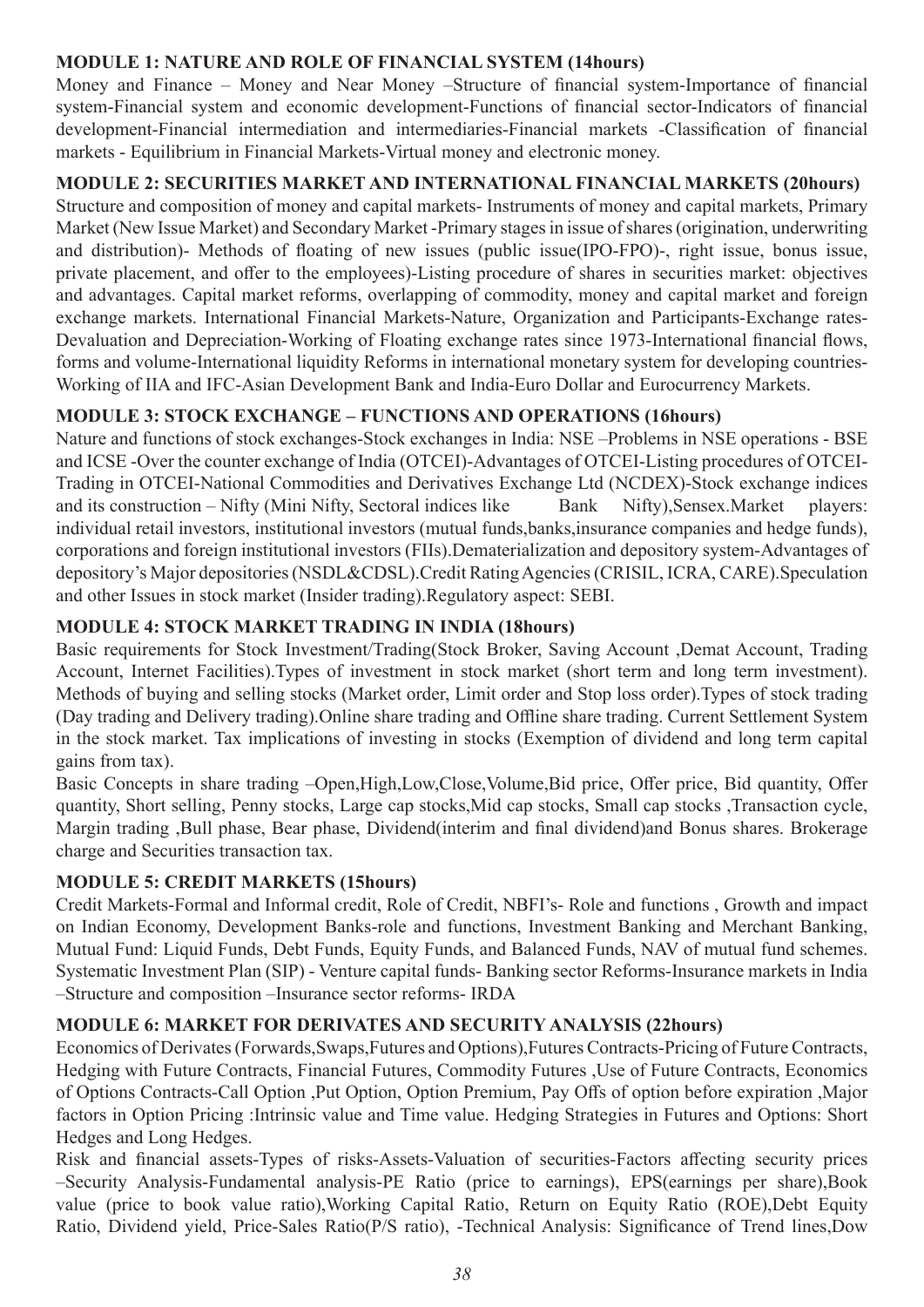Theory and Elliot –Wave Theory-Efficient Market Hypothesis(WeakForm,Semistrongform,Strongform). PortManagement:Definition,Objectives and Markowitz Portfolio Theory, Sharpe Ratio.

#### **MODULE 7: PRACTICAL SESSION (5hours)**

Online trading-live markets-trade related aspects and derivates.

# **READING LIST**

#### **MODULE 1**

- 1. Bhole, L.M (2009).Financial Institutions and Markets: Structure, Growth and Innovations, New Delhi, Tata McGraw-Hill Education Pvt Ltd.
- 2. Gurusamy, S. (2009). Indian Financial System, New Delhi, Tata McGraw-Hill Education Pvt Ltd.
- 3. Khan, M.Y. (2013). Indian Financial System, New Delhi, McGraw-Hill Education (India) Pvt Ltd.
- 4. Machiraju M.R. (1999) Indian Financial Systems, Vikas Publishing House, New Delhi.
- 5. Shaw, EN (1983) Financial Deepening in Economic Development, Oxford University Press, London.
- 6. Subash Chandra Das (2015). The Financial System in India: Markets, Instruments, Institutions Services and Regulations, Delhi, PHI Learning Private Ltd.

### **MODULE 2**

- 1. Avachani V.A. (2001), Investments and Securities Markets in India. Himalaya Publishers.
- 2. Bhole, L.M (2009).Financial Institutions and Markets: Structure, Growth and Innovations, New Delhi, Tata McGraw-Hill Education Pvt Ltd.
- 3. Brahmanajida, P.R. (1982), IMF Loan and India's Economic Future. Himalaya Publishing House, Bombay
- 4. Crocker, A. (1982), International Money: Issues and Analysis. The English Language Book Society, Nelson, London.
- 5. Gupta. L.C. (Ed.) (1999), India Financial Markets and Institutions. Society for Capital Research and Development Delhi.
- 6. Gurusamy, S. (2009). Indian Financial System, New Delhi, Tata McGraw-Hill Education Pvt Ltd.
- 7. Khan, M.Y. (2013). Indian Financial System, New Delhi, McGraw-Hill Education (India) Pvt Ltd.
- 8. Machiraju M.R. (1999) Indian Financial Systems, Vikas Publishing House, New Delhi.
- 9. R.B.I, (1995), Report of the Working group on Foreign Exchange Market in India, (Sodhani Group), Mumbai.
- 10. Subash Chandra Das (2015). The Financial System in India: Markets, Instruments, Institutions Services and Regulations, Delhi, PHI Learning Private Ltd.

### **MODULE 3**

- 1. Avachani V.A. (2001), Investments and Securities Markets in India. Himalaya Publishers.
- 2. Bhole, L.M (2009).Financial Institutions and Markets: Structure, Growth and Innovations, New Delhi, Tata McGraw-Hill Education Pvt Ltd.
- 3. Chandra P, (1997) Financial Markets (4th edn), Tata McGraw Hill, New Delhi,
- 4. Fabozri F.J., Modigliani F. (Ed.) (2004), Foundation of Financial Markets and Institution.' 3rd Ed, Pearson Ed.
- 5. Gupta. L.C. (Ed.) (1999), India Financial Markets and Institutions. Society for Capital Research and Development Delhi.
- 6. Gurusamy, S. (2009). Indian Financial System, New Delhi, Tata McGraw-Hill Education Pvt Ltd.
- 7. Khan, M.Y. (2013). Indian Financial System, New Delhi, McGraw-Hill Education (India) Pvt Ltd.
- 8. Machiraju M.R. (1999) Indian Financial Systems, Vikas Publishing House, New Delhi.
- 9. Subash Chandra Das (2015). The Financial System in India: Markets, Instruments, Institutions Services and Regulations, Delhi, PHI Learning Private Ltd.

### **MODULE 4**

- 1. Bhole, L.M (2009).Financial Institutions and Markets: Structure, Growth and Innovations, New Delhi, Tata McGraw-Hill Education Pvt Ltd.
- 2. Border, John &Evan J. Houpt (2015). Stock Market for Beginners Book, Publisher: John Border.
- 3. Gurusamy, S. (2009). Indian Financial System, New Delhi, Tata McGraw-Hill Education Pvt Ltd.
- 4. Khan, M.Y. (2013). Indian Financial System, New Delhi, McGraw-Hill Education (India) Pvt Ltd.
- 5. Machiraju M.R. (1999) Indian Financial Systems, Vikas Publishing House, New Delhi.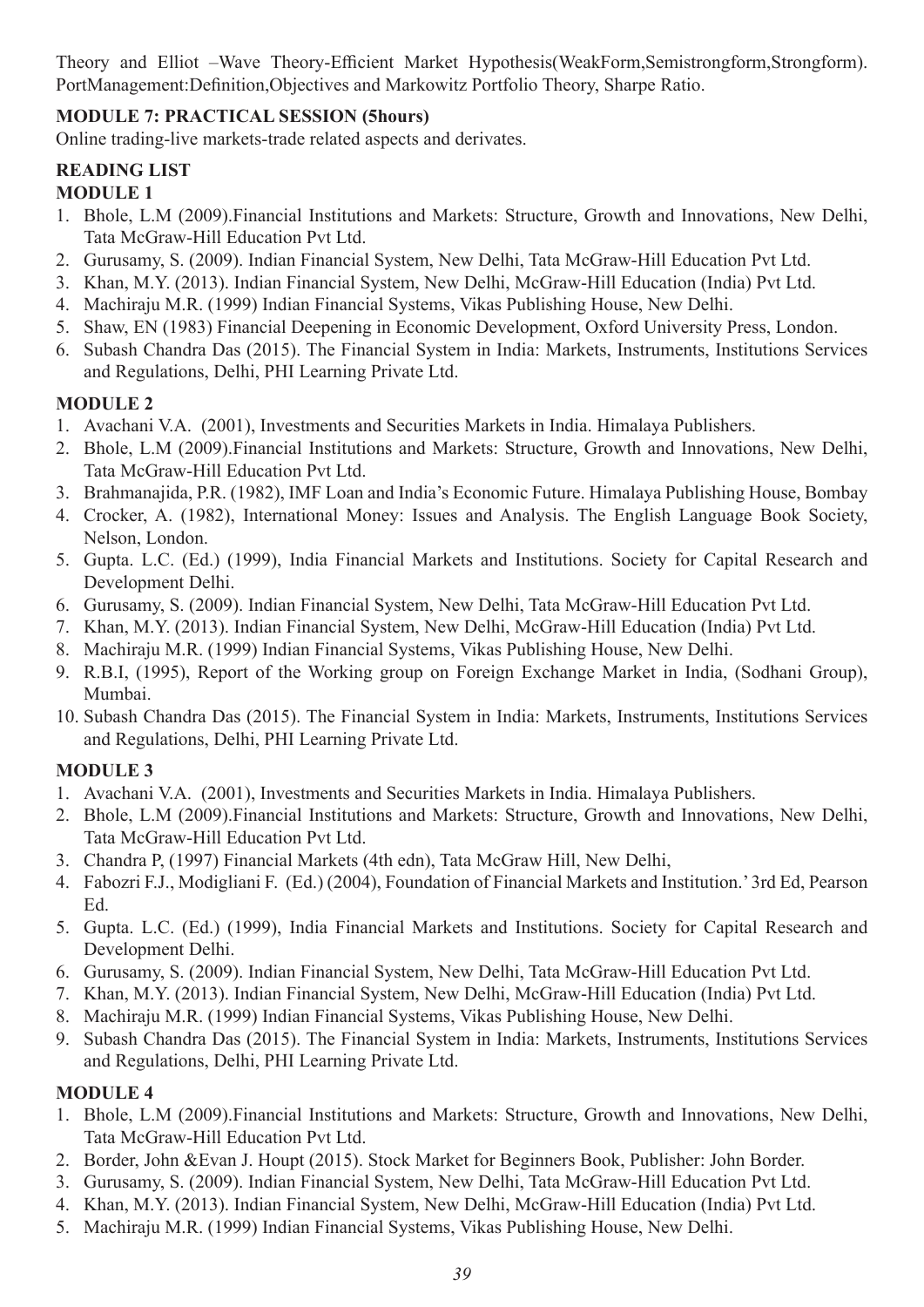- 6. Orli Zuravicky (2005). The Stock Market, New York, the Rosen Publishing Group, Inc.
- 7. Subash Chandra Das (2015). The Financial System in India: Markets, Instruments, Institutions Services and Regulations, Delhi, PHI Learning Private Ltd.

### **MODULE 5**

- 1. Bhatt.R.S (1996), Unit Trust of India and mutual Funds: A Study, UTI Institute of Capital Markets, Mumbai.
- 2. Bhole, L.M (2009).Financial Institutions and Markets: Structure, Growth and Innovations, New Delhi, Tata McGraw-Hill Education Pvt Ltd.
- 3. Fabozri F.J., Modigliani F. (Ed.) (2004), Foundation of Financial Markets and Institution.' 3rd Ed, Pearson Ed.
- 4. Gupta. L.C. (Ed.) (1999), India Financial Markets and Institutions. Society for Capital Research and Development Delhi.
- 5. Gurusamy, S. (2009). Indian Financial System, New Delhi, Tata McGraw-Hill Education Pvt Ltd.
- 6. Sahadevan K.G. and M.T. Thirijalragu (1997), Mutual Funds. Prentice Hail of India, New Delhi.

### **MODULE 6**

- 1. Alexander Carol (2008). Market Risk Analysis, Quantitative Methods in Finance, Hoboken, New Jersey, John Wiley &Sons Inc.
- 2. Bhole, L.M (2009).Financial Institutions and Markets: Structure, Growth and Innovations, New Delhi, Tata McGraw-Hill Education Pvt Ltd.
- 3. Bouchaud, Jean-Philippe and Potters , Marc ,(2011), Theory of Financial risk and Derivative pricing-From Statistical Physics to Risk management, Cambridge University Press, Delhi.
- 4. Brahmaiah, B & Subba Rao, P. (1998). Financial Futures &Options, New Delhi, Himalaya Publishing House.
- 5. Chandra, Prasanna (2008).Financial Management: Theory and Practice, New Delhi, Tata McGraw-Hill Education Pvt Ltd.
- 6. Chan P. Ernest (2009). Quantitative Trading: How to Build Your Own Algorithmic Trading Business, Hoboken, New Jersey, John Wiley &Sons Inc.
- 7. Dhanesh Khatri (2010). Security Analysis and Portfolio Management, Delhi, Macmillan Publishers India Ltd.
- 8. Farrell, J. (1997) Portfolio Management (2nd Edn) McGraw Hill, New York.
- 9. Fischer D.E and Jordan, R.J. (2009). Security Analysis and Portfolio Management, New Delhi, Prentice-Hall of India Pvt Ltd.
- 10. Hull, John.C. (2004).Options, Futures and Other Derivates, New Delhi, Prentice- Hall of India Pvt Ltd.
- 11. Kevin, S. (2015).Security Analysis and Portfolio Management, New Delhi, Prentice- Hall of India Pvt Ltd.
- 12. Kumar, S. (2010). Financial Derivates, New Delhi, PHI Learning Pvt Ltd.
- 13. Marston Richard. (2011).Portfolio Design A Modern Approach to Asset Allocation, Hoboken, New Jersey, John Wiley &Sons Inc.
- 14. Ranganatham, M & Madhumathi, R. (2012). Investment Analysis and Portfolio Management, New Delhi, Dorling Kindersley (India) Pvt Ltd.
- 15. Sasidharan, K &Mathews, Alex.K.(2011).Security Analysis and Portfolio Management, New Delhi, Tata McGraw-Hill Education Pvt Ltd.
- 16. Somanathan, T.V. & Nageshwaran, V. Anantha (2015), the Economics of Derivates, Cambridge University Press, Delhi.

### **Additional Reading List**

- 1. Bharathi, V. Pathak (2004), Indian Financial System, Pearson Edu. Low price ed.
- 2. Bishop P and D. Dixon (1992) Forcing Exchange Handbook, McGraw Hill, New York.
- 3. Edminster RO (1986) Financial Institutions, Markets and Management McGraw Hill, New York.
- 4. Frank J, Pabozzi, Franco Modighani, Frank J. Jones and Michael G. Ferri (2000) (3rd Ed) Foundation of Financial Markets and Institutions,Pearson Education, New Delhi.
- 5. Goldsmith, RW (1969) Financial 'Structure and Development, Yale, London.
- 6. Hanson JA and S. Kathuria (Eds) (1999), India: A' Financial Sector for Twenty First Century, Oxford University press, New Delhi.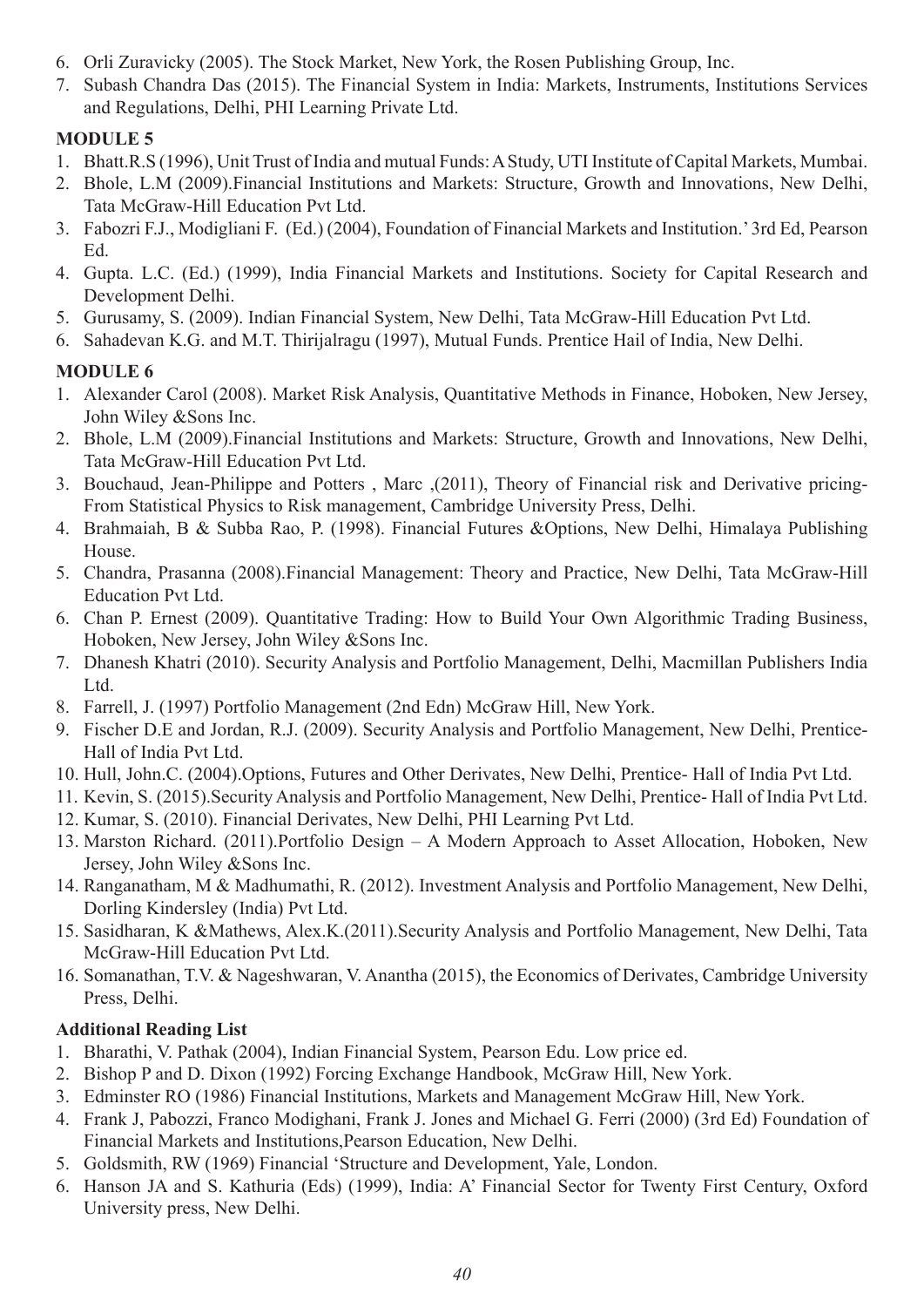- 7. Harker PR and SA Zenios (2010) (Ed) Performance of Financial Institution Cambridge University Press, Cambridge,
- 8. Johnson, HJ. (1993) Financial Institutions and markets, Mc Graw Hill, New York.
- 9. Ohlson, J.A (1987) the Theory of Financial Markets and Institution. North Holland, Amsterdam.
- 10. Prasad K.N. (2001) Development in India's Financial System, Sarup & Sons New Delhi.
- 11. Redseth. A (2000), Open Economic Macroeconomics. Cambridge University Press, Cambridge.
- 12. Robinson R.I, and D. Wrightman 1981) Financial Markets, Me Graw Hill, London.
- 13. Smith PP (1978) Money and Financial Intermediation: The theory and Structure of Financial System, Prentice Hall Englewood cliffs, New Jersey.
- 14. Weller, P. (1992), the Theory of Future Markets, Blackwell, Oxford.

#### **MODEL QUESTION PAPER 19PEC43: FINANCIAL SECURITIES MARKET ANALYSIS**

**Times: 3 Hrs Max Mark: 75 Max Mark: 75 Max Mark: 75** 

#### **SECTION -A**

#### **Define the following in one or two sentences.**

- 1. Near money
- 2. IPO
- 3. Underwriting
- 4. Stock exchange
- 5. Derivatives
- 6. Electronic money
- 7. OTCEI
- 8. Depositories
- 9. Call option
- 10. Devaluation

**(10X1=10Marks)**

#### **SECTION-B**

#### **Answer** *any 7* **of the following. Each not exceeding 500 words**

- 11. Explain NSDL and CDSL.
- 12. Give a note on the instruments in money market.
- 13. Briefly explain the methods of floating new issues.
- 14. What are the functions of SEBI?
- 15. Explain the importance of financial system.
- 16. Bring out the types of stock trading.
- 17. What do you know about the credit rating agencies in India?
- 18. Explain the role of IFC and ADB in India.
- 19. Explain the Sharpe Ratio.
- 20. Explain the classification of financial markets.

#### **SECTION-C**

#### **Answer** *any 3* **of the flowing. Each not exceeding 1200 words.**

- 21. Explain the Dow Theory and Elliot Wave theory.
- 22. Explain the nature and functions of Stock exchange and the major stock exchanges in India.
- 23. Explain the role of NBFI s in India.
- 24. Examine the financial reforms in India.
- 25. Discuss the Markowitz Portfolio theory..

**(3x10=30 Marks)**

**(7X5=35 Marks)**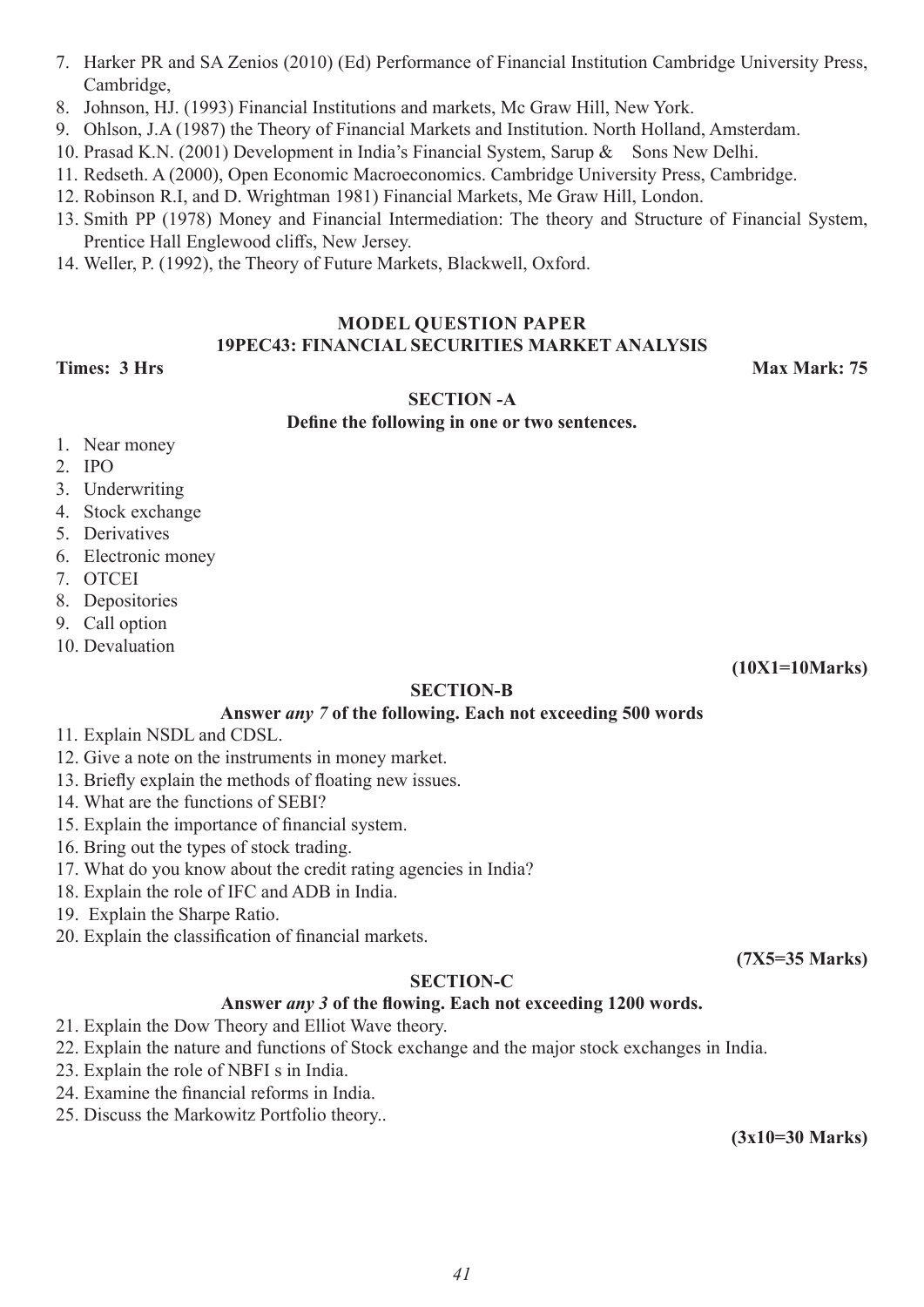#### **Optional Paper**

#### **19PEC44 INDUSTRIAL ECONOMICS**

#### **(Hours per semester-110 Hours per week-6)**

#### **Course Specific Outcome**

After the completion of the course, the students will be able to:

- Understand the basic concepts of Industrial Economics.
- Use theoretical models to understand industries and regulatory decision making.
- Explain the geographical location of industries.
- Identify the issues in the industrial development of India.
- Acquire fair knowledge of international experience of industrial progress.

#### **Course contents**

#### **Module I**

#### **Scope and Basic Concepts of Industrial Economics. (10 hours)**

Nature and scope - Structure Conduct Performance (SCP) paradigm. Market Power-Market concentration and its relationships. Industrial efficiency –Determinants-Efficiency and decision making process.

#### **Module II**

#### **Theory of Firm-Alternative approaches and Industrial Decision. (20 hours)**

Objectives of the firm – Behavioural theory of the firm, Transaction cost theory, Property Right theory, Agency theory and Resource Based theory.

Investment decisions –Risk and uncertainty in project appraisal - OECD and UNIDO approaches to investment decisions.

#### **Module III**

#### **Location and Regional Development. (15 hours)**

Industrial location - General determinants - Theories of Industrial Location – Weber, August Losch and Sargent Florence. Industrial Locational trends in India. Regional Growth and Regional Imbalance-measures.

#### **Module IV**

#### **Industrial labour and Government regulations of industry. (25 hours)**

Structure of industrial labour –Employment dimensions of Indian industry-Industrial legislation, industrial relations, Exit policy and Social security- Wage and problems of bonus – Industrial labour-Problems, policies and reforms in India-unorganized labour market.

Government regulations of industry-need for government intervention, the ways and means of government regulations, social control over industry, the legal framework of industrial regulation in India-Industrial growth and environmental preservation.

#### **Module V**

#### **Industrial finance and Foreign Capital. (25 hours)**

Importance of industrial finance –Sources of finance: Internal and External –Indian Industrial Finance: IDBI, IFCI, SFCs, SIDC, Commercial and cooperative banks, Share market, Insurance companies, Pension Funds, NBFIs etc.

Foreign capital-components, need, government policy towards foreign capital-foreign capital and collaboration.

#### **Module VI**

#### **International Dimensions of Industrial Economics. (15 hours)**

Bases for International Trade- Firms, Markets and International Trade-Protection and Domestic Market Power-Dumping-Multinational Enterprises (MNEs).

# **Basic Reading List**

#### **Module I**

- 1. J. Ahluwalia, Industrial Growth in India Oxford University Press, 1985.
- 2. R.R. Barthwal, Industrial Economics, New age international publishers, 2015.
- 3. Sharma, AK, Industrial Economics, Anmol Publication Pvt Ltd, New Delhi.2006
- 4. P.J. Devine : An introduction to Industrial Economics, George Alien and Unwin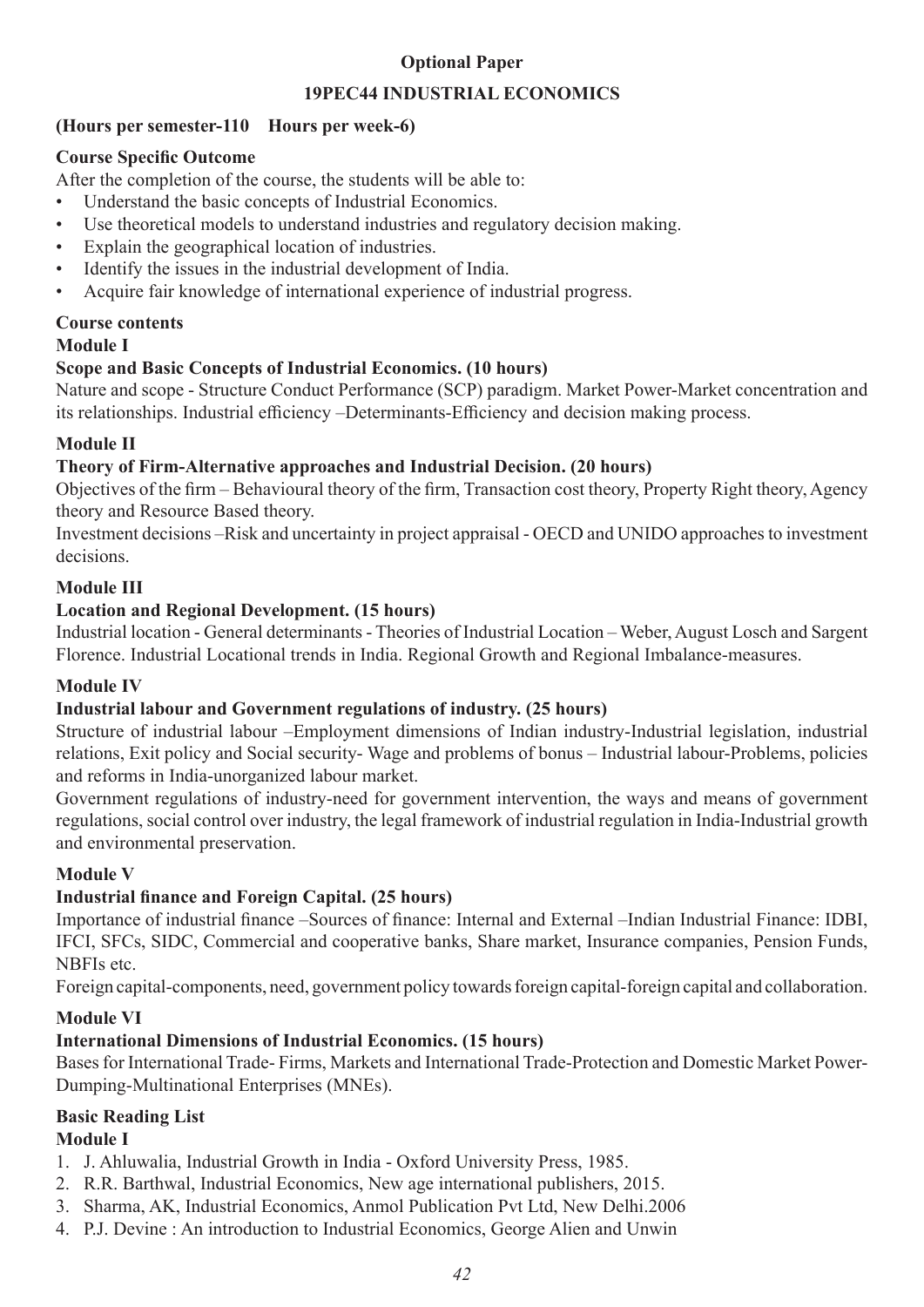5. D.A. Hay and D.J. Morris, Industrial Economics. Theory and Evidence University Press, 1979.

#### **Module II**

- 1. R.R. Barthwal, Industrial Economics, New age international publishers, 2015.
- 2. E. Penrose, the Theory of the Growth of the Firm, Blackwell, Oxford 1959.
- 3. Sharma, AK, Industrial Economics, Anmol Publication Pvt Ltd, New Delhi.2006

#### **Module III**

- 1. D.M. Smith, Industrial Location An economic and geographic analysis wiley
- 2. R.R. Barthwal, Industrial Economics, New age international publishers, 2015.
- 3. K.SU Menon Development of Backward Areas through Incentives, Asia. S. C Kuchal: Industrial Economy of India, Chaitanya, 1980.
- 4. Sharma, AK, Industrial Economics, Anmol Publication Pvt Ltd, New Delhi.2006

#### **Module IV**

- 1. Uma kapila, Indian Economy: performance and policies (14th edition) Academic foundation 2014.
- 2. Dileep mookherjee, Indian Indusatry policies and performance, Oxford University Press 1995.
- 3. A.N.Agrawal, Indian Economy Problems of Development and Planning Publication, 1995.

#### **Module V**

- 1. Sharma, AK, Industrial Economics, Anmol Publication Pvt Ltd, New Delhi.2006
- 2. L.C.Gupta : The Changing structure of Industrial Finance in India OUP, 1969.
- 3. R.R. Barthwal, Industrial Economics, New age international publishers, 2015.
- 4. Robert e. Lucas and G.F. Papanack (Ed): The Indian Economy, OUP.
- 5. Deepak Nayyar (Ed.): Industrial Growth and Stagnation OUP, 2000.
- 6. Vivek Srivastava Liberalisation, Productivity and competition.
- 7. I.M.D. Little and I.J. Ahluwalia (Ed.) India's Economic Reforms and Development OUP, 2000.
- 8. Khan M.Y. (1981) Indian Financial Systems, Allied P

#### **Module VI**

- 1. R.R. Barthwal, Industrial Economics, New age international publishers, 2015.
- 2. Umakapila: Understanding the problems of Indian Economy, Academic Foundation, 2001
- 3. Umakapila: Indian Economy since Independence. Academic Foundation, New Delhi, 1992.
- 4. Deepak Nayyar, Trade and Industrialization, Oxford University Press, New Delhi, 1977.

#### **MODEL QUESTION PAPER 15PEC44: INDUSTRIAL ECONOMICS**

**Time: 3 Hours Max. Marks: 75** 

#### **SECTION -A**

Define the following in **one** or **two** sentences.

- 1. Industrial Economics
- 2. Foreign capital.
- 3. Pension funds.
- 4. Administered price.
- 5. Decentralisation of industries.
- 6. MNEs.
- 7. Dumping.
- 8. Industrial sickness
- 9. SCP paradigm.
- 10. Locational triangle.

#### **SECTION -B**

- Answer any **seven** of the following. **Each** should **not** exceed **500** words.
- 11. Explain the nature and scope of Industrial Economics.
- 12. Explain the difference between firm and industry.